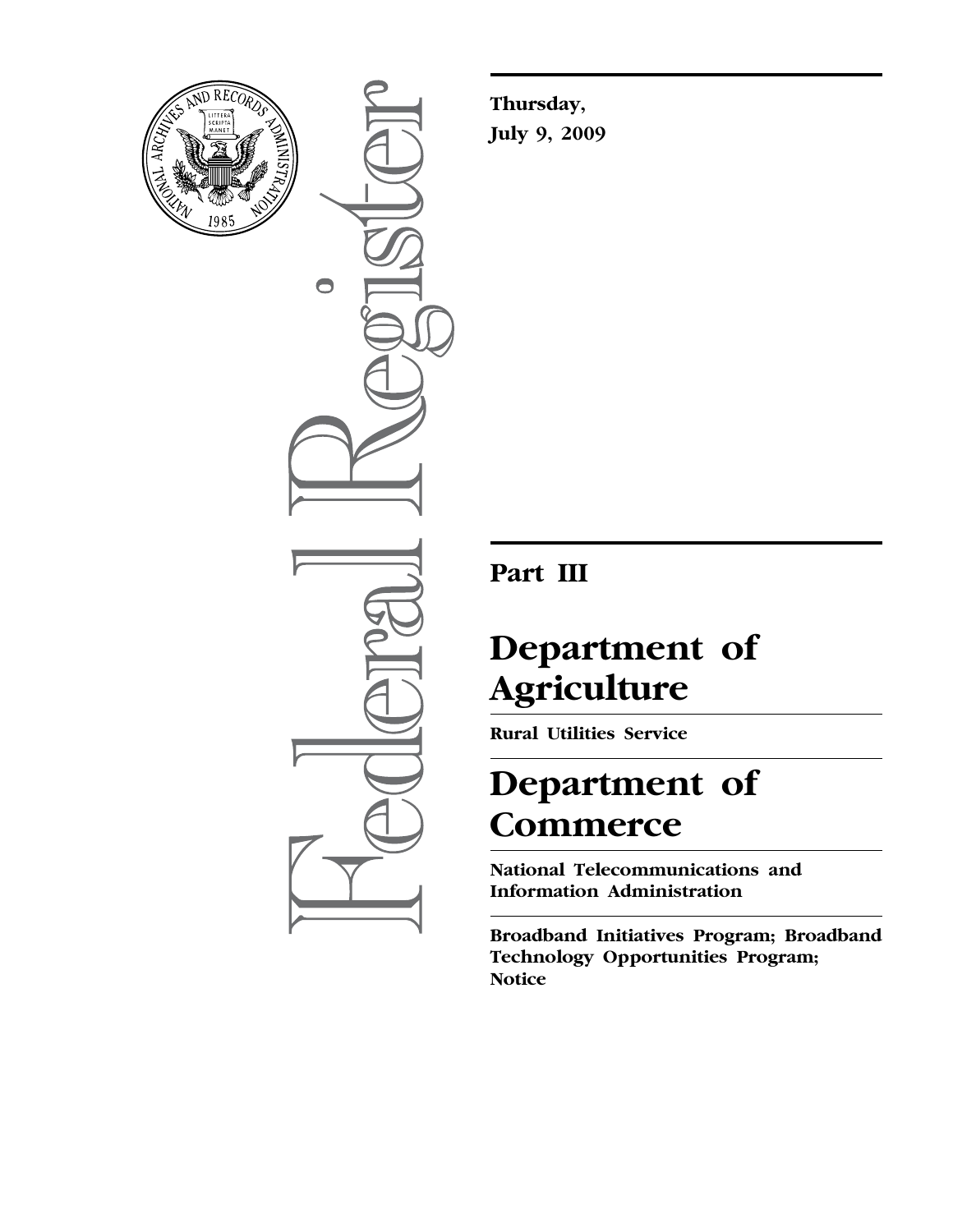#### **DEPARTMENT OF AGRICULTURE**

**Rural Utilities Service** 

**RIN 0572–ZA01** 

#### **Broadband Initiatives Program**

#### **DEPARTMENT OF COMMERCE**

#### **National Telecommunications and Information Administration**

**RIN 0660–ZA28** 

#### **Broadband Technology Opportunities Program**

**AGENCIES:** Rural Utilities Service (RUS), Department of Agriculture, and National Telecommunications and Information Administration (NTIA), Department of Commerce.

**ACTION:** Notice of Funds Availability (NOFA) and solicitation of applications.

**SUMMARY:** RUS and NTIA announce general policy and application procedures for broadband initiatives established pursuant to the American Recovery and Reinvestment Act of 2009 (Recovery Act). RUS is establishing the Broadband Initiatives Program (BIP) which may extend loans, grants, and loan/grant combinations to facilitate broadband deployment in rural areas. NTIA is establishing the Broadband Technology Opportunities Program (BTOP) which makes available grants for deploying broadband infrastructure in unserved and underserved areas in the United States, enhancing broadband capacity at public computer centers, and promoting sustainable broadband adoption projects. In facilitating the expansion of broadband communications services and infrastructure, both programs will advance the objectives of the Recovery Act to spur job creation and stimulate long-term economic growth and opportunity.

**DATES:** Applications will be accepted between July 14, 2009, at 8 a.m. Eastern Time (ET) until August 14, 2009, at 5 p.m. ET.

*Application Submission:* The application packages for electronic and paper submissions will be available at *http://www.broadbandusa.gov*.

*Electronic submissions:* Electronic submissions of applications will allow for the expeditious review of an applicant's proposal consistent with the goals of the Recovery Act. As a result, all applicants requesting more than \$1 million in assistance (in the form of grants, loans, or a combination of grants and loans) must file their application electronically. Applicants whose

authorized representatives are individuals with disabilities, however, may submit a paper application irrespective of the funding size of their request.1 In addition, applicants who are requesting less than \$1 million in assistance may forego the electronic filing requirement if filing electronically would impose a hardship on the applicant. Electronic applications must be submitted by 5 p.m. ET on August 14, 2009. The government electronic application system will provide a date and time stamped confirmation number that will serve as proof of submission.

*Paper submissions:* Applicants requesting less than \$1 million in assistance (in the form of grants, loans, or a combination of grants and loans) may file their applications in a paper format if filing electronically would impose a hardship on the applicants. Applicants whose authorized representatives are individuals with disabilities may file their applications in a paper format irrespective of the funding size of their request. To the extent that applicants use electronic word processing software to create paper submissions, they should include in their filing, to the extent possible, an electronic copy of the paper application on an appropriate media such as a CD. This will assist the agencies in processing paper applications. Paper submissions must be postmarked no later than August 14, 2009, or handdelivered no later than 5 p.m. ET on August 14, 2009, to the addresses listed in the **SUPPLEMENTARY INFORMATION** in this NOFA.

*Contact Information:* For general inquiries regarding BIP, contact David J. Villano, Assistant Administrator Telecommunications Program, Rural Utilities Service, U.S. Department of Agriculture (USDA), e-mail: *bip@wdc.usda.gov* telephone: (202) 690– 0525. For general inquiries regarding BTOP, contact Anthony Wilhelm, Deputy Associate Administrator, Infrastructure Division, Office of Telecommunications and Information Applications, National Telecommunications and Information Administration, U.S. Department of Commerce (DOC), email: *btop@ntia.doc.gov*, telephone: (202) 482–2048. For inquiries regarding BIP and BTOP compliance requirements, including applicable federal rules and regulations protecting against fraud, waste and abuse, contact *bipcompliance@wdc.usda.gov* for BIP and *btopcompliance@ntia.doc.gov* for BTOP. You may obtain additional

information regarding applications for BIP via the Internet at *http:// www.usda.gov/rus/telecom/* and for BTOP at *http://www.ntia.doc.gov/ broadbandgrants/*.

*Authority:* This notice is issued pursuant to the American Recovery and Reinvestment Act of 2009, Public Law 111–5, 123 Stat. 115 (2009) and the Rural Electrification Act of 1936, 7 U.S.C. 901 *et seq.* 

#### **SUPPLEMENTARY INFORMATION:**

*Catalog of Federal Domestic Assistance (CFDA) Number:* Broadband Initiatives Program (BIP)—10.787; Broadband Technology Opportunities Program (BTOP)—11.557.

#### **Additional Items in Supplementary Information**

*I. Overview:* Describes the purposes of the Recovery Act, the broadband goals of the Recovery Act, and the establishment of BIP and BTOP.

*II. Funding Opportunity Description:*  Provides a more thorough description of BIP and BTOP.

*III. Definitions:* Sets forth the key statutory terms and other terms used in BIP and BTOP.

*IV. Award Information:* Describes funding availability, grant and loan terms, as applicable, and other award information.

*V. Eligibility Information for BIP and BTOP:* Establishes eligibility criteria, eligibility factors, eligible and ineligible costs, and other eligibility requirements.

*VI. Application and Submission Information:* Provides information regarding how to apply, application materials, and the application process.

*VII. Application Review Information:*  Establishes the evaluation criteria for application review.

*VIII. Anticipated Announcement and Award Dates:* Identifies the initial announcement date for certain awards, and provides other information regarding BIP and BTOP.

*IX. Award Administration Information:*  Provides award notice information, administrative and national policy requirements, terms and conditions, and other reporting requirements for award recipients.

*X. Other Information:* Sets forth guidance on funding, compliance with various laws, confidentiality, discretionary awards, and authorized signatures.

#### **I. Overview**

On February 17, 2009, President Obama signed the American Recovery and Reinvestment Act of 2009 (Recovery Act) into law.2 The essential goal of the Recovery Act is to provide a ''direct fiscal boost to help lift our Nation from the greatest economic crisis in our lifetimes and lay the foundation for

<sup>1</sup>*See* Rehabilitation Act of 1973 § 508, 29 U.S.C. 794d.

<sup>2</sup>American Recovery and Reinvestment Act of 2009, Public Law 111–5, 123 Stat. 115 (2009).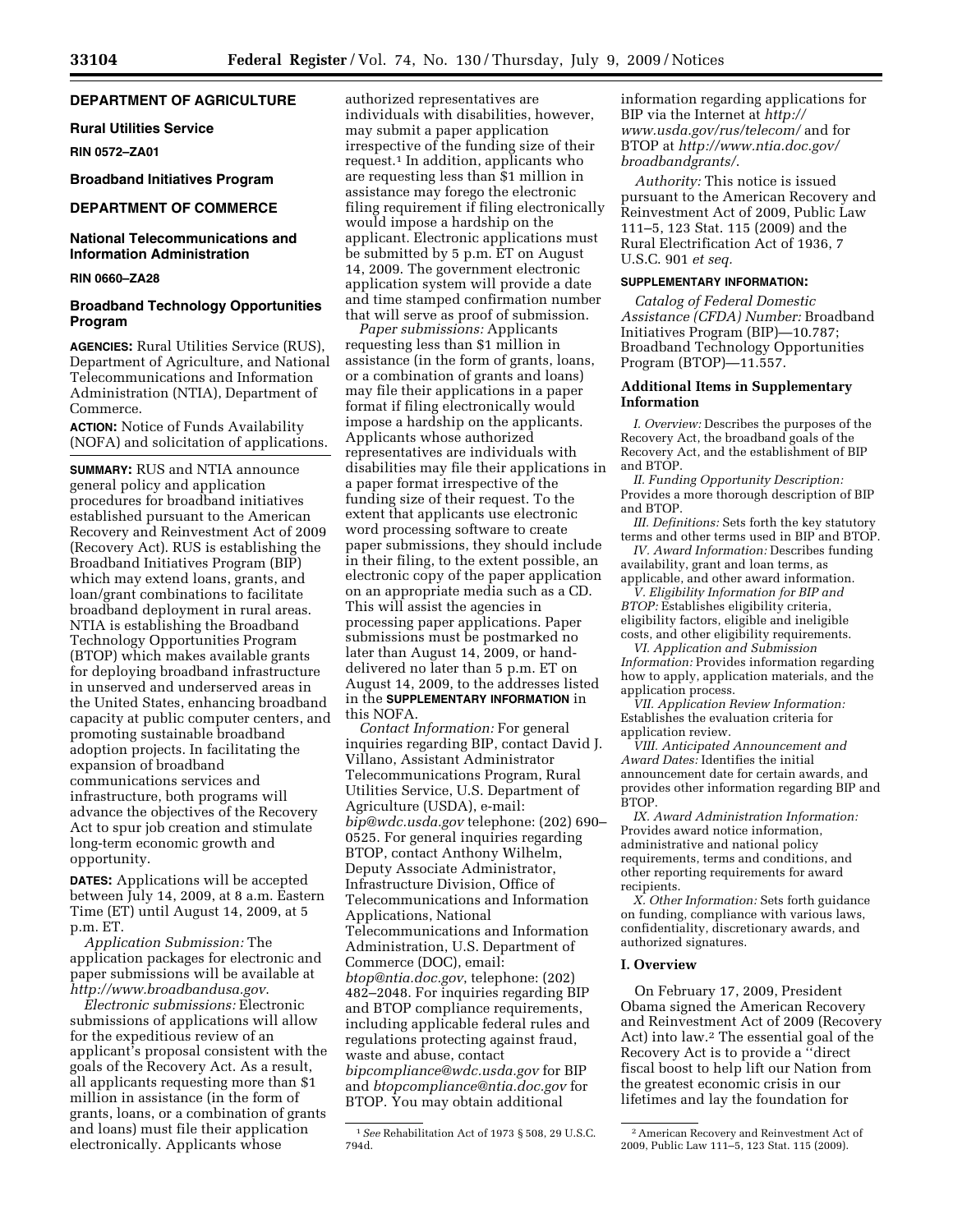future growth.'' 3 Accordingly, the Recovery Act identifies five overall purposes: A. To preserve and create jobs and promote economic recovery; B. to assist those most impacted by the recession; C. to provide investments needed to increase economic efficiency by spurring technological advances in science and health; D. to invest in transportation, environmental protection, and other infrastructure that will provide long-term economic benefits; and E. to stabilize state and local government budgets.4 The Recovery Act further instructs the President and the heads of federal departments and agencies to manage and expend Recovery Act funds to achieve these five purposes, ''commencing expenditures and activities as quickly as possible consistent with prudent management.'' 5

Consistent with the purposes described above, the Recovery Act provides RUS and NTIA with \$7.2 billion to expand access to broadband services in the United States. In so doing, it recognizes the growing importance of access to broadband services to economic development and to the quality of life of all Americans. Specifically, the Recovery Act tasks RUS, NTIA, and the Federal Communications Commission (FCC) with leading the federal government's efforts to begin the process of significantly expanding the reach and quality of broadband services.

RUS, NTIA, and the FCC have worked closely to leverage the authorities and resources provided in the Recovery Act to develop a coordinated federal government approach to addressing the challenge of rapidly expanding the access and quality of broadband services across the country. Each agency brings unique skills and resources to this effort. RUS has been the federal government leader in bringing telecommunications to rural America for decades. NTIA has experience in awarding technology-related grants through the Technology Opportunities Program and serves as the President's principal advisor on telecommunications and information policies.6 And NTIA and the FCC together are responsible for the development of federal telecommunications policy.

Additionally, to aid in achieving Recovery Act objectives, on March 10, 2009, RUS, NTIA, and the FCC cosponsored a public meeting to initiate public outreach about the current availability of broadband service in the United States and ways in which the availability of broadband services could be expanded.7 The March 10 meeting was followed by the release of a Request for Information (RFI) and six days of additional public meetings and field hearings during March.<sup>8</sup> The meetings and hearings included nearly 120 panelists—including representatives from consumer and public interest groups, state and local governments, tribal governments, minority and vulnerable populations, industry, academia, and other institutions—who provided comment on how to make RUS's and NTIA's broadband initiatives effective, equitable, and efficient.9

In response to the RFI and the public meetings, RUS and NTIA received over 1,000 comments from institutions and individuals.10 RUS and NTIA received comments on multiple issues surrounding BIP and BTOP, including how the terms ''broadband,'' ''unserved area,'' and ''underserved area'' should be defined, resulting in the definitions and program requirements announced in this NOFA. These comments played a crucial role in formulating the structure of the RUS and NTIA broadband programs. For further discussion and explanation of the agencies' reliance on the public comments in the policy decisions involved in BIP and BTOP, see the attached Policy Justification found in the Appendix at the end of this NOFA.

RUS and NTIA Recovery Act programs implement new authorities. Specifically, the Recovery Act expands RUS's existing authority to make loans and provides new authority to make grants to facilitate broadband deployment in rural areas. The Recovery Act appropriates \$2.5 billion of budget authority for RUS to extend loans, loan/ grant combinations, and grants to projects where at least 75 percent of an RUS-funded area is in a rural area that lacks sufficient access to high speed broadband service to facilitate rural economic development. RUS has

developed BIP to fund broadband infrastructure in qualifying areas.11

The Recovery Act also appropriates \$4.7 billion to NTIA to provide grants for broadband initiatives throughout the United States, including unserved and underserved areas.12 NTIA is tasked to spur job creation, stimulate long-term economic growth and opportunity, and narrow gaps in broadband deployment and adoption. The NTIA program is titled BTOP. Consistent with its appropriation, BTOP is divided into three categories of projects: Broadband Infrastructure, Public Computer Centers, and Sustainable Broadband Adoption.

Applications to fund broadband infrastructure projects in areas which are at least 75 percent rural are required to be submitted to RUS for consideration under BIP. If such applicants intending to serve rural areas also choose to be considered for BTOP funding, then they must complete the additional elements required of BTOP infrastructure applicants. NTIA may make awards to such applications NTIA determines to be meritorious after RUS has reviewed the application and determined not to fund it. All other applications for Broadband Infrastructure projects, as well as applications for Public Computer Centers or Sustainable Broadband Adoption projects, must be submitted to NTIA for consideration under BTOP.

The purpose of this NOFA is to describe the availability of the BIP and BTOP funds and set forth the application requirements for those entities wishing to participate in one or more of the Recovery Act's broadband programs. Applicants may submit projects that fit within one or more categories. Each application will be compared against objective criteria to determine whether an award is warranted.

In order to balance the burdens on applicants versus the needs of the agencies to efficiently evaluate applications, RUS and NTIA have developed a two-step application process. In step one, the goal is to create a pool of viable and potentially fundable applications. Step two is to fully validate the submissions in step one and identify the most highly qualified applications for funding.

Rapid disbursement of the funds available under this program is important because of the short time frames imposed by the Recovery Act. Additionally, a commitment to transparency in the award process and

<sup>3</sup>President Obama, Statement on Signing the American Recovery and Reinvestment Act of 2009 (Feb. 17, 2009).

 $4$  Recovery Act § 3(a), 123 Stat. at 115–16.

<sup>5</sup>*See id.* § 3(b), 123 Stat. at 116.

<sup>6</sup>*See* Technology Opportunities Program, *http:// www.ntia.doc.gov/otiahome/top/index.html;* NTIA Organization Act of 1992, 47 U.S.C. 901 *et seq.* 

<sup>7</sup>*See* Joint Notice of Public Meeting, 74 FR 8914 (Feb. 27, 2009).

<sup>8</sup>*See* Joint Request for Information and Notice of Public Meetings, 74 FR 10716 (Mar. 12, 2009).

<sup>9</sup>Agendas, transcripts, and presentations from each meeting are available on NTIA's Web site at: *http://www.ntia.doc.gov/broadbandgrants/ meetings.html*.

<sup>10</sup>Comments may be viewed on NTIA's Web site at: *http://www.ntia.doc.gov/broadbandgrants/ comments*.

<sup>11</sup> *See* Recovery Act div. A, tit. I, 123 Stat. at 118. 12*See id.* div. A, tit. II, 123 Stat. at 128.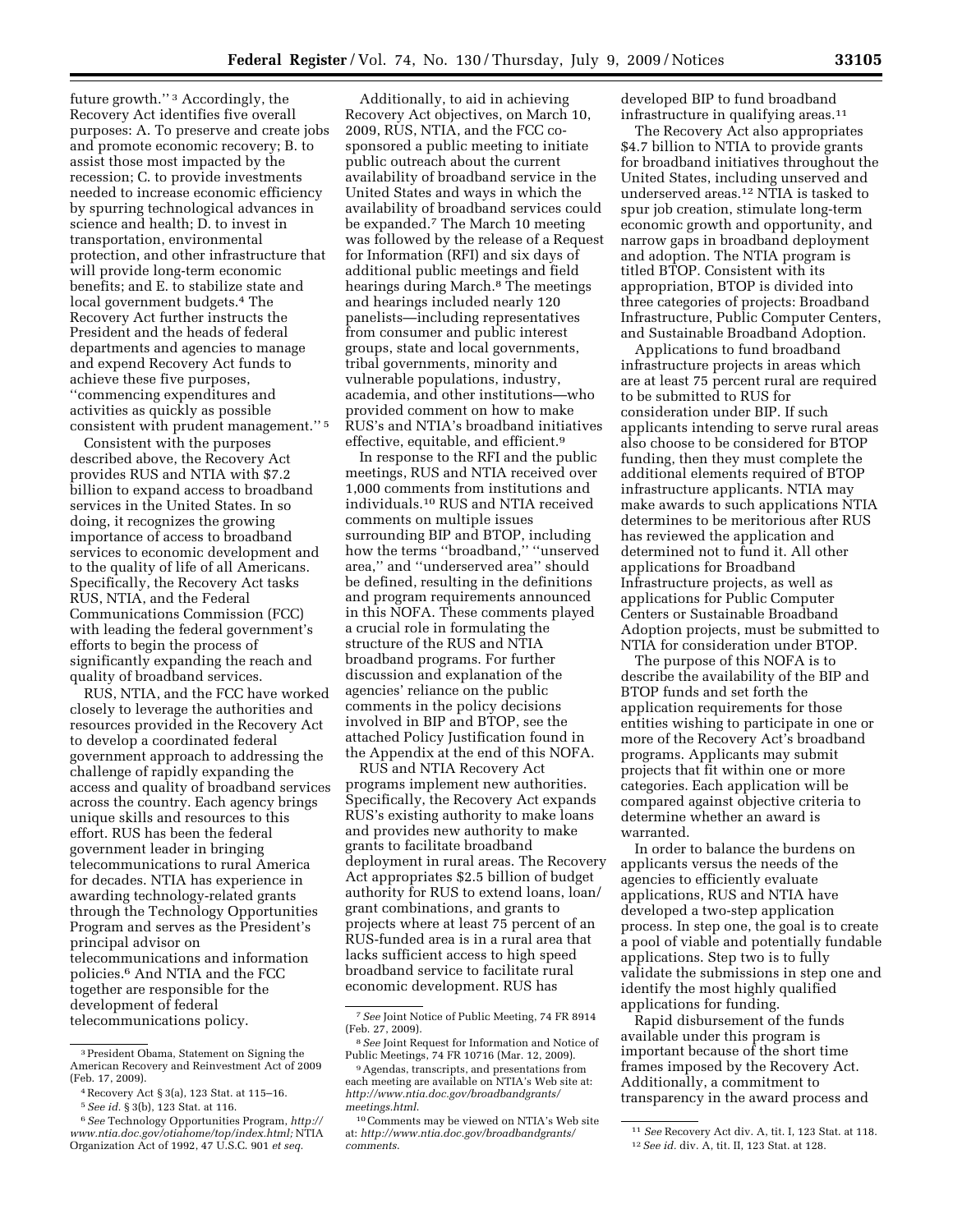rigorous reporting requirements will help ensure accountability.

Approximately \$4 billion of program level funding has been allocated to this NOFA by RUS and NTIA. The remaining funds will be made available under subsequent NOFAs. The requirements for subsequent NOFAs may differ from this NOFA to better achieve the agencies' priorities.

#### **II. Funding Opportunity Description**

#### *A. BIP*

#### 1. BIP Objectives

The Recovery Act expands RUS's existing authority to make loans and provides new authority to make grants for the purpose of facilitating broadband deployment in rural communities. Specifically, the Recovery Act requires that 75 percent of a funded area be in a rural area that lacks sufficient access to high speed broadband service to facilitate economic development. Because of the short time frames imposed by the Recovery Act, the requirements outlined in this NOFA will be used to govern program implementation.

Under BIP, RUS will award grants, loans, and loan/grant combinations for broadband infrastructure. Grants under BIP are to be used to fund applications proposing to exclusively serve remote, unserved, rural areas. BIP loan and loan/grant combination funds are to be used to provide funding to applications proposing to serve non-remote and underserved rural areas. Projects which include non-remote and remote areas will be funded by loans or loan/grant combinations. The size of the grant portion of any loan/grant combination award is determined by the applicant, but cannot exceed the amount of the loan portion of the award. RUS will favor applications that propose a higher percentage of loan funds. Applicants may request 100 percent loan funding. RUS will seek to make the extension of broadband infrastructure into difficultto-serve areas affordable—a key objective of BIP funding—through substantial grant funds and attractive loan terms with reasonable security requirements.

The Recovery Act establishes the rapid disbursement of the funds as an important priority for the BIP program. However, the program also must be administered judiciously to ensure responsible use of public funds. To balance these two objectives, RUS will favor funding projects that can commence construction promptly and demonstrate technical and financial feasibility, organizational capacity, and compliance with other Administration

priorities. A commitment to transparency in the award process and rigorous reporting requirements will help ensure accountability.

#### 2. BIP Priorities

The Recovery Act requires that 75 percent of a BIP-funded area be in a rural area that ''lacks sufficient access to high speed broadband service to facilitate rural economic development.'' 13 Additionally, the Recovery Act mandates that priority be given to projects which: a. Give end users a choice of providers; b. Serve the highest proportion of rural residents that lack access to broadband service; c. Are projects of current or former RUS borrowers (Title II borrowers); and d. Are fully funded and ready to start once Recovery Act funding is received. BIP application scoring criteria awards projects that implement these priorities.14

3. BIP Application and Selection Process

RUS has adopted a two-phase application process. Step one of the application process requires the submission of the information described in section VI.D.1.a. This information will be evaluated by RUS for completeness and eligibility. Ineligible and incomplete applications will be rejected. Eligible applications will be evaluated and ranked based on the applicable scoring criteria described in section VII. The highest scoring applications will be invited to participate in step two of the application process by submitting the additional documentation described in section VI.D.1.b. to further support the applicants' representations made in step one of the application process. If the additional documentation does not adequately verify the first submission, then the application will be rejected.

#### *B. BTOP*

#### 1. BTOP Objectives

Section 6001 of the Recovery Act establishes a national broadband service development and expansion program to promote five core purposes:

a. To provide access to broadband service to consumers residing in unserved areas of the country;

b. To provide improved access to broadband service to consumers residing in underserved areas of the country;

c. To provide broadband access, education, awareness, training, equipment, and support to community

anchor institutions (*e.g.,* schools, libraries, medical facilities), or organizations and agencies serving vulnerable populations (*e.g.,* lowincome, unemployed, aged), or jobcreating strategic facilities located in state- or federally designated economic development areas;

d. To improve access to, and use of, broadband service by public safety agencies; and

e. To stimulate the demand for broadband, economic growth, and job creation.15

The Recovery Act provides \$4.7 billion to NTIA for BTOP, to be awarded by September 30, 2010, which represents a significant investment to advance President Obama's national broadband strategy.16 Of this amount, at least \$200 million will be made available for competitive grants for expanding public computer center capacity. In addition, at least \$250 million will be available for competitive grants for innovative programs to encourage sustainable adoption of broadband services. Up to \$350 million is available from the Recovery Act to fund the State Broadband Data and Development Grant Program authorized by the Broadband Data Improvement Act 17 and to support the development and maintenance of a nationwide broadband map for use by policymakers and consumers. A forthcoming NOFA will outline policies and procedures for the State Broadband Data and Development Grant Program.

BTOP funds are available through three categories of eligible projects: Broadband Infrastructure, Public Computer Centers, and Sustainable Broadband Adoption.18 The Broadband Infrastructure category consists of two components—Last Mile and Middle Mile—and will fund projects to deliver broadband access to unserved and underserved areas. The Public Computer Center category will fund projects that expand public access to broadband service and enhance broadband capacity at entities, such as community colleges and public libraries, that permit the public to use these computing centers.19 The Sustainable Broadband Adoption category will fund innovative projects that promote broadband demand, including projects focused on providing broadband education, awareness, training, access, equipment or support,

<sup>13</sup> *Id.* div. A, tit. I, 123 Stat. at 118. 14 *Id.* at 118–19.

<sup>15</sup>*See id.* § 6001(b), 123 Stat. at 512–13.

<sup>16</sup>*See id.* div. A, tit. II, 123 Stat. at 128. 17Public Law 110–385, 122 Stat. 4096 (to be

codified at 47 U.S.C. 1301 *et seq.*).

<sup>18</sup>*See* Recovery Act div. A, tit. II, 123 Stat. at 128. 19 *Id.* div. A, tit. II & § 6001(b)(3), 123 Stat. at 128, 512–13.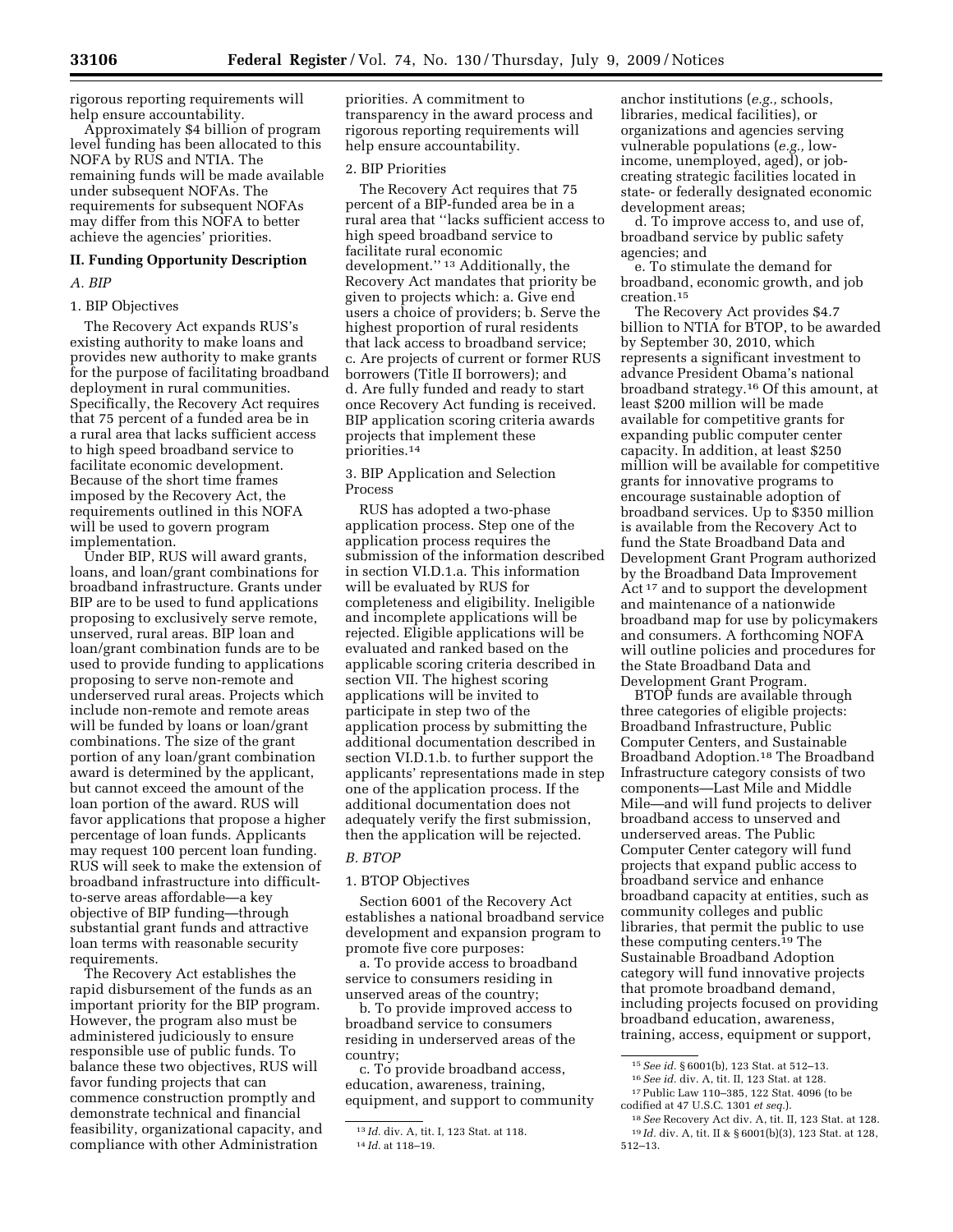particularly among vulnerable population groups where broadband technology has traditionally been underutilized.20

The Recovery Act also recognizes the valuable role that the states and territories can play in implementing BTOP, and permits NTIA to consult with them in identifying unserved and underserved areas within their borders and in allocating grant funds for projects in or affecting their jurisdictions.21 Consistent with the Recovery Act, NTIA has consulted with the FCC on this NOFA.

#### 2. BTOP Priorities

All projects funded under BTOP must advance one or more of the five statutory purposes outlined above. The program is designed to extend broadband access to unserved areas, improve access to underserved areas, and expand broadband access to a wide range of institutions and individuals, including vulnerable populations. It will seek to serve the highest priority needs for federal investment particularly projects that offer the potential for economic growth and job creation, and provide benefits to education, health care, and public safety. The program will support viable, sustainable, and scalable projects. NTIA will favor proposals that satisfy the public-interest objectives specified in the statute and detailed in this NOFA. These projects can serve as models for future investors once economic conditions improve.

NTIA expects to distribute grants across geographic areas addressing these various public purposes. It will issue awards on a technologically neutral basis, and expects to support projects employing a range of technologies (*e.g.,*  fixed and mobile wireless, fiber, satellite). In making these awards, NTIA will also take into consideration whether an applicant is a socially and economically disadvantaged small business concern as defined under section 8(a) of the Small Business Act (SBA) (15 U.S.C. 637(a)(4)).22 Finally, it is also important to highlight the desire of the Recovery Act to extend nondiscrimination and network interconnection obligations on awardees. In particular, the Recovery Act directs NTIA to impose contractual conditions on BTOP grants that would, at a minimum, adhere to the principles

contained in the FCC's broadband policy statement.23

3. BTOP Application and Selection Process

NTIA will employ a two-step application review process. First, however, NTIA will conduct an initial screen of applications to determine whether an application meets the mandatory threshold requirements, such as application completeness, set forth in section V.C. of this NOFA. These are mandatory threshold requirements that qualify an application for further review. Applicants that fail to meet any of the eligibility factors will be notified in writing of the reason for the rejection. Subsequent to this initial screening, applications will proceed to the step one review process. The applications will receive at least three independent reviews (by a three-member review panel) against the eligibility factors as well as against the evaluation criteria provided in this NOFA. This review panel will be comprised of at least three peer/expert reviewers who have demonstrated subject-matter expertise. No consensus advice will be given by the reviewers. Each reviewer will independently score the application, and reviewer scores will be averaged. Based on these scores, applications that are considered the most highly qualified will advance to the step two, ''due diligence,'' review for further consideration. All other applications will be rejected, and the applicants will be notified in writing of the reason for the rejection.

In step two of the review process, the remaining applicants will be asked to submit additional information, as appropriate, such as more detailed plans or supporting documents 24 to further substantiate the representations made in their application.

The supplemental information will be reviewed and analyzed by NTIA staff with the support of external engineering, business, and subjectmatter experts to evaluate the consistency of the applications with the supporting documents and ensure applications merit awards. Applicants whose supporting documents do not adequately substantiate the representations in their application may be rejected, and the applicants will be notified in writing of the reason for the rejection. Upon completion of its due diligence, NTIA program staff will complete its analysis of each application by assigning a rating based on its

24*See infra* section VI.D.1.b. for more details regarding the required additional information.

consistency with the representations made in the application. This rating will be based on a five-point scale (1–5), with a five representing the highest consistency and conformity with the information already provided, especially on technical and budget considerations.

All states will be provided an opportunity to make recommendations concerning the allocation of funds for qualifying projects in or affecting the individual states during step two of the BTOP application process, regardless of their participation in the State Broadband Data and Development Grant Program. During step two of the BTOP application process, the Governor's office of each state will receive a list of the applications under consideration. States may provide a list and prioritization of recommended projects, along with an explanation of why the selected proposals meet the greatest needs of the state. States are strongly encouraged to provide mapping and planning data to support their recommendations. States participating in the State Broadband Data and Development Grant Program may rely on their submission under that program to fulfill this request. All states will have 20 calendar days from the date of notification to submit to NTIA their recommendations.

Upon completion of the step two review, NTIA reserves the right to discuss with the applicant specific modifications to the application to resolve any differences that may exist between the applicant's original request and what NTIA is willing to fund. Not all applicants contacted will necessarily receive a BTOP award. The Director of BTOP (BTOP Director) will then prepare and present a package of recommended grant awards to the Associate Administrator for the Office of Telecommunications and Information Applications (OTIA Associate Administrator) for review and approval. The BTOP Director's recommendations and the OTIA Associate Administrator's review and approval will take into account the following selection factors:

a. The Evaluation Criteria Review score of the peer/expert reviewers;

b. The Due Diligence Review rating of the federal reviewers and the analysis of NTIA program staff;

c. Satisfaction of the program's purpose and priorities as described in the section entitled ''Program Description'' (*e.g.,* considering whether the applicant is a socially and economically disadvantaged small business concern; ensuring that service for health care delivery, education, and children is enhanced to the greatest

<sup>20</sup> *Id.* div. A, tit. II & 6001(b)(5), 123 Stat. at 128, 513.

<sup>21</sup> *Id.* § 6001(c), 123 Stat. at 513.

<sup>22</sup>*See id.* § 6001(h)(3), 123 Stat. at 514–15.

<sup>23</sup> *Id.* § 6001(j), 123 Stat. at 515.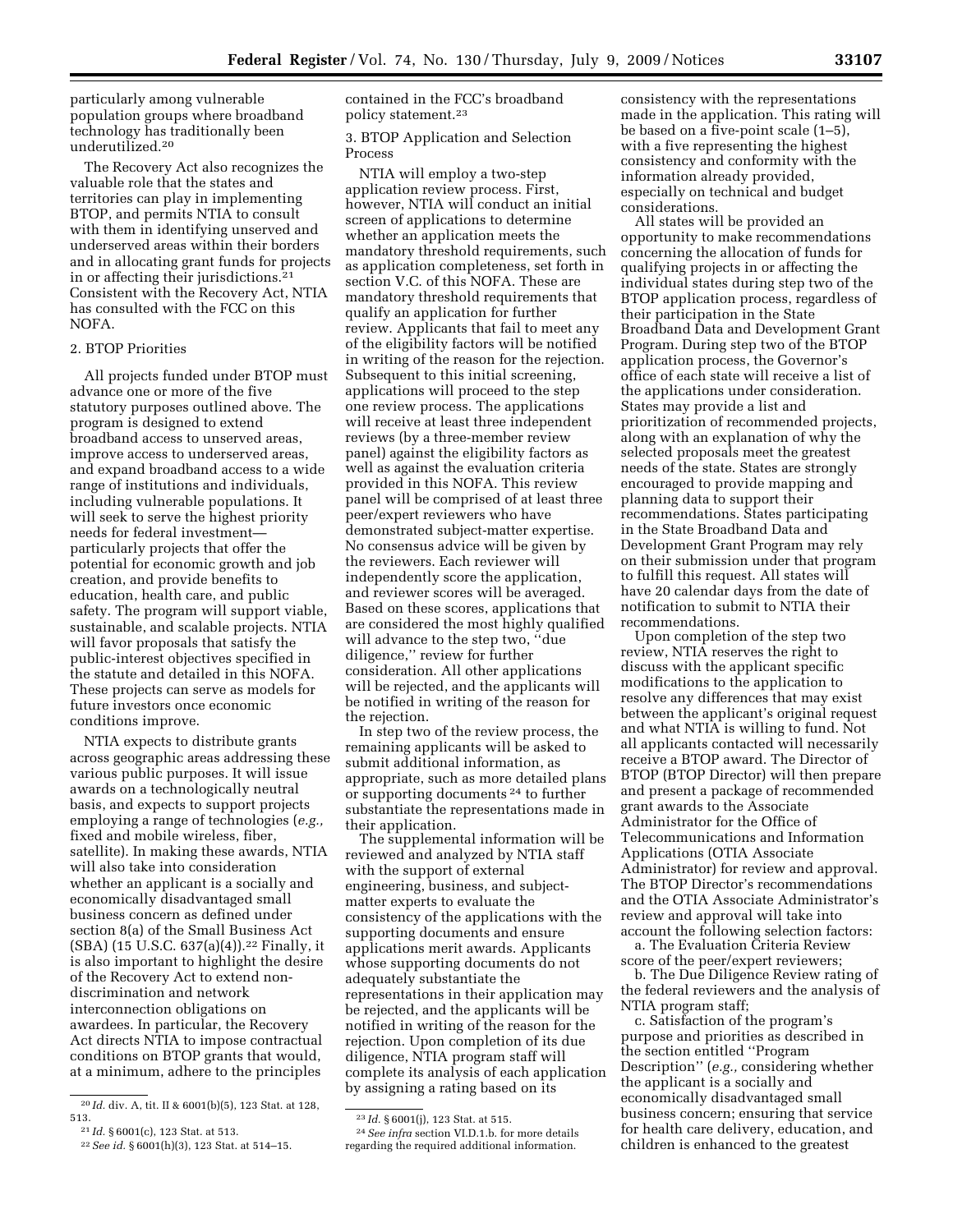population of users; improve access to and use by public safety; ensuring that the greatest broadband speed is provided to the greatest population of users as set forth in the Recovery Act; providing broadband access to consumers in unserved areas; improving broadband service in underserved areas);

d. The geographic distribution of the proposed grant awards and diversity of populations served (*e.g.,* ensuring that, to the extent practical, NTIA award not less than one grant in each state as set forth in the Recovery Act);

e. The range of technologies and uses of the technologies employed by the proposed grant awards;

f. Avoidance of redundancy, conflicts with the initiatives of other federal agencies, including Department of Agriculture loan and grant programs for broadband services, and, to the extent practical, avoidance of unjust enrichment; 25

g. The availability of funds; and

h. If applicable, the recommendations of states, including, but not limited to, such recommendations as described in their application for the State Broadband Data and Development Grant Program or as subsequently provided to NTIA either on its own or along with the submission of state-level broadband maps.26

Upon approval by the OTIA Associate Administrator, the BTOP Director's recommendation will then be presented to the Selecting Official, the Assistant Secretary of NTIA. The Assistant Secretary selects the applications for grant awards, taking into consideration the BTOP Director's recommendations and the degree to which the application package, taken as a whole, satisfies the selection factors described above and the program's stated purposes and priorities as set forth in section II.B of this NOFA. Awards will be made on a rolling basis subject to the availability of funds.

#### **III. Definitions**

The terms and conditions provided in this NOFA are applicable to and for purposes of this NOFA only. These terms, conditions, and definitions may change in subsequent NOFAs issued regarding BIP and BTOP.

*Administrator* means the RUS Administrator, or the Administrator's designee.

*Applicant* means an entity requesting approval of an award under this NOFA.

*Assistant Secretary* means the Assistant Secretary for Communications and Information, National Telecommunications and Information Administration, Department of Commerce, or the Assistant Secretary's designee.

*Award documents* mean, collectively, grant agreement, loan documents and/or loan/grant combination documents.

*Award* means a grant, loan, or loan/ grant combination made under this NOFA by either RUS or NTIA.

*Awardee* means a grantee, borrower, or borrower/grantee.

*BIP* means the Broadband Initiatives Program, administered by the RUS, under the Recovery Act.

*Borrower* means the recipient of a RUS loan under this NOFA.

*Borrower/grantee* means the recipient of a RUS loan/grant combination under this NOFA.

*Broadband* means providing two-way data transmission with advertised speeds of at least 768 kilobits per second (kbps) downstream and at least 200 kbps upstream to end users, or providing sufficient capacity in a middle mile project to support the provision of broadband service to end users.

*BTOP* means the Broadband Technology Opportunities Program, administered by NTIA, under the Recovery Act.

*Build-out* means the construction or improvement of facilities and equipment as specified in the application.

*Composite economic life* means the weighted (by dollar amount of each class of facility in the loan) average economic life of all classes of facilities financed by a BIP loan.

*Community anchor institutions* means schools, libraries, medical and healthcare providers, public safety entities, community colleges and other institutions of higher education, and other community support organizations and agencies that provide outreach, access, equipment and support services to facilitate greater use of broadband service by vulnerable populations, including low-income, unemployed, and the aged.

*Critical community facilities* means public facilities that provide community services essential for supporting the safety, health, and well-being of residents, including, but not limited to, emergency response and other public

safety activities, hospitals and clinics, libraries and schools.

*Current ratio* means the BIP applicant's current assets divided by the current liabilities; all financial terms are defined by GAAP.

*Economic life* means the estimated useful service life of an asset as determined by RUS in connection with awards made under BIP.

*Forecast period* means the time period used by RUS and NTIA to determine if an application is financially feasible. Financial feasibility of an application is based on five-year projections.

*GAAP* means generally accepted accounting principles.

*Grant agreement* means the agreement between RUS or NTIA and the grantee for grants awarded under this NOFA, including any amendments thereto, available for review at *http:// www.broadbandusa.gov.* 

*Grant funds* mean federal funds provided pursuant to a grant made under this NOFA.

*Grantee* means the recipient of a grant under this NOFA.

*Last Mile project* means any infrastructure project the predominant purpose of which is to provide broadband service to end users or enduser devices (including households, businesses, community anchor institutions, public safety entities, and critical community facilities).

*Last Mile Non-Remote project* means any broadband infrastructure project (or group of projects) that is not exclusively a last mile remote area project, and that provides broadband service to the end user or end-user devices in a service area eligible for BIP funding.

*Last Mile Remote Area project* means any broadband infrastructure project that provides broadband service to the end user or to end-user devices only in a remote area(s) eligible for BIP funding.

*Loan* means any loan made under this NOFA by RUS.

*Loan contract* means the loan agreement between RUS and the borrower, including all amendments thereto, available for review at *http:// www.broadbandusa.gov.* 

*Loan documents* mean the loan contract, note(s), and security instrument between the borrower and RUS and any associated documents pertaining to the loan.

*Loan/grant* means any loan/grant combination made under this NOFA by RUS.

*Loan/grant contract* means the loan/ grant contract between RUS and the borrower/grantee, including all amendments thereto available at *http:// www.broadbandusa.gov*.

*Loan/grant documents* mean the loan/ grant contract, note(s), and security

<sup>25</sup>Recovery Act § 6001(h)(2)(D), 123 Stat. at 515. 26Consistent with Recovery Act, the application for the State Broadband Data and Development Grant Program will provide participating states the opportunity to identify unserved and underserved areas in their state. In their Mapping Grant application, states may also make recommendations concerning the allocation of funds for projects in or affecting the individual states at the time the state submits its Mapping Grant application.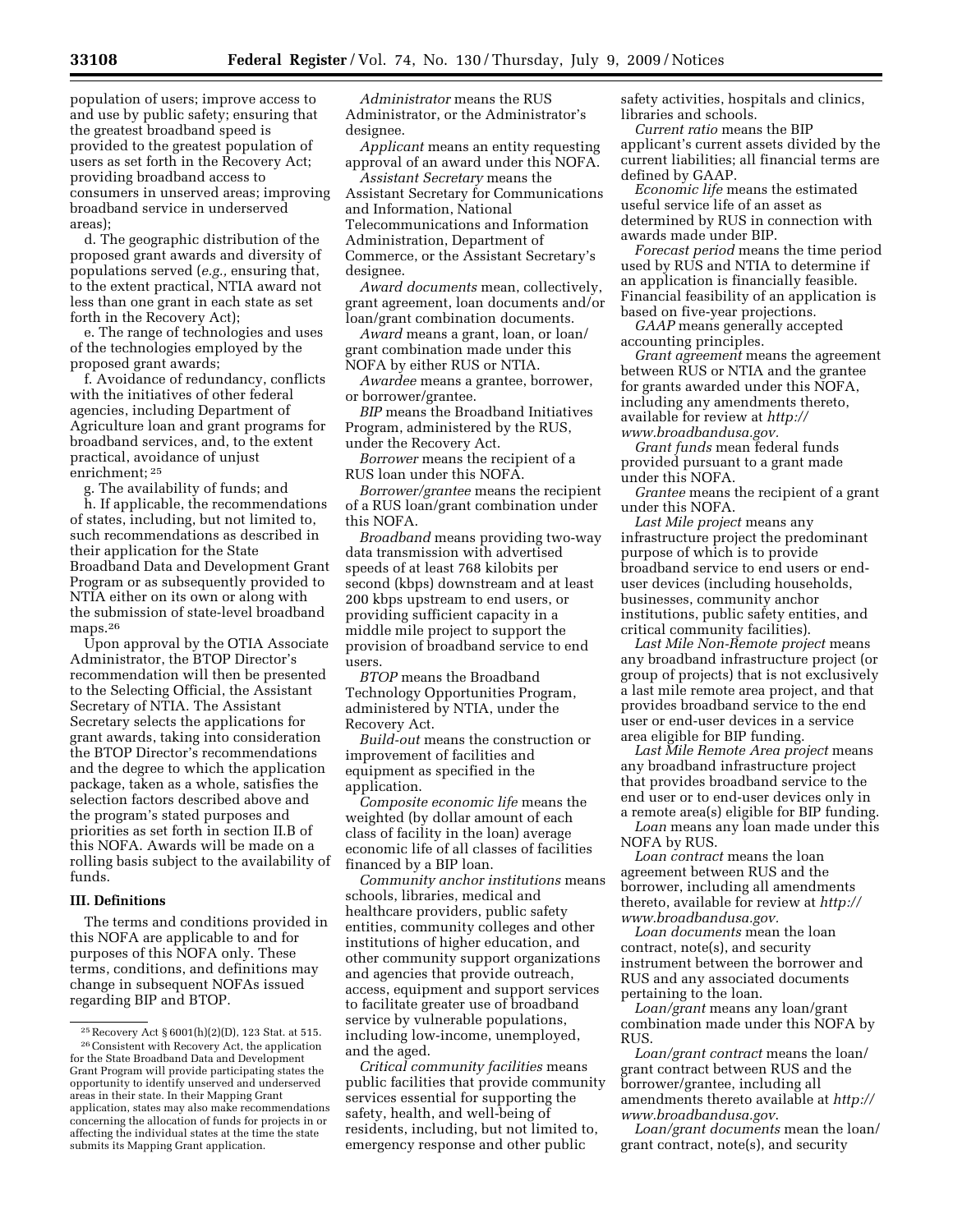instrument between the borrower/ grantee and RUS and any associated documents pertaining to the loan/grant.

*Middle Mile project* means a broadband infrastructure project that does not predominantly provide broadband service to end users or to end-user devices, and may include interoffice transport, backhaul, Internet connectivity, or special access.

*Pre-application expense* means any reasonable expense incurred after the release of this NOFA to prepare an application, including engineering costs and accountant/consultant fees.

*Proposed funded service area* means the area (either in all or part of an existing service area or a new service area) where the applicant is requesting BIP or BTOP funds to provide broadband service pursuant to this NOFA.

*Public computer center* means a place, including but not limited to community colleges, libraries, schools, youth centers, employment service centers, Native American chapter houses, community centers, senior centers, assistive technology centers for people with disabilities, community health centers, and Neighborhood Network Centers in public housing developments, that provide broadband access to the general public or a specific vulnerable population, such as lowincome, unemployed, aged, children, minorities and people with disabilities.

*RE Act* means the ''Rural Electrification Act of 1936,'' as amended (7 U.S.C. 901 *et seq.*).

*Recovery Act* means the American Recovery and Reinvestment Act of 2009, Public Law No. 111–5, 123 Stat. 115 (2009).

*Remote area* means an unserved, rural area 50 miles from the limits of a nonrural area.

*Rural area* means any area, as confirmed by the latest decennial census of the Bureau of the Census, which is not located within: 1. A city, town, or incorporated area that has a population of greater than 20,000 inhabitants; or 2. an urbanized area contiguous and adjacent to a city or town that has a population of greater than 50,000 inhabitants. For purposes of the definition of rural area, an urbanized area means a densely populated territory as defined in the latest decennial census of the U.S. Census Bureau.

*Security document* means any mortgage, deed of trust, security agreement, financing statement, or other document that RUS determines is necessary to perfect its interest in the security for a loan or loan/grant.

*Service area* means the entire area within which a service provider either offers or intends to offer broadband service and may include the proposed funded service area.

*State* means, for purposes of BTOP, a state or political subdivision thereof, the District of Columbia, or a territory or possession of the United States.

*TIER* means times interest earned ratio. TIER is the ratio of a BIP applicant's net income (after taxes) plus (adding back) interest expense, all divided by interest expense (existing and any new interest expense including the interest expense associated with the proposed loan); all financial terms are defined by GAAP.

*Underserved area* means a proposed funded service area, composed of one or more contiguous census blocks 27 meeting certain criteria that measure the availability of broadband service and the level of advertised broadband speeds. These criteria conform to the two distinct components of the Broadband Infrastructure category of eligible projects—Last Mile and Middle Mile. Specifically, a proposed funded service area may qualify as underserved for last mile projects if at least one of the following factors is met, though the presumption will be that more than one factor is present: 1. No more than 50 percent of the households in the proposed funded service area have access to facilities-based, terrestrial broadband service at greater than the minimum broadband transmission speed (set forth in the definition of broadband above); 2. No fixed or mobile broadband service provider advertises broadband transmission speeds of at least three megabits per second (''mbps'') downstream in the proposed funded service area; or 3. The rate of broadband subscribership for the proposed funded service area is 40 percent of households or less. A proposed funded service area may qualify as underserved for Middle Mile projects if one interconnection point terminates in a proposed funded service area that qualifies as unserved or underserved for Last Mile projects.

*Unserved area* means a proposed funded service area, composed of one or more contiguous census blocks, where at least 90 percent of households in the

proposed funded service area lack access to facilities-based, terrestrial broadband service, either fixed or mobile, at the minimum broadband transmission speed (set forth in the definition of broadband above). A household has access to broadband service if the household can readily subscribe to that service upon request.

#### **IV. Award Information**

#### *A. Available Funds for BIP*

#### 1. General

Approximately \$2,400,000,000 in program level funding has been set aside for funding opportunities under this NOFA.

#### 2. Funding Limits

Award amounts under this NOFA will be limited as follows:

#### a. Last Mile Projects

Up to \$1,200,000,000 is available for Last Mile projects. These projects may consist of Remote Area projects or Non-Remote projects. Up to \$400,000,000 is available for grants for Remote Area projects. Up to \$800,000,000 is available for loans or loan/grant combinations for Non-Remote projects.

#### b. Middle Mile Projects

Up to \$800,000,000 is available for loans or loan/grant combinations for Middle Mile projects.

#### 3. Repooling

For categories that do not receive applications that request the full amount of allocated funds, excess funds may be directed to another category at RUS's discretion. Additionally, if RUS does not make awards in the full amount allocated to a category, RUS may, at its discretion, direct such excess funds to another category.

#### 4. National Reserve

Up to \$325,000,000 is available for a national reserve. These funds may be used to augment the BIP funding categories established above, or remain unused for subsequent NOFAs. In any event, all funds will be awarded no later than September 30, 2010.

#### 5. Unused Funds

Funds made available but not used for this NOFA may be directed to subsequent NOFAs.

#### 6. Award Period

All awards under BIP must be made no later than September 30, 2010. While the completion time will vary depending on the complexity of the project, award recipients must

<sup>27</sup>Census blocks are the smallest geographic areas for which the U.S. Bureau of the Census collects and tabulates decennial census data. Census blocks are formed by streets, roads, railroads, streams and other bodies of water, other visible physical and cultural features, and the legal boundaries shown on Census Bureau maps. Census data at this level serve as a valuable source for small-area geographic studies. See the Census Bureau's Web site at *http://www.census.gov* for more detailed information on its data gathering methodology.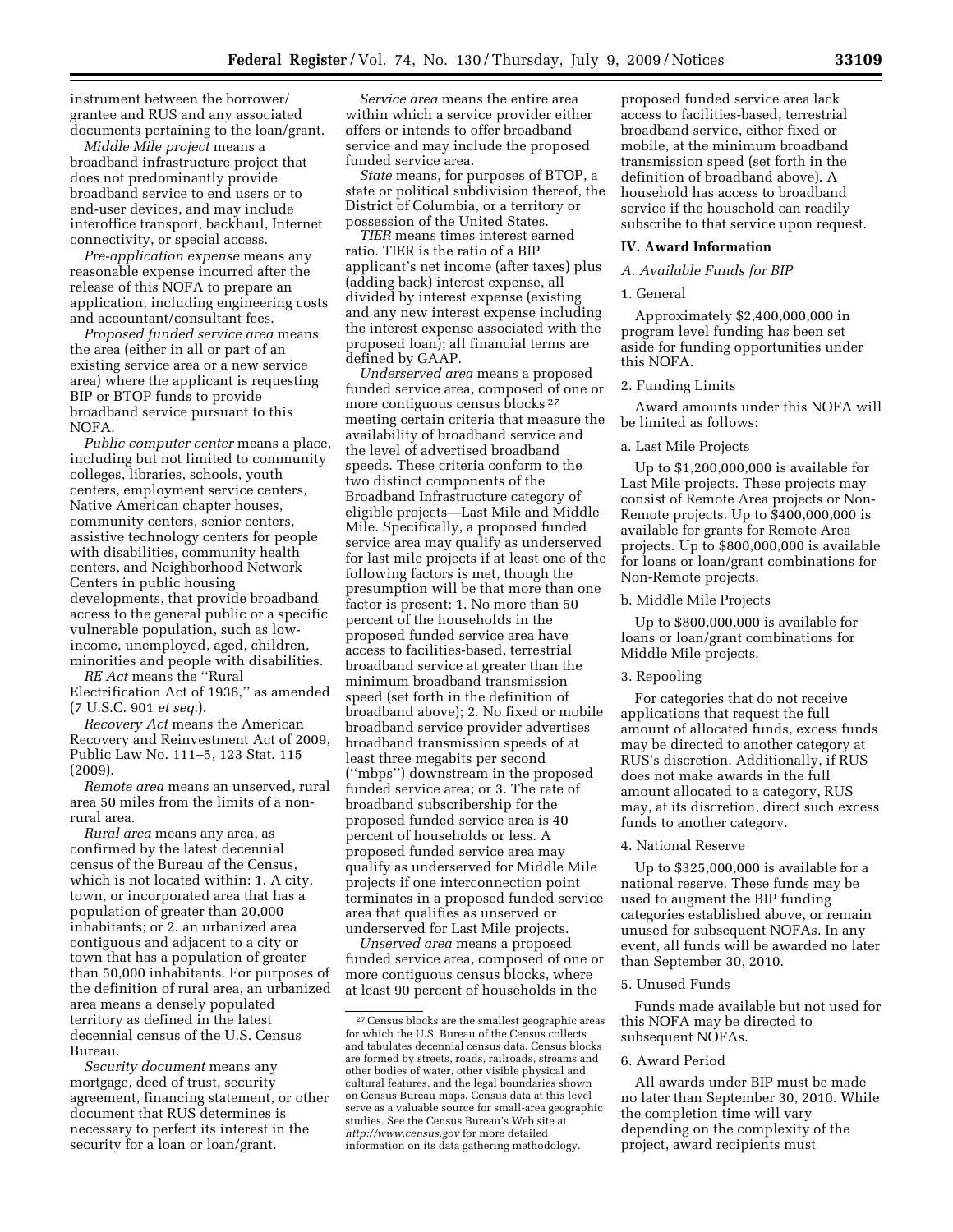substantially complete projects supported by this program no later than two years, and projects must be fully completed no later than three years, following the date of issuance of the award.

7. Type of Funding Instrument

The funding instruments for BIP will be a grant, loan, and loan/grant combination.

#### *B. Available Funds for BTOP*

#### 1. General

Up to \$1,600,000,000 in budget authority has been set aside for funding opportunities under this NOFA. Publication of this NOFA does not obligate NTIA to award any specific project or obligate all or any parts of any available funds, although the Recovery Act indicates that the Assistant Secretary shall award at least one grant in each state to the extent practical by September 30, 2010.28

#### 2. Funding Limits

Up to \$1.4 billion is available to be awarded under this NOFA and will be allocated in the following categories:

a. Broadband Infrastructure projects will be awarded no greater than \$1.2 billion;

b. Public Computer Center projects will be awarded no greater than \$50 million; and

c. Sustainable Broadband Adoption projects will be awarded no more than \$150 million.

3. Repooling

Subject to the statutory thresholds set forth in the Recovery Act, NTIA retains the discretion to divert funds from one category of projects to another.

#### 4. National Reserve

Up to \$200 million is available for a national reserve. These funds may be used to augment the BTOP funding categories established above, or remain unused for subsequent NOFAs. In any event, all funds will be awarded no later than September 30, 2010.

#### 5. Unused Funds

Funds not awarded under this NOFA may be used to fund subsequent NOFAs.

#### 6. Award Period

All awards under BTOP must be made no later than September 30, 2010.29 While the completion time will vary depending on the complexity of the project, grant recipients must

substantially complete projects supported by this program no later than two years, and projects must be fully completed no later than three years, following the date of issuance of the grant award.30

7. Type of Funding Instrument

The funding instrument for BTOP will be a grant.

#### **V. Eligibility Information for BIP and BTOP**

#### *A. In General*

Applicants must satisfy the following eligibility requirements to qualify for funding.

#### *B. Eligible Entities*

1. Applicant Organization

The following entities are eligible to apply for assistance:

a. States, local governments, or any agency, subdivision, instrumentality, or political subdivision thereof;

b. The District of Columbia;

c. A territory or possession of the United States;

d. An Indian tribe (as defined in section 4 of the Indian Self-Determination and Education

Assistance Act (25 U.S.C. 450b));

e. A native Hawaiian organization;

f. A non-profit foundation, a nonprofit corporation, a non-profit institution, or a non-profit association;

Other non-profit entities;

h. For-profit corporations;

i. Limited liability companies; and j. Cooperative or mutual

organizations.

#### 2. BTOP Public Interest Finding

Section 6001(e)(1)(C) of the Recovery Act authorizes the Assistant Secretary to find by rule that it is in the public interest for any entity not otherwise encompassed by section 6001(e)(1) to be eligible for a BTOP grant to the extent that such finding will promote the purposes of BTOP in a technologically neutral manner. Through this NOFA, the Assistant Secretary has found it to be in the public interest to permit forprofit corporations and non-profit entities (not otherwise encompassed by section  $6001(e)(1)(B)$  that are willing to promote the goals of the Recovery Act and comply with the statutory requirements of BTOP to be eligible for a grant. By adopting this broad approach, the Assistant Secretary intends to invite a diverse group of applicants to participate in BTOP and to expand broadband capabilities in a technologically neutral manner.<sup>31</sup>

#### *C. Application Eligibility Factors*

The following eligibility factors establish basic requirements that all applicants must comply with in order to be eligible for an award. Applicants failing to comply with these requirements will not have their applications considered. This section lists eligibility factors (a) shared by BIP and all three BTOP project categories; (b) shared by BIP and BTOP Broadband Infrastructure projects; (c) that apply only to BIP projects; and (d) that apply only to the three BTOP project categories.

1. Eligibility Factors Common to All BIP and BTOP Applicants

a. Fully Completed Application

Applicants must submit a complete application and provide all supporting documentation required for the application.

b. Timely Completion

A project is eligible only if the application demonstrates that the project can be substantially completed within two years of the date of issuance of the grant, loan, or loan/grant award and finished within three years of the date of the award. For BIP, a project is considered ''substantially complete'' when an awardee has received 67 percent of its award funds. For BTOP, a project is considered ''substantially complete'' when the awardee has met 67 percent of the project milestones and received 67 percent of its award funds.

2. Additional Factors Applicable to BIP and BTOP Broadband Infrastructure Applicants

#### a. Broadband Service

All Broadband Infrastructure applicants must propose to offer service meeting the definition of Broadband as defined herein.

b. Technical Feasibility

Only projects that RUS and NTIA determine to be technically feasible will be eligible for an award under this NOFA. At minimum, applicants will be required to submit a system design and project timeline, certified by a professional engineer, for any project requesting funds over \$1 million.

### c. Nondiscrimination and

#### Interconnection

All Broadband Infrastructure (both BIP and BTOP) applicants, must commit to the following Nondiscrimination and Interconnection Obligations: i. Adhere to the principles contained in the FCC's Internet Policy Statement (FCC 05–151, adopted August 5, 2005); ii. not favor

<sup>28</sup>Recovery Act § 6001(h)(1), 123 Stat. at 514. 29 *Id.* § 6001(d)(2), 123 Stat. at 513.

<sup>30</sup> *Id.* § 6001(d)(3), 123 Stat. at 513.

<sup>31</sup> *Id.* § 6001(e)(1)(C), 123 Stat. at 513.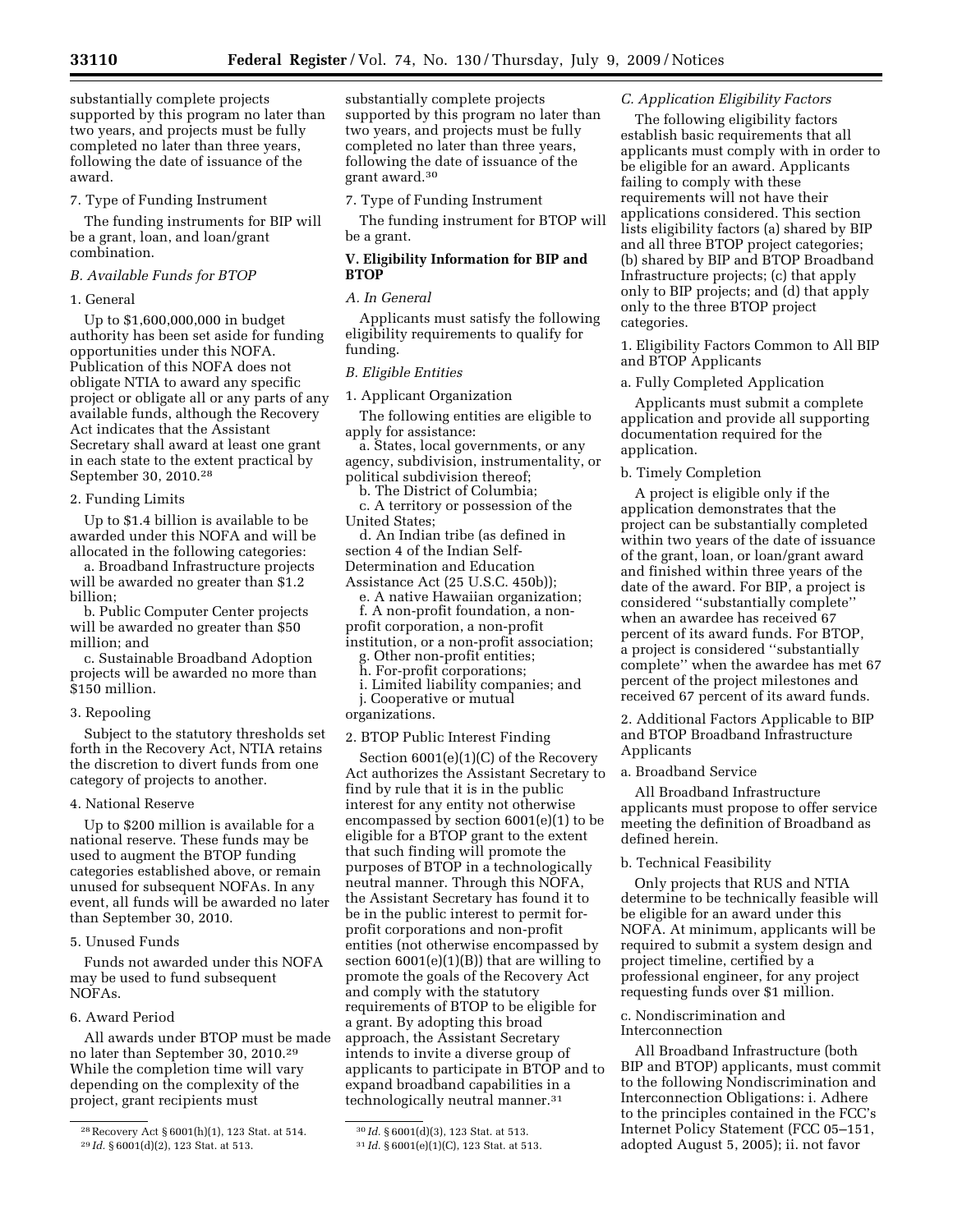any lawful Internet applications and content over others; iii. display any network management policies in a prominent location on the service provider's web page and provide notice to customers of changes to these policies (awardees must describe any business practices or technical mechanisms they employ, other than standard best efforts Internet delivery, to allocate capacity; differentiate among applications, providers, or sources; limit usage; and manage illegal or harmful content); iv. connect to the public Internet directly or indirectly, such that the project is not an entirely private closed network; and v. offer interconnection, where technically feasible without exceeding current or reasonably anticipated capacity limitations, on reasonable rates and terms to be negotiated with requesting parties. This includes both the ability to connect to the public Internet and physical interconnection for the exchange of traffic. Applicants must disclose their proposed interconnection, nondiscrimination, and network management practices with the application.

All these requirements shall be subject to the needs of law enforcement and reasonable network management. Thus, awardees may employ generally accepted technical measures to provide acceptable service levels to all customers, such as caching and application-neutral bandwidth allocation, as well as measures to address spam, denial of service attacks, illegal content, and other harmful activities. In addition to providing the required connection to the Internet, awardees may offer managed services, such as telemedicine, public safety communications, and distance learning, which use private network connections for enhanced quality of service, rather than traversing the public Internet.

An awardee may satisfy the requirement for interconnection by negotiating in good faith with all parties making a bona fide request. The awardee and requesting party may negotiate terms such as business arrangements, capacity limits, financial terms, and technical conditions for interconnection. If the awardee and requesting party cannot reach agreement, they may voluntarily seek an interpretation by the FCC of any FCC rules implicated in the dispute. If an agreement cannot be reached within 90 days, the party requesting interconnection may notify RUS or NTIA in writing of the failure to reach satisfactory terms with the awardee. The 90-day limit is to encourage the parties to resolve differences through negotiation.

With respect to non-discrimination, those who believe an awardee has failed to meet the non-discrimination obligations should first seek action at the FCC of any FCC rules implicated in the dispute. If the FCC chooses to take no action, those seeking recourse may notify RUS or NTIA in writing about the alleged failure to adhere to commitments of the award.

Entities that successfully reach an agreement to interconnect with a system funded under BIP may not use that interconnection agreement to provide services that duplicate services provided by projects funded by outstanding telecommunications loans made under the RE Act. Further, interconnection may not result in a BIPfunded facility being used for ineligible purposes under the Recovery Act.

These conditions will apply for the life of the awardee's facilities used in the project and not to any existing network arrangements. The conditions apply to any contractors or subcontractors of such awardees employed to deploy or operate the network facilities for the infrastructure project. Recipients that fail to accept or comply with the terms listed above may be considered in default or breach of their loan or grant agreements. RUS and NTIA may exercise all available remedies to cure the default.

#### d. Last Mile Coverage Obligation

An applicant for a Last Mile Broadband Infrastructure project must identify the census block(s) selected for the project and provide documentation supporting the applicant's determination that the proposed funded service area is either unserved or underserved. There is a presumption that the applicant will provide service to the entire territory of each census block included in the proposed funded service area, unless the applicant files a waiver and provides a reasoned explanation as to why providing coverage for an entire census block is infeasible. Applicants may be permitted to serve less than an entire census block under certain conditions. For example, an applicant might request to be relieved of this requirement if the census block exceeds 100 square miles or more or is larger than the applicant's authorized operating territory, *e.g.,* it splits a rural incumbent local exchange carrier's (ILEC's) study area or exceeds the boundaries of a wireless carrier's licensed territory.

#### 3. Additional Factors for BIP

#### a. Eligible Service Area

A project is eligible only if the applicant demonstrates that at least 75 percent of the proposed funded service area qualifies as a rural area without sufficient access to broadband service to facilitate rural economic development.32 For the purposes of this NOFA, RUS has determined that ''without sufficient broadband access'' shall mean without access to broadband, as defined herein. Furthermore, RUS has determined that only rural areas which are unserved or underserved, as defined herein, shall qualify as ''areas without sufficient access to broadband service.'' Therefore, to qualify for BIP funding, projects must serve at least 75 percent unserved or underserved rural areas.

#### b. Overlapping Service Areas

RUS will not fund more than one project to serve any given geographic area. If more than one application would serve any overlapping geographic area, the application with the highest score will be funded; other applications for the same area will be rejected in their entirety unless RUS, in its discretion, determines that the extent of the overlap is de minimis.

#### c. Fully Funded

A project is eligible only if, after approval of the grant, loan, or loan/grant combination, all project costs can be fully funded. To demonstrate this, applicants must include with the application evidence of all funding, other than the RUS award, necessary to support the project, such as bank account statements or firm letters of commitment from equity participants or other lenders documenting the timely availability of funds.

#### d. Financial Feasibility and Sustainability

Only projects that RUS determines to be financially feasible and/or sustainable will be eligible for an award under this NOFA.

*Loans:* A project funded by a loan or loan/grant combination is financially feasible when the applicant is able to generate sufficient revenues to cover its expenses, has sufficient cash flow to service its debts and obligations as they come due, and meet the minimum Times Interest Earned Ratio (TIER) requirement of one by the end of the forecast period, as determined by RUS.

*Grants:* A project funded by a grant is financially sustainable when the applicant is able to generate a minimum

<sup>32</sup>*See id.* div. A, tit. I, 123 Stat. at 118.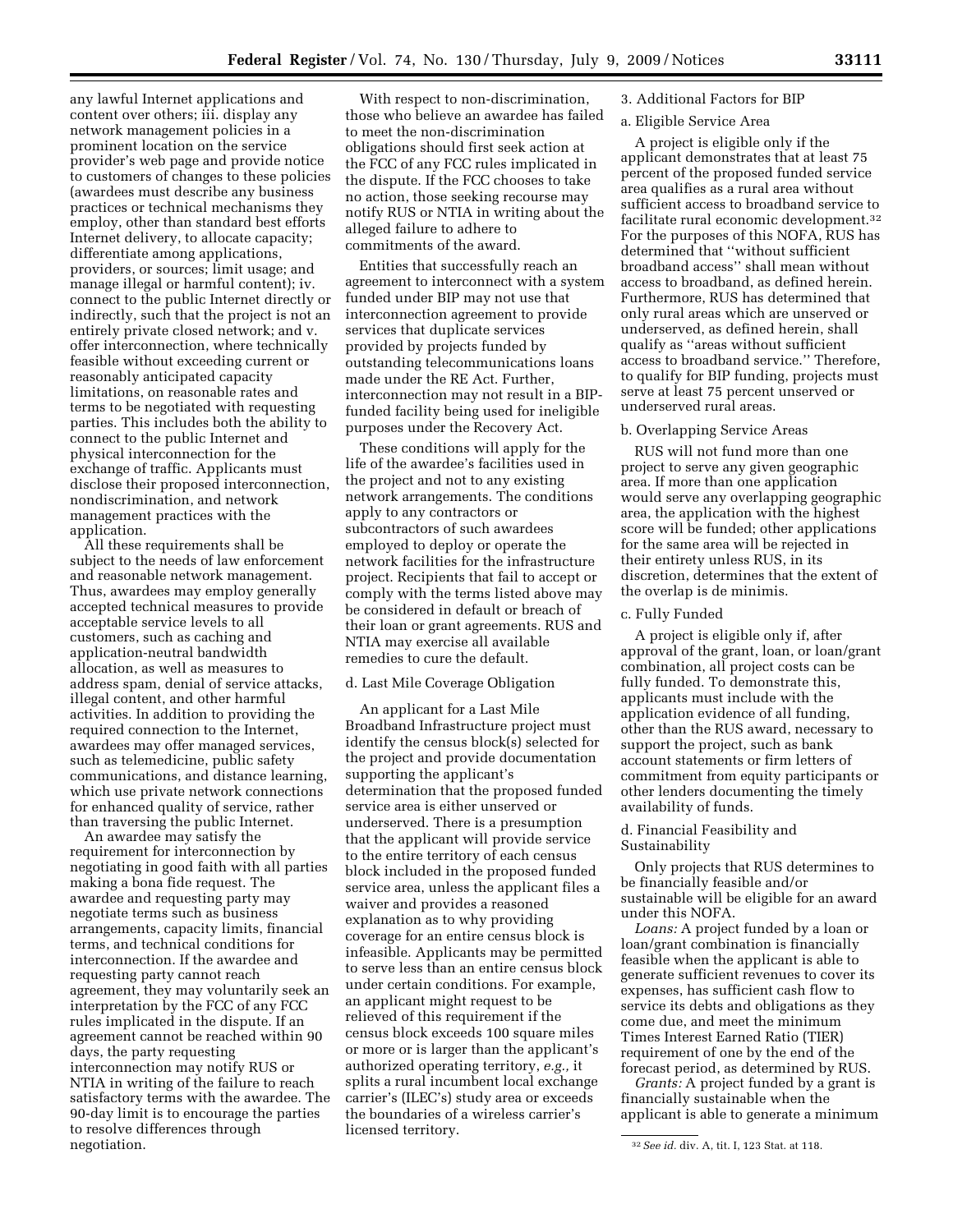current ratio of one by the end of the forecast period and can demonstrate a positive cash balance for each year of the forecast period.

4. Additional Factors for BTOP

a. Conformity With Statutory Purposes

A project is eligible only if it advances at least one of the statutory purposes for BTOP.33

#### b. Cost Sharing/Matching

Awardees under BTOP will be required to provide matching funds of at least 20 percent toward the total eligible project cost. Applicants must document their capacity to provide matching funds. NTIA will provide up to 80 percent of total eligible project costs, unless the applicant petitions the Assistant Secretary for a waiver of the matching requirement and that waiver is granted by the Assistant Secretary based on the applicant's demonstration of financial need.34 In requesting such a waiver, an applicant should fully explain and document its inability to provide the required 20 percent share of the cost of its proposed project. An applicant should submit complete financial documentation supporting its need for a waiver of the matching requirement. These documents should include the applicant's assets, liabilities, operating expenses and revenues from any existing operations, and any other documents that will demonstrate financial need and sustainability, including such items as a denial of funding from a public or private lending institution. The Assistant Secretary will evaluate the information provided in support of the petition and may increase the federal share if financial need is demonstrated.

Generally, federal funds may not be used as matching funds except as provided by federal statute.35 In-kind contributions, including third party inkind contributions, are non-cash donations to a project that may count toward satisfying the non-federal matching requirement of a project's total budget. In-kind contributions must be allowable project expenses. Such contributions may be accepted as part of an applicant's matching when such contributions meet certain criteria.36

Applications that propose to provide matching funds of greater than 20 percent and that are all cash will be given additional favorable consideration in step one of the application review process.

c. Demonstration That Project Could Not Be Implemented but for Federal Grant Assistance

Grant applicants must provide documentation that the project would not have been implemented during the grant period without federal grant assistance. This documentation may consist of, but is not limited to, such items as a denial of funding from a public or private lending institution, denial of a funding request from RUS for a loan or loan/grant combination, a current fiscal year budget that shows the lack of available revenue options for funding the project, or a business case that demonstrates that the project would not be economically feasible without grant financing.

d. Reasonableness of Project Budget

A project will only be eligible if it demonstrates that its budget is appropriate to the proposed technical and programmatic solutions, its costs are reasonable and eligible consistent with the principles outlined in section V.D below, and that the allocation of funds will be sufficient to complete the tasks outlined in the project plan.

#### *D. Eligible Cost Purposes*

#### 1. General

Award funds must be used only to pay for eligible costs. Eligible costs are consistent with the cost principles identified in the applicable OMB circulars 37 and in the grant or the loan/

A–122 is determined in accordance with the provisions of the Federal Acquisition Regulation

grant program's authorizing legislation. In addition, costs must be reasonable, allocable, necessary to the project, and comply with the funding statute requirements. Any application that proposes to use any portion of the award funds for any ineligible cost will be rejected.

2. Eligible and Ineligible Costs for BIP and BTOP Infrastructure Projects

a. Eligible Infrastructure Award Expenses

Award funds may be used to pay for the following expenses:

i. To fund the construction or improvement of all facilities required to provide broadband service, and for BIP only, including facilities required for providing other services over the same facilities;

ii. To fund the cost of leasing facilities required to provide broadband service if such lease qualifies as a capital lease under GAAP. Award funds may be used to fund the cost of the capital lease for no more than the first five years after the date of the first advance of award funds;

iii. To fund reasonable preapplication expenses in an amount not to exceed five percent of the award. Preapplication expenses may be reimbursed if they are incurred after the publication date of this NOFA and prior to the date on which the application is submitted to RUS or NTIA; and

iv. For BTOP only undertaking such other projects and activities as the Assistant Secretary finds to be consistent with the purposes for which the program is established.

#### b. Ineligible Award Expenses

Award funds may not be used for any of the following purposes:

i. To fund operating expenses of the project, including fixed and recurring costs of a project;

ii. To fund costs incurred prior to the date on which the application is submitted, with the exception of eligible pre-application expenses;

iii. To fund an acquisition, including the acquisition of the stock of an affiliate, or the purchase or acquisition of any facilities or equipment of an affiliate;

iv. To fund the purchase or lease of any vehicle other than those used primarily in construction or system improvements;

v. To fund broadband facilities leased under the terms of an operating lease;

vi. To fund merger or consolidation of entities; and

<sup>33</sup>*See id.* § 6001(b), 123 Stat. at 512–13.

<sup>34</sup>*See id.* § 6001(f), 123 Stat. at 514.

<sup>35</sup>*See* Uniform Administrative Requirements for Grants and Agreements with Institutions of Higher Education, Hospitals, Other Non-profit, and Commercial Organizations, 15 CFR § 14.23(a)(5); *see also* Uniform Administrative Requirements for Grants and Cooperative Agreements to State and Local Governments, 24 CFR § 24.24(b)(1).

<sup>36</sup>*See* 15 CFR §§ 14.23(a), 24.24(a).

<sup>37</sup>For example there is a set of federal principles for determining eligible or allowable costs. Allowability of costs will be determined in accordance with the cost principles applicable to the entity incurring the costs. Thus, allowability of costs incurred by state, local or federally-recognized Indian tribal governments is determined in accordance with the provisions of OMB Circular A–87, ''Cost Principles for State, Local and Indian Tribal Governments.'' The allowability of costs incurred by non-profit organizations is determined in accordance with the provisions of OMB Circular A–122, ''Cost Principles for Non-Profit Organizations.'' The allowability of costs incurred by institutions of higher education is determined in accordance with the provisions of OMB Circular A–21, ''Cost Principles for Educational Institutions.'' The allowability of costs incurred by hospitals is determined in accordance with the provisions of Appendix E of 45 CFR pt. 74, ''Principles for Determining Costs Applicable to Research and Development under Grants and Contracts with Hospitals.'' The allowability of costs incurred by commercial organizations and those non-profit organizations listed in Attachment C to Circular

<sup>(</sup>FAR) at 48 CFR pt. 31. *See* 15 CFR 14.27, 24.22 (governing the Department of Commerce's implementation of OMB requirements).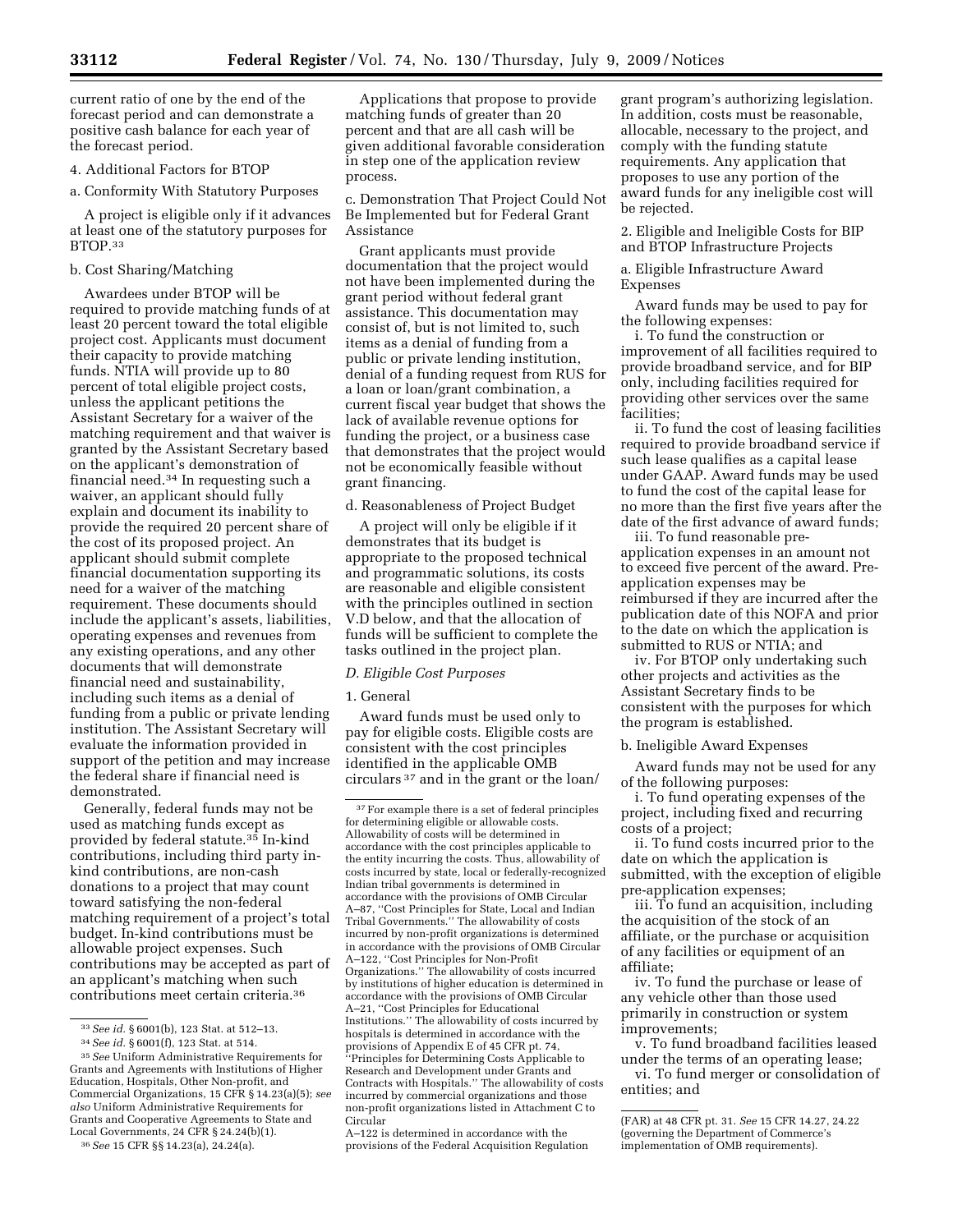vii. To fund costs incurred in acquiring spectrum as part of an FCC auction or in a secondary market acquisition.

3. Eligible and Ineligible Costs for Public Computer Centers and Sustainable Broadband Adoption

#### a. General

Grantees for BTOP funds under these two project categories are required to show how such funding serves the stated purposes of: i. Providing broadband education, awareness, training, access, equipment, and support to community anchor institutions (*e.g.,*  schools, libraries, medical and healthcare providers, community colleges and other institutions of higher education, and other community support organizations), or organizations and agencies serving vulnerable populations (*e.g.,* low-income, unemployed, aged), or job-creating strategic facilities located in state- or federally-designated economic development areas; ii. improving access to, and use of, broadband service by public safety agencies; and iii. stimulating the demand for broadband, economic growth, and job creation.

b. Eligible Costs for Public Computer **Centers** 

Grantees may use BTOP funding under this project category to expand computer center capacity by:

i. Acquiring broadband-related equipment, instrumentation, networking capability, hardware and software, and digital network technology for broadband services;

ii. Developing and providing training, education, support and awareness programs or web-based resources;

iii. Facilitating access to broadband services, including, but not limited to, making public computer centers accessible to the disabled; and

iv. Undertaking such other projects and activities as the Assistant Secretary finds to be consistent with the purposes for which the program is established.

c. Eligible Costs for Sustainable Broadband Adoption

Grantees may use BTOP funding under this project category to encourage sustainable adoption of broadband services by:

i. Acquiring broadband-related equipment, hardware and software, and digital network technology for broadband services;

ii. Developing and providing training, education, support and awareness programs or web-based content;

iii. Conducting broadband-related public education, outreach, support and awareness campaigns;

iv. Implementing innovative programs to facilitate greater access to broadband service, devices, and equipment; and

v. Undertaking such other projects and activities as the Assistant Secretary finds to be consistent with the purposes for which the program is established.

d. Ineligible Costs for Public Computer Centers and Sustainable Broadband Adoption

BTOP grant funds may not be used to fund purchases that are not used predominantly for the provision of broadband education, awareness, training, access, equipment and support.

#### *E. Use of Program Income*

Grantees are required to account for any program income directly generated by projects financed in whole or in part with federal funds. Given the Recovery Act's objectives to spur job creation and stimulate long-term economic growth and opportunity, projects funded by BIP and BTOP grants are expected to convincingly demonstrate the ability to be sustained beyond the funding period. While grant funds are intended to cover the capital costs of a project as part of the Recovery Act's effort to stimulate the economy, grant recipients for all grant programs are expected to present projects that will sustain long-term growth and viability.

For purposes of BIP and BTOP, any program income generated by a proposed project during the grant period shall be retained by the grant recipient and shall be added to the funds committed to the project by RUS or NTIA and the recipient. The grant recipient should use program income to further eligible project objectives, including reinvestment in project facilities. Program income means gross income earned by the recipient that is either directly generated by a supported activity, or earned as a result of the award during the funding period. Grant recipients shall have no obligation to the federal government regarding program income earned after the end of the project period. However, the federal government retains an interest in property in the event that it is sold, consistent with the guidance outlined in section IX of this NOFA.38

#### **VI. Application and Submission Information**

#### *A. Request for Application Package*

Complete application packages, including required federal forms and

instructions, will be available at *http:// www.broadbandusa.gov*. Additional information for BIP and BTOP can be found in the *Application Guidelines* at *http://www.broadbandusa.gov*. This Web site will be updated regularly.

#### *B. Registration*

#### 1. DUNS Number

All applicants must supply a Dun and Bradstreet Data Universal Numbering System (DUNS) number. Applicants can receive a DUNS number at no cost by calling the dedicated toll-free DUNS number request line at 1–866–705–5711 or via the Internet at *http:// www.dunandbradstreet.com*.

#### 2. Central Contractor Registration (CCR)

All applicants must provide a CCR (CAGE) number evidencing current registration in the Central Contractor Registration (CCR) database. If the applicant does not have a current CCR (CAGE) number, the applicant must register in the CCR system available at *http://www.ccr.gov/ StartRegistration.aspx*.

#### *C. Choosing the Proper Agency and Category for an Application*

1. Broadband Infrastructure

a. Choosing BIP or BTOP Broadband Infrastructure

i. *Applications for Rural Areas.* All applications to fund broadband infrastructure in proposed funded service areas which are at least 75 percent rural are required to be submitted to RUS for consideration under BIP. If such applicants also choose to be considered for BTOP funding, they must complete the additional elements required of BTOP infrastructure applicants. RUS will consider all applications for projects in proposed funded service areas which are at least 75 percent rural in accordance with the BIP procedures outlined in this NOFA. If the applicant also chooses to be considered under BTOP, NTIA will review these applications using its own objective evaluation criteria and in accordance with BTOP procedures outlined in this NOFA. NTIA may make awards with respect to such applications NTIA determines to be meritorious after RUS has reviewed the application and determined not to fund it. RUS and NTIA have adopted these application procedures to reflect the fact that Congress, in the Recovery Act, intended that RUS focus its activities on rural areas and mandated that NTIA funding could not be applied in the same area funded by RUS under the Recovery Act.

<sup>38</sup> 2 CFR 215.24; 15 CFR 14.24, 24.25.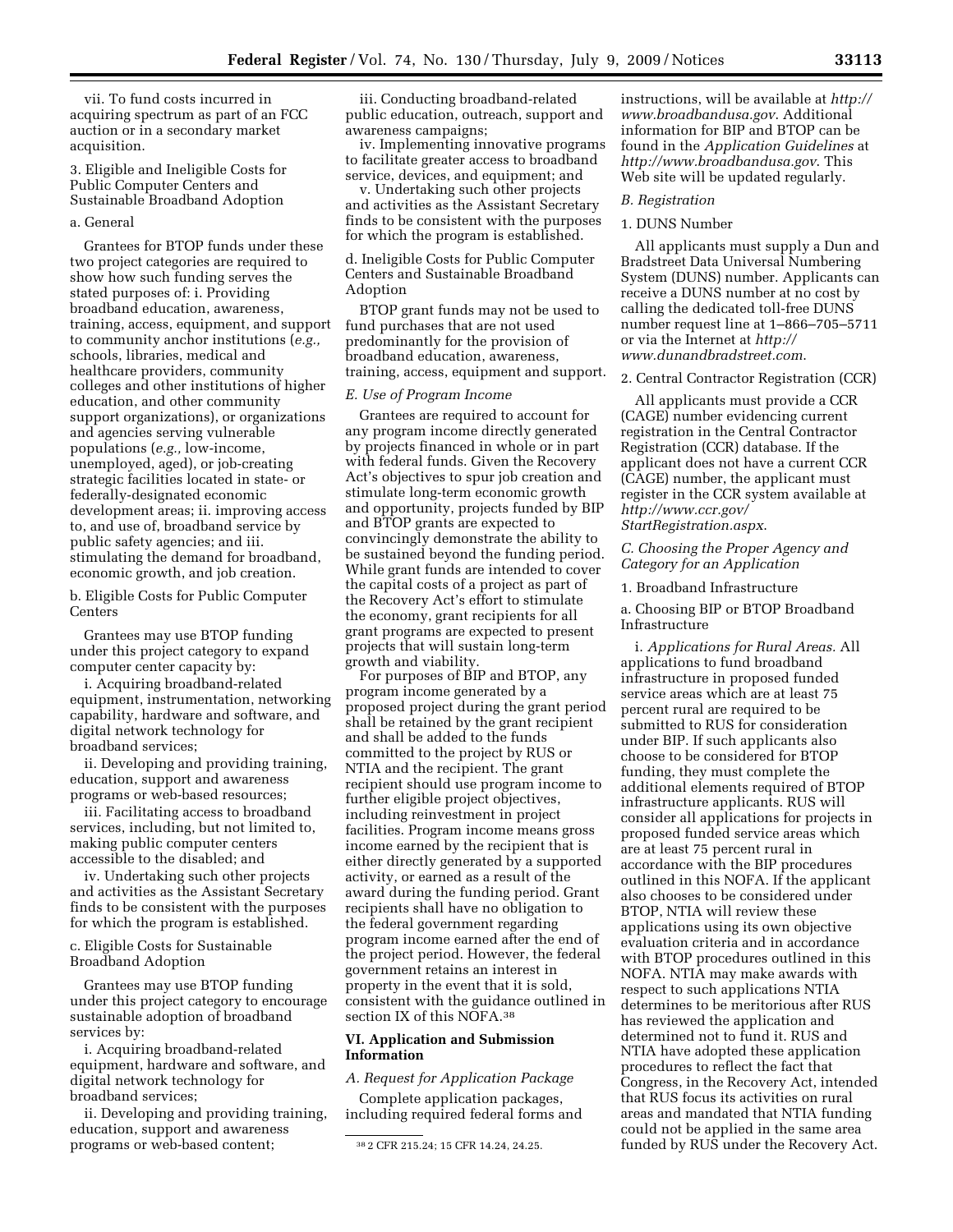ii. *Applications for All Other Areas.*  All applications to fund broadband infrastructure projects in proposed funded service areas that are less than 75 percent rural must be submitted to NTIA for consideration under BTOP. Submissions to BIP of such applications will be rejected.

#### b. BIP Broadband Infrastructure Categories

#### i. Last Mile Remote Area

Applications for Last Mile Remote Area projects must predominantly provide broadband directly to the premise or to end users within completely remote areas, as defined herein. The BIP Program will consider applications for grant funds up to 100 percent. For grants receiving greater than 80 percent of eligible costs, the Administrator must determine that the awardee has a specific financial need that justifies funding greater than 80 percent.

#### ii. Last Mile Non-Remote Projects

Applications for Last Mile Non-Remote Area projects must predominantly provide broadband directly to the premise or to end users that are not exclusively within remote areas, as defined herein. Last Mile Non-Remote Area projects may encompass both remote and non-remote areas, and will be awarded scoring points for remote areas within the application. Only those applications for loans or loan/grant combinations whose total proposed funded service area contains 75 percent or more unserved or underserved rural areas, as defined herein, will be considered for BIP funding.

#### iii. Broadband Infrastructure Middle Mile Projects

Applications for Middle Mile projects must connect at least two points without predominantly providing broadband service to the premise or end users, and must be capable of bringing broadband service to eligible service areas. The BIP program will consider only those applications for loans and loan/grant combinations whose total proposed funded service area benefits at least 75 percent or more unserved or underserved rural areas, as defined herein.

#### c. BTOP Broadband Infrastructure Categories

#### i. Last Mile

For the purposes of BTOP grant funds, applications for Last Mile projects must be for unserved or underserved areas and have the predominant purpose to

provide broadband service to end users or end-user devices (including homes, businesses, schools, libraries, medical and health care providers, community support organizations, public safety entities, vulnerable populations and other institutions and individuals). Highly responsive Last Mile projects should be technically feasible, sustainable, and scalable, and address BTOP's priority needs, including offering substantial economic, educational, health care, and public safety benefits relative to the costs of providing service.

#### iii. Middle Mile

For the purposes of BTOP grant funds, applications for Middle Mile projects must be for unserved or underserved areas and have a predominant purpose other than providing broadband service to end users or to end-user devices and may include interoffice transport, backhaul, Internet connectivity, or special access. Highly responsive Middle Mile projects should be technically feasible, sustainable, and scalable and offer substantial benefits to unserved and underserved areas relative to the costs of providing service.

#### 2. BTOP—Public Computer Centers

For the purposes of BTOP grant funds, applicants requesting a Public Computer Center grant must have a project that provides broadband access to the general public or a specific vulnerable population, such as low-income, unemployed, aged, children, minorities and people with disabilities. Projects must create or expand a public computer center meeting a specific public need for broadband service, including but not limited to education, employment, economic development, and enhanced service for health-care delivery, children, and vulnerable populations. As described below, NTIA will consider information related to the demographics, size and scope of the populations to be served, as well as the capacity of the proposed centers.

#### 3. BTOP—Sustainable Broadband Adoption

Applications for Sustainable Broadband Adoption projects should demonstrate a sustainable increase in demand for and subscribership to broadband services. Projects should meet a specific public need for broadband service, including, but not limited to, education, employment, economic development, and enhanced service for health-care delivery, children, and vulnerable populations. Projects should describe the barriers to adoption in a given area, especially

among vulnerable populations, and propose an innovative and persuasive solution to encourage adoption. Applicants might show how variations on one or more proven demand stimulation strategy—such as awareness-building, development of relevant content, and demand aggregation—would promote sustainable adoption.

#### *D. Contents of the Application*

1. BIP and BTOP Broadband Infrastructure Project Applications

a. Requirements for Step One of the Application Process

A complete application will include the following:

i. The identity of the applicant and general applicant and project information including:

(1) A description of the project that will be made public consistent with the requirements of the Recovery Act;

(2) The Congressional Districts affected by the project;

(3) The estimated dollar amount of the funding request;

ii. Verification that the application meets certain eligibility factors, including submission of a complete application with all supplemental documentation, commitment to substantial completion of the project within two years and project completion within three years of the award date, demonstration that the project is technically feasible, that the applicant will provide broadband service meeting the definition in this NOFA, that the applicant agrees to comply with the nondiscrimination and interconnection obligations in this NOFA, and that the applicant agrees to comply with the last mile coverage obligations in this NOFA; for BIP only, that at least 75% of the proposed funded service area is a rural area, that the project will be fully funded, and that the project is financially feasible; and for BTOP only, demonstration that the project advances at least one of BTOP's five statutory purposes, commitment to or a waiver for the cost matching requirement, demonstration that a project could not be completed in the grant period but for federal funding, and that the budget is reasonable and all costs are eligible;

iii. An executive summary of the project, including but not limited to the opportunity the proposed system seeks to address; a description of the proposed funded service area; number of households and businesses passed; number of community anchor institutions, public safety entities and critical community organizations to be passed and/or involved in the project;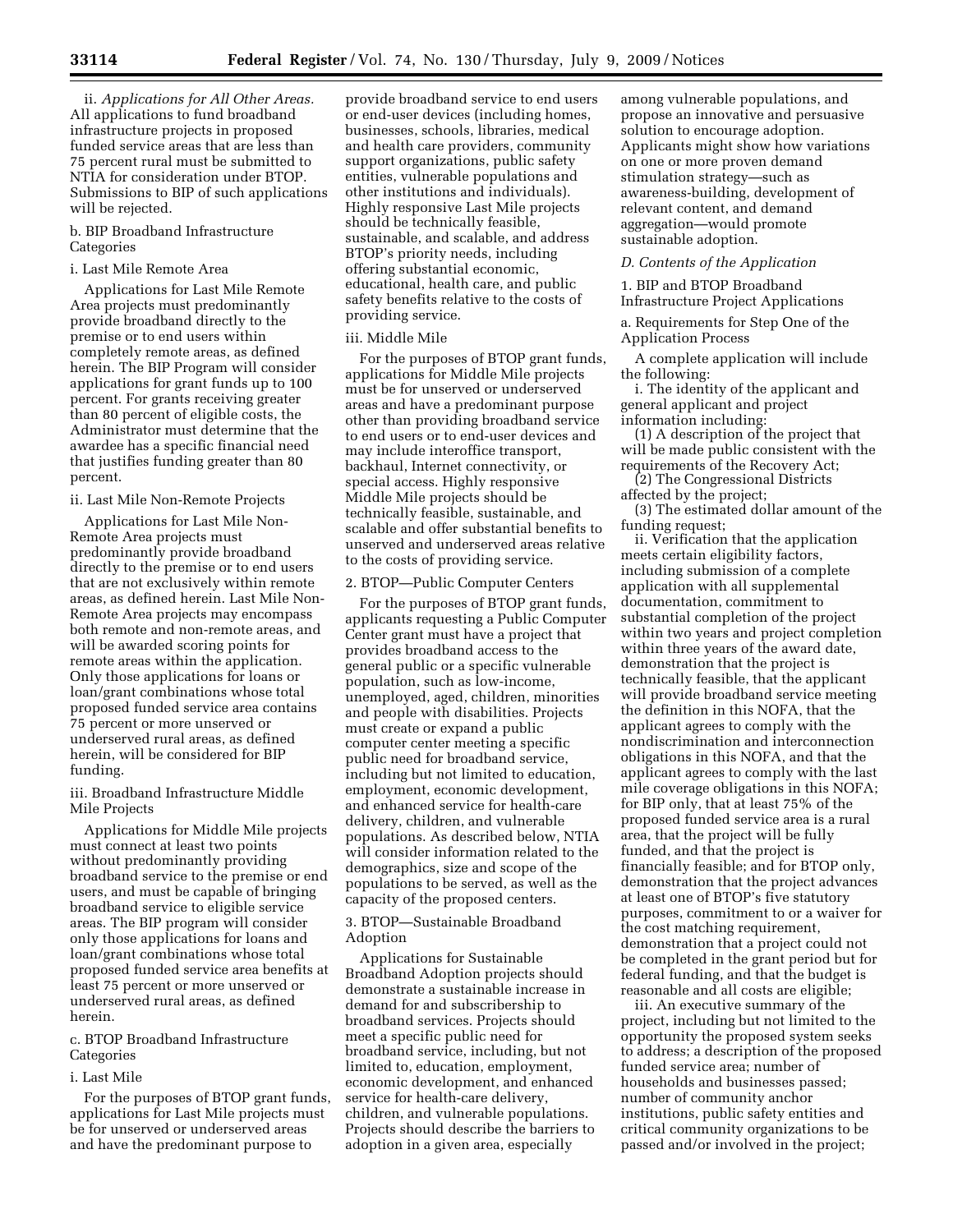proposed service offerings; how nondiscrimination and interconnection requirements will be met; the type of broadband system to be deployed; qualifications of the applicant; overall infrastructure cost of the broadband system; subscriber projections; and the number of jobs the project is expected to create or save;

iv. A description of the proposed funded service area, including: (1) A map; (2) data describing the geography and demographics of the proposed funded service area, including information as to whether the proposed funded service area is unserved or underserved; (3) names of the census designated communities and identification of areas not within a census designated community within the proposed funded service area; (4) information as to whether the communities and areas identified in clause (3) are rural or non-rural, remote and unserved, underserved or served; (5) the methodology for making the above classifications; (6) whether the applicant is seeking a waiver from providing less than 100% coverage of any census block; and; (7) for middle mile projects, identification of the last mile areas to be served;

v. A description of the proposed service offerings, and the associated pricing plan, that the applicant proposes to offer, as well as the advertised prices of service offerings by competitors in the same area; a description of the applicant's nondiscrimination, interconnection, and network management plans; an explanation of why the proposed service offerings are affordable; and for BTOP only, an estimate of the cost of the project per household;

vi. The technology type; a description of the system design used to deliver the broadband service; a network diagram, which must be certified by a professional engineer if the funding request exceeds \$1,000,000; whether the applicant is seeking a waiver of the Buy America provision; and whether the project allows more than one provider to serve end users;

vii. A timeline including key milestones for implementation of the project, including a construction schedule, certified by a professional engineer if the funding request exceeds \$1,000,000, which identifies potential challenges and establishes the viability of the project timeline and associated milestones for build-out to the census blocks, households, businesses, community anchor institutions, and public safety entities identified in the proposal; a list of all required licenses and regulatory approvals needed for the proposed project; and how much the applicant will rely on contractors or vendors to deploy the network facilities;

viii. Resumes of key management personnel, a description of the organization's readiness to manage a broadband services network, and an organizational chart showing any parent organizations and/or subsidiaries and affiliates;

ix. A legal opinion (as set forth in the application) that: (1) Addresses the applicant's ability to enter into the award documents; (2) describes all pending litigation matters; and (3) for loan and loan/grant combinations, addresses the applicant's ability to pledge security as required by the award documents;

x. Partnerships with public, nonprofit, and private sector groups and collaboration with other state and federal development programs including other Recovery Act programs;

xi. An itemized budget of the infrastructure costs of the proposed project, including if applicable, the ratio of loans to grants, and any other source of outside funding, especially any other Recovery Act funds under other federal programs, and an explanation of the reasonableness of the unit price and total number of units required for the project;

xii. Pro Forma financial analysis related to the sustainability of the project, including subscriber estimates and proposed service offerings in addition to broadband Internet access; annual financial projections including balance sheets, income statements, and cash flow statements and supporting assumptions for a five-year forecast period as applicable; and a list of committed sources of capital funding;

xiii. Historical financial statements, Certified Public Accountant (CPA) audits if applicable, for the previous two calendar years;

xiv. Certifications required in the application;

xv. For BIP applicants only:

(1) A self-scoring sheet, analyzing the objective scoring criteria set forth in this NOFA;

(2) The pricing package being offered to critical community facilities, if any; and

(3) Evidence that the applicant is a socially and economically disadvantaged small business concern (SDB) as defined under section 8(a) of the SBA.

xvi. For BTOP applicants only: (1) A description of how the applicant will advance the objectives of the Recovery Act, as well as the specific objectives of BTOP, (a) to provide access to broadband service to consumers

residing in unserved areas of the country; (b) to provide improved access to broadband service to consumers residing in underserved areas of the country; (c) to provide broadband access, education, awareness, training, equipment, and support to community anchor institutions (*e.g.,* schools, libraries, medical facilities), or organizations and agencies serving vulnerable populations (*e.g.,* lowincome, unemployed, aged), or jobcreating strategic facilities located in state or federally designated economic development areas; (d) to improve access to, and use of, broadband service by public safety agencies; and (e) to stimulate the demand for broadband, economic growth, and job creation;

(2) A demonstration of need for grant funding, including documentation demonstrating that a project would be unfeasible but for federal assistance;

(3) A description of how the applicant will enhance services for health care delivery, education, and children to the greatest population of users in the area;

(4) Additional verification related to the non-discrimination and interconnection obligations set forth in this NOFA;

(5) The percentage of matching funds the applicant will contribute to the project, and its percentage of the total cost, as well as the specific amounts that are in cash or in-kind;

(6) Whether the applicant receives any federal support for non-recurring costs in the proposed funded service area; and

(7) To the extent applicable, evidence of collaboration with any socially and economically disadvantaged small business concern (SDB) as defined under section 8(a) of the SBA, that may include a sub-awardee, contractor, subcontractor, or vendor, and the source and amount of any federal or state funding, including Universal Service Fund funds, that applicant has received, or requested, for the activities or projects to which the application relates.

b. Verification Filing Requirements for Step Two of the Application Process

As discussed above, those applications that are considered to be most highly qualified (*i.e.,* receiving the highest scores), will advance to the second step of the review process. Specifically, in the ''due diligence'' phase, applicants will be asked to submit additional information, as appropriate, to further substantiate the representations made in their application. Although this ''due diligence'' phase applies to all three categories of projects—Broadband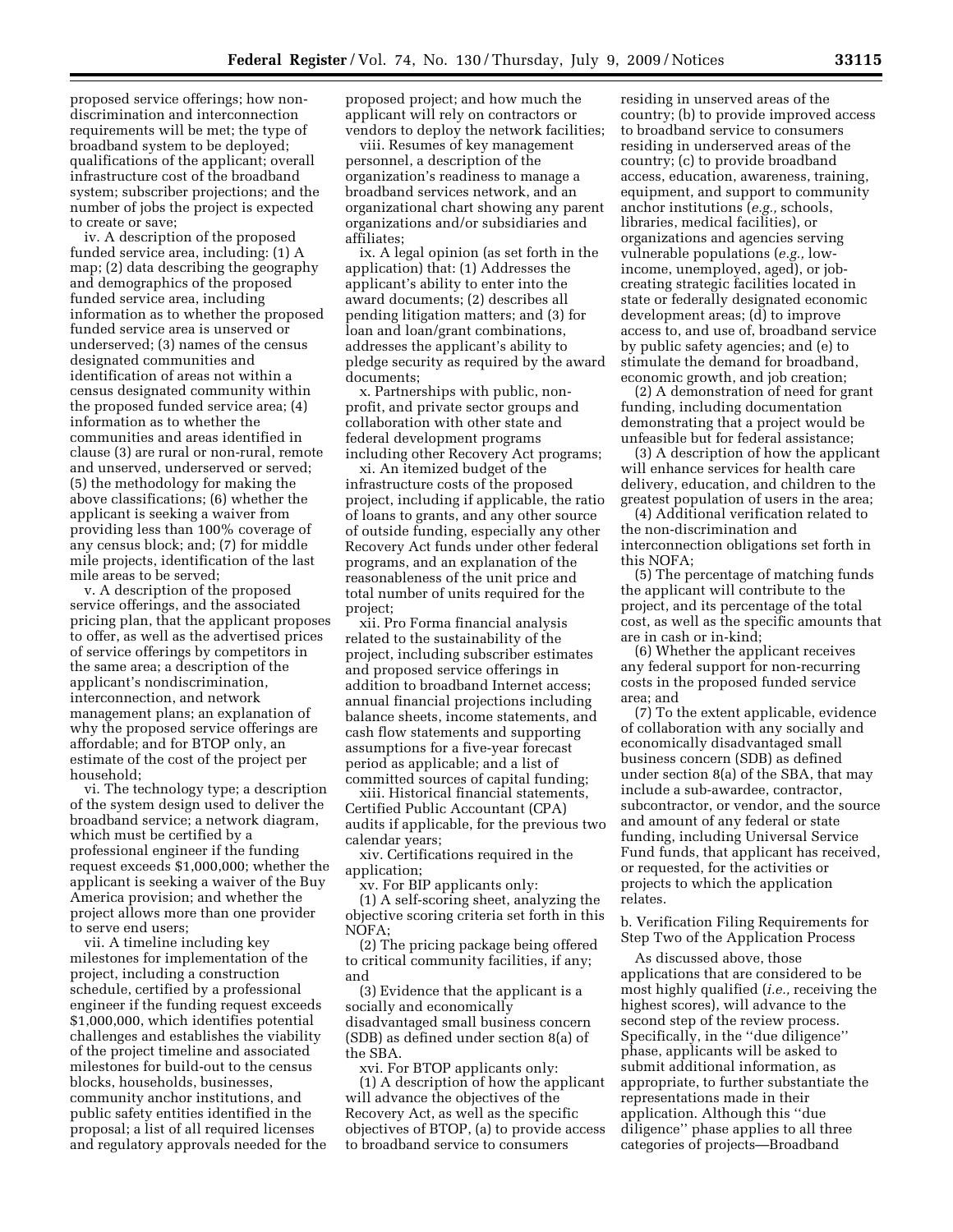Infrastructure, Public Computer Center, and Sustainable Adoption—it is most applicable to Broadband Infrastructure Projects. This phase will be announced no earlier than September 14, 2009. The following information must then be submitted to the agencies online at *http://www.broadbandusa.gov* by October 15, 2009, or, alternatively, 30 days after the applicant has received a request from RUS or NTIA to provide such information, whichever is later.

i. A list of all its outstanding and contingent obligations, including copies of existing notes, loan and security agreements, and guarantees;

ii. A detailed description of working capital requirements and the source of these funds;

iii. A detailed description of the proposed technology that will be used to provide service at the proposed broadband speed. This description must clearly demonstrate that all households and businesses in the proposed funded service area will be offered service at the proposed broadband speed;

iv. A detailed construction build-out schedule that includes a description of the necessary work force, a timeline demonstrating project completion within the required timeframe, a depreciation schedule for the proposed facilities;

v. A completed Environmental Questionnaire, other documentation requests, and required environmental authorizations and permits, including those required by the National Environmental Policy Act of 1969, as amended (42 U.S.C. 4321 *et seq.*) (NEPA), the National Historic Preservation Act of 1966, as amended (16 U.S.C. 470 *et seq.*) (NHPA), and the Endangered Species Act of 1973, as amended (16 U.S.C. 1534 *et seq.*) (ESA) as applicable;

vi. For purposes of the step two due diligence verification process, applicants will need to be prepared to provide any of the underlying documentation that is referenced in the application, as appropriate; and

vii. For BIP only, a description of measurable service metrics and target service level objectives (SLOs) (*e.g.,* the speed with which new service will be established, service availability, and response time for reports of system failure at a residence) that will be provided to the customer, and a description of the approach and methodology for monitoring ongoing service delivery and service quality for the services being employed.

2. Public Computer Centers Applications

Applications for Public Computer Center projects must contain the following information:

a. The identity of the applicant and general applicant and project information including:

i. A descriptive title of the project that will be made public consistent with the requirements of the Recovery Act,

ii. The Congressional Districts affected by the project,

iii. The dollar amount of the funding request;

b. Verification that the application meets certain eligibility factors, including submission of a complete application with all supplemental documentation, commitment to substantial completion of the project within two years and project completion within three years of the award date, demonstration that the project advances at least one of BTOP's five statutory purposes, commitment to or a waiver for the cost matching requirement, demonstration that a project could not be completed in the grant period but for federal funding, demonstration that the project is technically feasible, and that the budget is reasonable and all costs are eligible;

c. An executive summary of the project, including the problem or need the project addresses and the approach to addressing the need; the area to be served, population and demographics of the target area, and estimated number of potential users of the public computer center(s); qualifications of the applicant; jobs to be created or saved; and overall cost of the project;

d. A description of the project purpose, including the significance of the problem to be addressed and the degree to which the proposed solution effectively addresses the problem and could be replicated by other organizations; the degree to which the problem and proposed solution advance at least one of BTOP's five statutory purposes; and whether and how the project incorporates more than one BTOP program category or BTOP statutory purpose;

e. A description of any collaboration with Recovery Act or other state or federal development programs that leverage the impact of the proposed project;

f. A description of how the program would enhance service for health care delivery, education, or children;

g. Evidence of collaboration with any SDB as defined by section 8(a) of the SBA, that may include a sub-awardee, contractor, subcontractor, or vendor;

h. The capacity of the proposed public computer center(s) and areas and populations to be served, including whether the facility will be available to the general public or specific populations, whether the center(s) charges membership fees and if so how these charges are consistent with the public interest, any restrictions of the use of the center(s), how the center will be accessible to persons with disabilities, the locations and hours of the center(s), current and proposed number of broadband workstations, current and proposed speed of the center(s) broadband connection, the size and scope of the target population and the populations to be served by the center(s), the outreach strategy for the center(s), the equipment and software that will be provided, and the training and educational programs that will be offered;

i. A summary as to the viability of the project, including the overall technology strategy to be deployed by the project; qualifications of the organization and management team, including a description of organizational readiness and an organizational chart; a list of community organizations, partners, vendors, or contributors of in-kind resources involved in the project and whether any of those involved entities are socially or economically disadvantaged partners; a project timeline that established key milestones for implementation of the project as well as potential challenges that could pose delays; a list of needed licensing and regulatory approvals; and a legal opinion addressing the applicant's ability to enter into the award agreement;

j. Proposed budget and sustainability information from the applicant including a narrative explaining the project budget, an explanation of why the proposed costs are reasonable, demonstration that the project could not have been undertaken during the grant period but for federal assistance, organization financial statements for the last two years, explanation of how a project will become self-sustaining, description of the planned matching funds for the project or a waiver, as applicable, whether the project is receiving or has applied for federal support for non-recurring costs, disclosure of other federal or state funding, and whether the applicant is seeking a waiver of the Buy American provision; and

k. Completion of an environmental checklist and applicable certifications.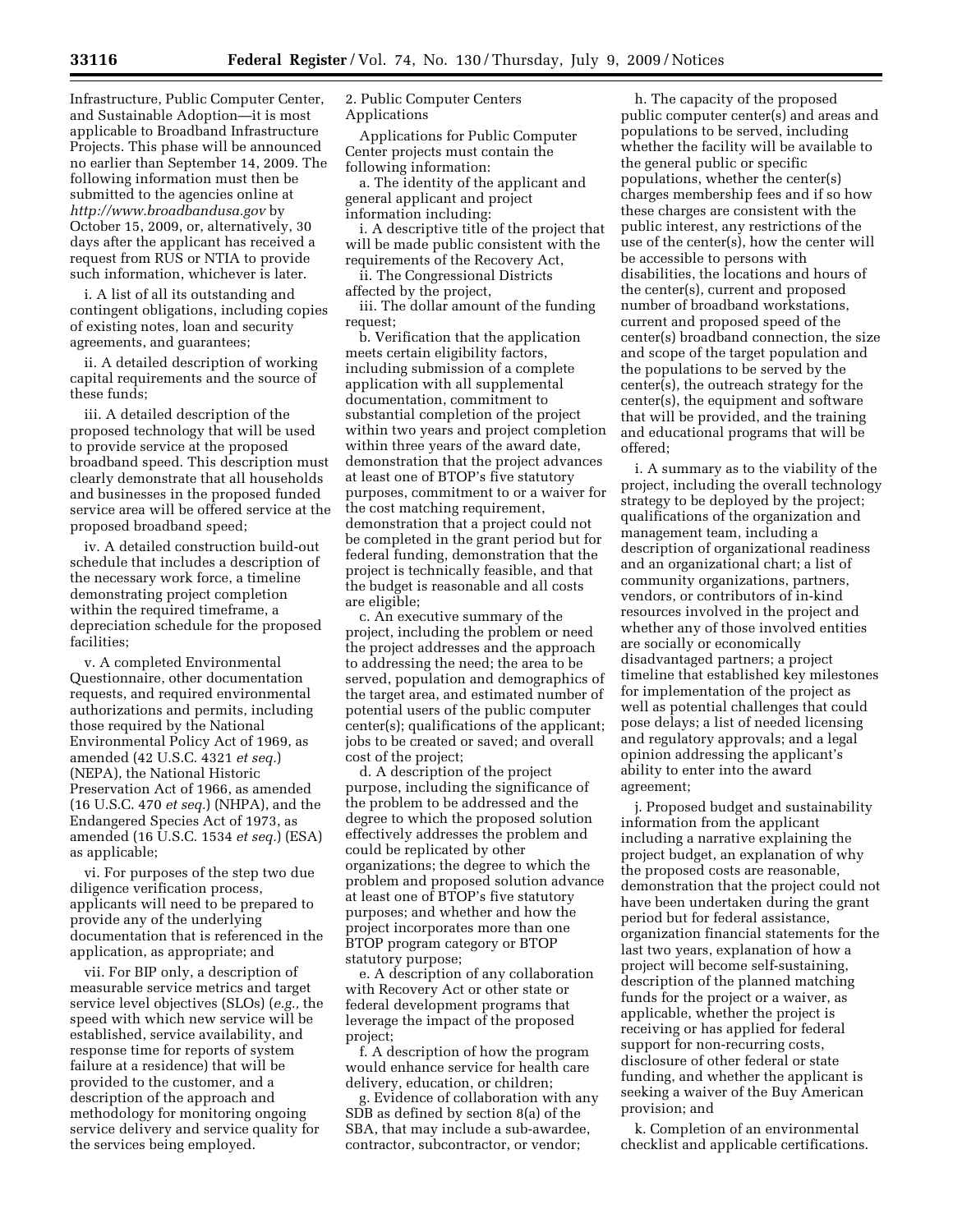3. Sustainable Broadband Adoption Applications

Applications for Sustainable Broadband Adoption projects must contain the following information:

a. The identity of the applicant and general applicant and project information including:

i. A descriptive title of the project that will be made public consistent with the requirements of the Recovery Act,

ii. The Congressional Districts affected by the project,

iii. The dollar amount of the funding request;

b. Verification that the application meets certain eligibility factors, including submission of a complete application with all supplemental documentation, commitment to substantial completion of the project within two years and project completion within three years of the award date, demonstration that the project advances at least one of BTOP's five statutory purposes, commitment to or a waiver for the cost matching requirement, demonstration that a project could not be completed in the grant period but for federal funding, demonstration that the project is technically feasible, and that the budget is reasonable and all costs are eligible;

c. An executive summary of the project, including the problem or need the project addresses and the approach to addressing the need, and how that approach is innovative; the area to be served, population and demographics of the target area, and estimated number of potential broadband subscribers the project will reach; qualifications of the applicant; jobs to be created or saved; and overall cost of the project;

d. A description of the project purpose, including the significance of the problem to be addressed and the degree to which the proposed solution effectively addresses the problem and could be replicated by other organizations; the degree to which the problem and proposed solution advance at least one of BTOP's five statutory purposes; and whether and how the project incorporates more than one BTOP program category or BTOP statutory purpose;

e. A description of any collaboration with Recovery Act or other state or federal development programs that leverage the impact of the proposed project;

f. A description of how the program would enhance service for health care delivery, education, or children;

g. Evidence of collaboration with any SDB as defined under section 8(a) of the SBA, that may include a sub-awardee, contractor, subcontractor, or vendor;

h. A description of the project benefits, including how the approach to solve the identified problem is innovative; the number of new home, business, and institutional broadband subscribers expected to be generated; the populations to be served by the project; the total cost of the project per new subscriber; if proposing a training or educational program, how many people it will reach, the hours of training per person, the number of instructors to be employed, and planned equipment purchases and overall cost of these devices; if proposing an equipment purchase or loan program, the number of households, businesses, and institutions that will be provided equipment and the total cost to the customer; if proposing an awareness campaign, the number of people expected to be reached, the strategies to be used in the campaign, how impact of the campaign will be measured, and the organization's previous experience with this type of campaign;

i. A summary as to the viability of the project, including an explanation of the innovative operational solution proposed, how it will create sustainable adoption in the target population, and how it could be feasible in other situations; qualifications of the organization and management team, including a description of organizational readiness and an organizational chart; a list of community organizations, partners, vendors, or contributors of in-kind resources involved in the project and whether any of those involved entities are socially or economically disadvantaged partners; a project timeline that established key milestones for implementation of the project as well as potential challenges that could pose delays; a list of needed licensing and regulatory approvals; and a legal opinion addressing the applicant's ability to enter into the award agreement;

j. Proposed budget and sustainability information from the applicant including a narrative explaining the project budget, an explanation of why the proposed costs are reasonable, demonstration that the project could not have been undertaken during the grant period but for federal assistance, organization financial statements for the last two years, explanation of how the project will create sustainable increases in subscribership and how the project itself could be sustained beyond the grant period, description of the planned matching funds for the project or a waiver, as applicable, whether the project is receiving or has applied for federal support for non-recurring costs, disclosure of other federal or state

funding, and whether the applicant is seeking a waiver of the Buy American provision; and

k. Completion of an environmental checklist and applicable certifications.

#### *E. Filing Instructions*

#### 1. Electronic Applications

Electronic submissions of applications will allow for the expeditious review of an applicant's proposal consistent with the goals of the Recovery Act. As a result, all applicants requesting more than \$1 million in assistance (in the form of grants, loans, or a combination of grants and loans) must file their application electronically. Applicants whose authorized representatives are individuals with disabilities, however, may submit a paper application irrespective of the funding size of their request. In addition, applicants who are requesting less than \$1 million in assistance may forego the electronic filing requirement if filing electronically would impose a hardship on the applicant.

#### 2. Paper Applications

#### a. Format

Applicants requesting less than \$1 million in assistance (in the form of grants, loans, or a combination of grants and loans) may file their applications in a paper format if filing electronically would impose a hardship on the applicants. Applicants whose authorized representatives are individuals with disabilities may file their applications in a paper format irrespective of the funding size of their request. To the extent that applicants use electronic word processing software to create paper submissions, they should include in their filing, to the extent possible, an electronic copy of the paper application on an appropriate media such as a CD.

The application package for paper submissions must be completed in black or blue ink, signed and mailed to the addresses provided in the Mailing Addresses section of this document (section E.2.d.). The application must be typed, single-sided, single-spaced, on 81⁄2″ x 11″ paper, excluding diagrams and charts. Use a font of no less than 12 points with margins of no less than one inch. Reviewers will be instructed to ignore any portion of the application that extends beyond the prescribed page limits provided in the application.

#### b. Number of Copies

Applicants filing paper copies should submit one original and one copy of the application for efficient processing.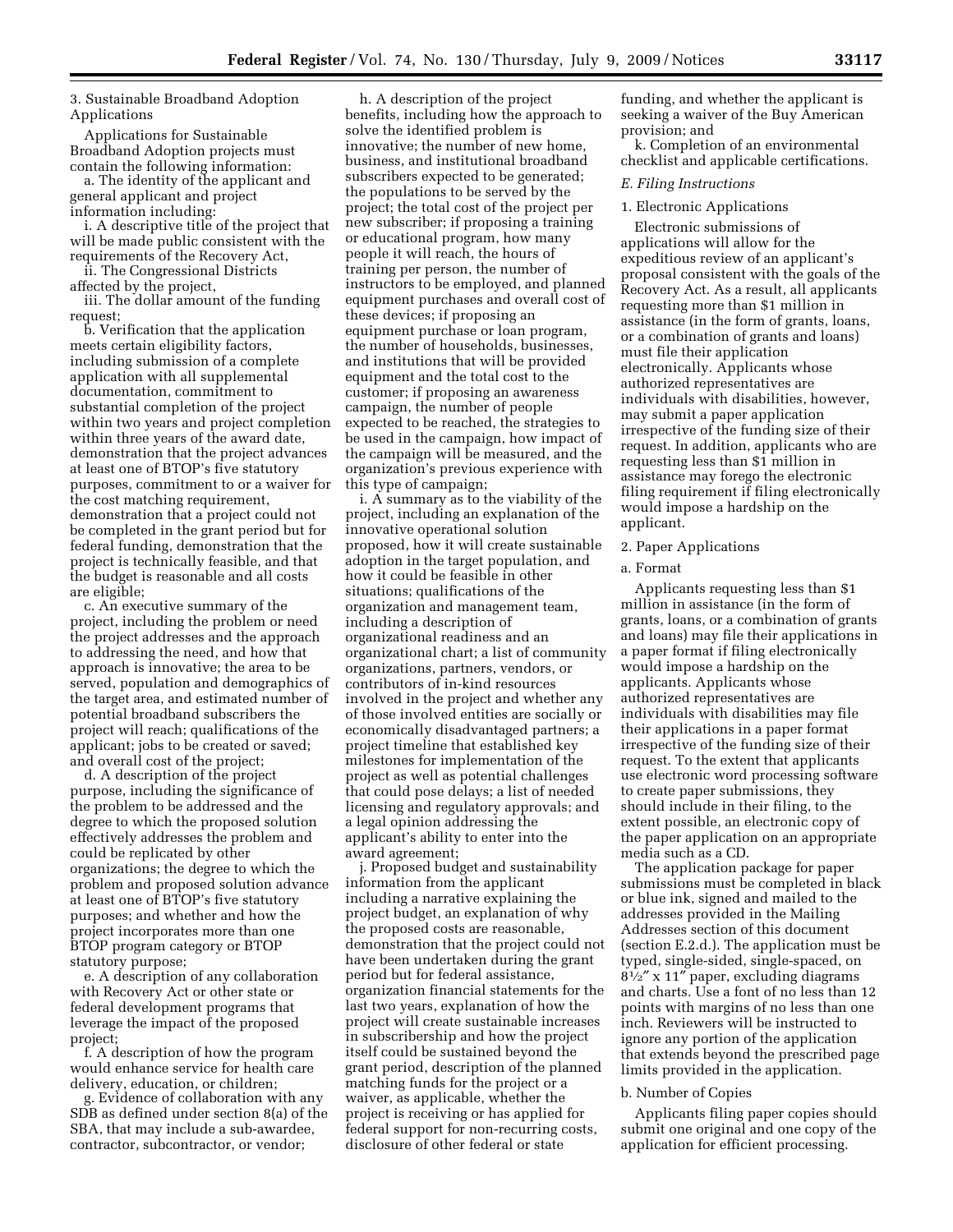#### c. Proof of Mailing

Applications must include proof of mailing consisting of one of the following:

i. A legibly dated U.S. Postal Service postmark. Please note that the U.S. Postal Service does not uniformly provide a dated postmark. Before relying on this method, applicants should check with their local post office.

ii. A legible mail receipt with the date of mailing stamped by the U.S. Postal Service.

iii. A dated shipping label, invoice, or receipt from a commercial carrier.

Neither of the following will be accepted as proof of mailing: a private metered postmark; nor a mail receipt that is not dated by the U.S. Postal Service.

Applications with postmarked dates after August 14, 2009, will not be considered in the current grant round and will be returned to the applicant. Applications will NOT be accepted via facsimile machine transmission.

#### d. Mailing Addresses

Completed applications must be mailed, shipped, or sent overnight express to:

#### i. NTIA

Broadband Technology Opportunities Program, National Telecommunications and Information Administration, U.S. Department of Commerce, 1401 Constitution Avenue, NW., HCHB, Room 4812, Washington, DC 20230.

or hand-delivered to:

Broadband Technology Opportunities Program, National Telecommunications and Information Administration, U.S. Department of Commerce, HCHB, Room 1874, 1401 Constitution Avenue, NW., Washington, DC 20230.

Room 1874 is located at entrance #10 on 15th Street, NW., between Pennsylvania and Constitution

Avenues.

United States Postal Service Priority Mail, First Class Mail, and Parcel Post packages delivered to the Department of Commerce are irradiated. Irradiation could result in damage to the contents, or delay the delivery of an application to the BTOP Program Office. Thus, applicants are encouraged to consider the impact of these procedures in selecting their chosen method for application delivery.

#### ii. RUS

Broadband Initiatives Program, Rural Utilities Service, U.S. Department of Agriculture, 1400 Independence Avenue, SW., Stop 1599, Washington, DC 20250.

or hand-delivered to:

Broadband Initiatives Program, Rural Utilities Service, U.S. Department of Agriculture, 1400 Independence Avenue, SW., Room 2868, Washington, DC 20250.

#### iii. Signatures

Applicants filing in a paper format must submit an original signed copy of their application and certifications. Applicants filing electronically may submit an electronic signature for their application by registering at *http:// www.ccr.gov*.

#### *F. Submission Dates and Times*

Electronic applications must be submitted between July 14, 2009, at 8 a.m. ET and 5 p.m. ET on August 14, 2009. The electronic application system at *http://www.broadbandusa.gov* will provide a date and time stamped confirmation number that will serve as proof of submission. Paper submissions must be postmarked no later than August 14, 2009, or hand-delivered no later than 5 p.m. ET on August 14, 2009. Applications delivered by guaranteed carrier services will be considered postmarked on the date they are submitted to the carrier.

No application will be accepted after the submission date unless: 1. There was a carrier error and the carrier accepted the application for delivery prior to the submission deadline; or 2. there were significant weather delays or natural disasters as declared by federal or state authorities and the applicant submits proper documentation explaining the delay.

#### *G. Material Representations*

The application, including certifications, and all forms submitted as part of the application will be treated as a material representation of fact upon which RUS and NTIA will rely in awarding grants.

#### *H. Material Revisions*

No material revision will be permitted for any application after the submission deadline, unless such revision is requested by RUS and NTIA. RUS and NTIA, however, may request clarifications or submissions for completeness that are non-material.

#### **VII. Application Review Information**

#### *A. Evaluation Criteria*

The scoring criteria used to review and analyze BIP and BTOP applications are grouped into four categories: 1.

Project Purpose; 2. Project Benefits; 3. Project Viability; and 4. Project Budget and Sustainability. Each application will be scored against the following objective criteria, and not against other applications. This section describes the evaluation criteria first for BIP Broadband Infrastructure projects, then for the three BTOP project categories.

#### 1. BIP Broadband Infrastructure Projects

#### a. General

In accordance with the Recovery Act, the priority for BIP is to provide and improve broadband service to the highest proportion of rural residents who do not have adequate access to broadband service for rural development, which RUS defines to mean rural residents who reside in unserved and underserved rural areas. Additionally, the Recovery Act mandates that priority be given to projects which: i. Give end users a choice of providers; ii. serve the highest proportion of rural residents that lack access to broadband service; iii. are projects of current or former RUS borrowers (Title II borrowers); and iv. are fully funded and ready to start once Recovery Act funding is received. Lastly, coordination with other federal, state, and local programs, including Recovery Act programs, is highly encouraged as a way to more efficiently and effectively achieve program objectives.

#### b. Project Purpose (25 Points)

i. *Proportion of Rural Residents Served in Unserved Areas* (5 points). Points will be awarded for serving rural residents located in unserved areas. For every 10,000 unserved households that will receive broadband service, one point will be awarded up to a maximum of five points.

ii. *Rural Area Targeting* (5 points). Points will be awarded for exceeding the 75 percent rural area service requirement. For every five percent increase in the rural service area above the 75 percent rural area service requirement, one point will be awarded up to a maximum of five points.

iii. *Remote Area Targeting* (5 points). Up to five points will be awarded for proposed funded service areas that are at least 50 miles from a non-rural area. If at least one proposed funded service area is a minimum of 50 miles from a non-rural area, one point will be awarded. For each additional 50 miles that at least one proposed funded service area is located away from a nonrural area, one additional point will be awarded up to a total of five points.

iv. *Title II Borrowers* (5 points). Five points will be awarded to applications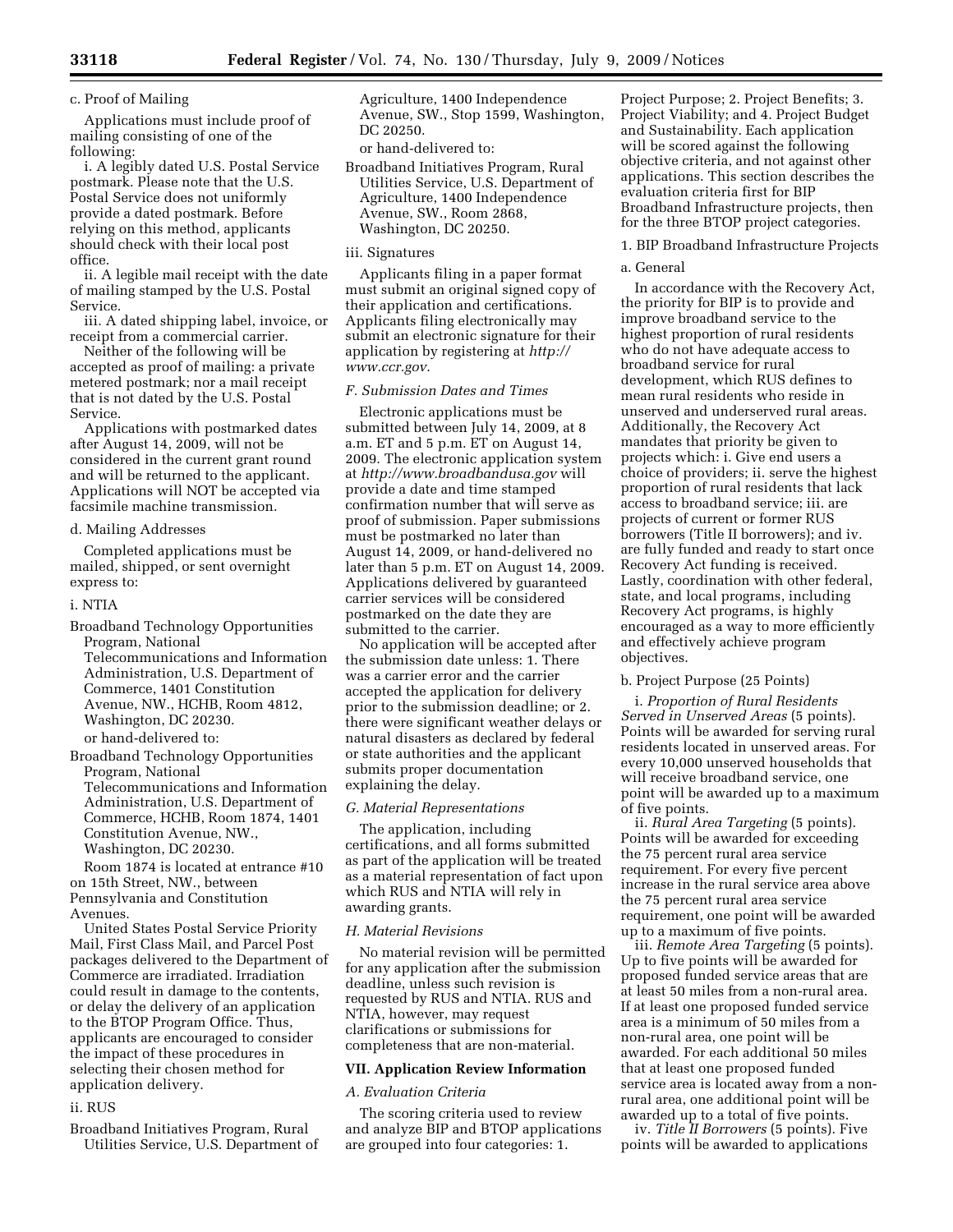which are submitted by entities which have borrowed under Title II of the RE Act.

v. *Recovery Act and other governmental collaboration* (5 points). Points will be awarded for cooperation with other governmental development programs as well as coordination with Recovery Act construction projects. Examples include the Department of Energy's Smart Grid, Investment Program, the Department of Housing and Urban Development's Public Housing Capital Fund, the Department of Transportation's Capital Assistance for High Speed Rail Corridors and Intercity Passenger Service program, and other investments where collaboration would lead to greater project efficiencies. In each case, the applicant must convincingly demonstrate that these leveraging efforts are substantive and meaningful. One point will be awarded for each partnered governmental or Recovery Act program that has demonstrated such a partnership is substantive and meaningful up to a maximum of five points.

#### c. Project Benefits (25 Points)

i. *Performance of the offered service*  (10 points). For Last Mile Projects: For wireline projects that are constructed to deliver a minimum of 20 megabit per second service to the household (upstream plus downstream), ten points will be awarded. For wireless projects that are constructed to deliver a minimum of two megabits per second service to the end user (upstream plus downstream), ten points will be awarded. For projects that are a combination of wireline and wireless projects, both of the above standards must be met for the corresponding parts of the network in order to receive the ten points. For Middle Mile Projects: For middle mile projects that are constructed to deliver 100 megabits per second service to all end points in their network, ten points will be awarded.

ii. *Affordability of services offered* (5 points). RUS will evaluate the level of support that is provided and award up to five points for applications that demonstrate that the proposed rates for the broadband service are affordable for the targeted audience. The stronger the level of support that is provided, the higher the number of points that will be awarded.

iii. *Choice of provider* (5 points). Five points will be awarded to applications that propose to construct infrastructure and implement a business plan which would allow more than one provider to serve end users in the proposed funded service area.

iv. *Critical community facilities* (5 points). For applications that are proposing to offer discounted rate packages at least 25 percent lower than the advertised rate packages to all critical community facilities in the proposed funded service area, five points will be awarded.

#### d. Project Viability (25 Points)

i. *Applicant's organizational capability* (12 points). Up to twelve points will be awarded based on the strength of the project's management team. RUS will evaluate past performance and accomplishments and award points accordingly.

ii. *Community support* (2 points). Up to two points will be awarded if letters of support are received from all communities in the proposed funded service area from the designated community leader.

iii. *Ability to promptly start project*  (10 points). Ten points will be awarded if the applicant can provide evidence that the following conditions have been satisfied:

(1) All licenses, franchises and regulatory approvals required to operate the system and provide the proposed services have been received;

(2) That the required contractors and vendors necessary to implement the project are prepared to enter into contracts as soon as funds are made available;

(3) That all required equity contributions have been transferred into the applicant's accounts; and

(4) That the project timeline and milestones are reasonable.

iv. *Disadvantaged small businesses* (1 point). One point will be awarded to applicants that meet the definition of a socially and economically disadvantaged small business concern under section 8(a) of the SBA.

e. Project Budget and Sustainability (25 Points)

i. *Reasonableness of the budget* (5 points). Up to five points will be awarded based on the clarity and reasonableness of the proposed budget.

ii. *Leverage of outside resources* (10 points). Up to ten points will be awarded based on the amount of outside resources contributed to the total financing provided under BIP:

(1) 10 points if this ratio is greater than 100%

(2) 7 points if this ratio is between 100% and 75%

(3) 5 points if this ratio is between 75% and 50%

(4) 3 points if this ratio is between 50% and 25%

(5) 1 point if this ratio is lower than 25%.

iii. *Extent of grant funding* (10 points). Up to ten points will be awarded based on the amount of grants funds requested in relation to the amount of loan funds requested (grant funds/loan funds):

(1) 0 points if grant funds are 100% (2) 1 point if this ratio is between 100% and 75%

(3) 3 points if this ratio is between 75% and 50%

(4) 5 points if this ratio is lower than 50%

(5) 10 points if this ratio is zero.

2. BTOP Broadband Infrastructure, Public Computer Center, and Sustainable Broadband Adoption Projects

a. General

The evaluation criteria for BTOP projects will be the same across the BTOP project categories except: i. Under the Project Benefits section, different evaluation criteria and scoring methodologies are applied to each project category; ii. the Technical Feasibility criterion under the Project Viability heading is subdivided between Sustainable Broadband Adoption projects and all other BTOP project categories; and iii. the Sustainability criterion under the Budget and Sustainability heading is similarly subdivided between Sustainable Broadband Adoption projects and all other BTOP project categories. These variations are detailed in the descriptions of the evaluation criteria below.

#### b. Project Purpose (30 Points)

i. *Fit with statutory purposes.*  Applications will be evaluated with respect to each of BTOP's statutory purposes.39 Reviewers will consider, relative to each purpose, whether the applicant is addressing a compelling problem of the sort that the statute is intended to resolve, whether the applicant has offered an effective solution to that problem, and whether the proposed solution is of broad significance and includes developments that can be replicated to improve future projects. Additional consideration will be given to projects located partially or wholly unserved or underserved areas

<sup>39</sup>*See* Recovery Act § 6001(b), 123 Stat. at 512– 13 (to provide broadband access to unserved areas; to provide improved broadband access to underserved areas; to provide broadband access, education, and support to community anchor institutions, or organizations and agencies serving vulnerable populations, or job-creating strategic facilities located in state- or federally designated economic development areas; to improve access to, and use of, broadband service by public safety agencies; and to stimulate the demand for broadband, economic growth, and job creation).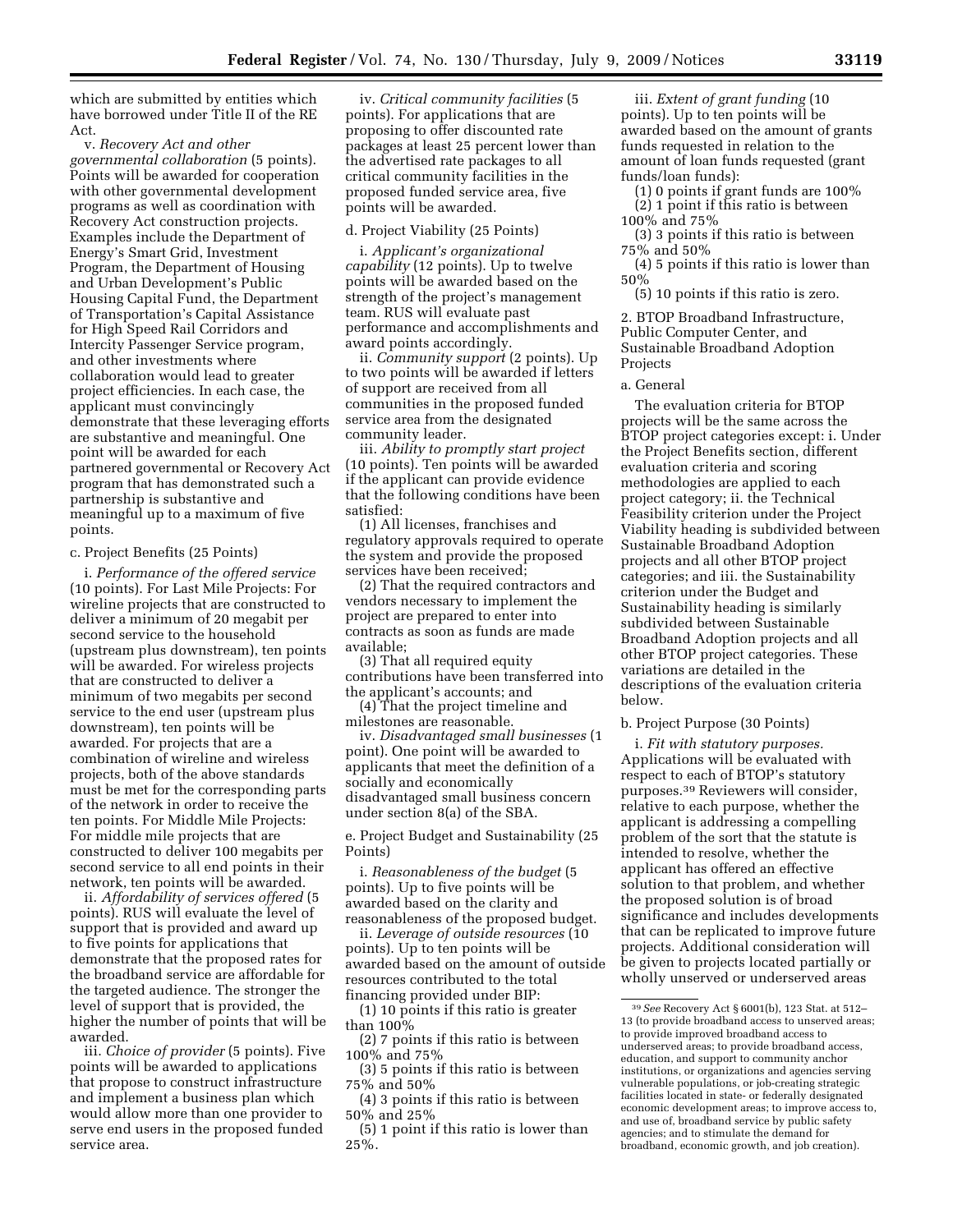of a state as described by the state submission in the State Broadband Data and Development Grant Program or as otherwise determined by NTIA. Additional consideration will also be given to applicants that address more than one statutory purpose and project category (*e.g.*, Broadband Infrastructure, Public Computer Centers, or Sustainable Broadband Adoption) in a convincing manner.

ii. *Recovery Act and other governmental collaboration.* Applicants will be evaluated on their collaboration with Recovery Act or other federal or state development programs that leverage the impact of the proposed project. Examples include the Department of Energy's Smart Grid Investment Program, the Department of Housing and Urban Development's Public Housing Capital Fund, the Department of Transportation's Capital Assistance for High-Speed Rail Corridors and Intercity Passenger Service program, and other investments where collaboration would lead to greater project efficiencies. In each case, the applicant must convincingly demonstrate that these leveraging efforts are substantive and meaningful.

iii. *Enhanced service for health care delivery, education, and children.*  Reviewers will assess the depth and breadth of the project's ability to enhance broadband service for health care delivery, education, and children as contemplated by the Recovery Act.40 Projects would need to demonstrate that they go beyond providing access to broadband to include more robust educational, health care, or related broadband service delivery.

iv. *Socially and economically disadvantaged small businesses.*  Reviewers will grant consideration to applicants that certify they meet the statutory definition of a socially and economically disadvantaged small business concern, or that have established agreements in principle to contract with socially and economically disadvantaged businesses that meet that definition.

#### c. Project Benefits (25 Points)

Reviewers will evaluate the various benefits that the proposed project will provide. This criterion will be focused primarily on measuring the benefits of the proposed project. Due to the broad scope of the three project categories and the expected diversity of proposed projects, the specific elements to be evaluated under this heading vary from one project category to another, as described below.

i. BTOP Broadband Infrastructure Last Mile Projects

(1) *Cost-effectiveness.* Applications will be scored on the project's costefficiency based on the ratio of the total cost of the project to households passed.

(2) *Performance of the offered service.*  Applications will be scored for the extent to which the advertised speed for the network's highest offered speed tier exceeds the minimum speed requirement for broadband service (768 kbps downstream and 200 kbps upstream). Networks will be graded on a sliding scale with higher end-user speeds receiving a higher score. Proposed networks with high latency will be viewed unfavorably. Applicants may gain additional consideration if the applicant can demonstrate a clear and affordable upgrade path for the network.

(3) *Affordability of services offered.*  Projects will be evaluated on the pricing of the services offered compared to existing broadband services in the proposed funded service area. If there are no existing broadband services in the proposed funded service area, projects will be evaluated on the ability of the applicant to convincingly demonstrate that their proposed pricing is appropriate for the service area.

(4) *Nondiscrimination, interconnection, and choice of provider.*  Applications will be scored on the extent to which the applicant commits to exceeding the minimum requirements for interconnection and nondiscrimination established in section V.C.2.b. of this NOFA. Additional consideration will be given for displaying the network's nondiscrimination and interconnection policies in a prominent location on the service provider's Web page, and providing notice to customers of changes to these policies. Additional consideration will be given to applicants that commit to offering wholesale access to the project facilities at reasonable rates and terms. Additional consideration will also be given to applicants that commit to binding private arbitration of disputes concerning the awardees' interconnection obligations as explained above in section V.C.2.b of this NOFA. Reviewers will also consider whether the application proposes to construct infrastructure and implement a business plan which would allow more than one provider to serve end users in the proposed funded service area.

#### ii. BTOP Broadband Infrastructure Middle Mile Projects

For purposes of evaluating BTOP Middle Mile projects, applicants should

define the area that will directly benefit from the project, including the community anchor institutions and end users that may receive broadband service through the proposed middle mile network.

(1) *Impact on the area.* Applications will be scored on how great an impact they would have on the area. Reviewers will consider the number of end-points and points of interconnection the network will offer and the proposed connections to last mile networks, community anchor institutions, or public safety entities, as well as the projected number of new end users served by those proposed connections.

(2) *Level of need in the area.*  Applications will be scored on the level of need for a middle mile network in the area. Reviewers will consider whether there are middle mile providers already present in all or part of the area, as well as the pricing and available capacity of those providers. Reviewers will also consider what proportion of the network's end-points, points of interconnection, and projected end users are located in unserved or underserved areas. In addition, reviewers will also consider applicants' explanation of why their proposed project is well-suited to address the needs of the area.

(3) *Network capacity.* Applicants will be evaluated on the capacity of the network. The network should provide capacity sufficient to serve the anticipated last mile networks, community anchor institutions, and public safety entities, and the number of end users served by them, as projected by the applicant, taking into consideration the nature of the services that these institutions and end users are likely to seek to utilize the network for. Reviewers will give additional consideration to projects that will be scalable to meet the future needs of the area.

(4) *Affordability of services offered.*  Projects will be evaluated on the pricing of the services offered compared to existing broadband services in the proposed funded service area. If there are no existing broadband services in the proposed funded service area, projects will be evaluated on the ability of the applicant to convincingly demonstrate that their proposed pricing for middle mile services is appropriate for the proposed funded service area. (5) *Nondiscrimination,* 

*interconnection, and choice of provider.*  Applications will be scored on the extent to which the applicant commits to exceeding the minimum requirements for interconnection and nondiscrimination established in

<sup>40</sup>*See id.* § 6001(h)(2)(C), 123 Stat. at 515.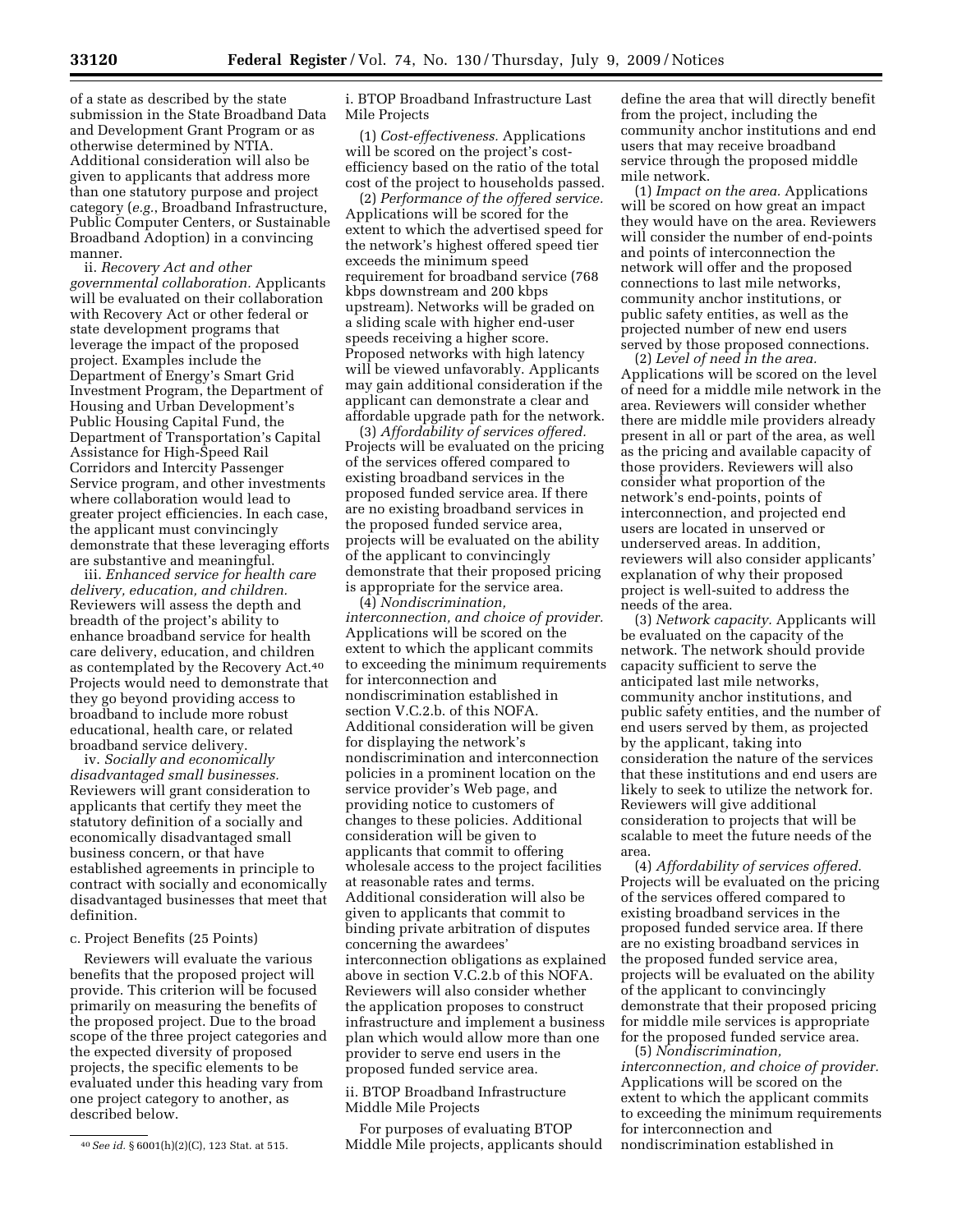section V.C.2.b. of this NOFA. Additional consideration will be given for displaying the network's nondiscrimination and interconnection policies in a prominent location on the service provider's web page, and providing notice to customers of changes to these policies. Additional consideration will be given to applicants that commit to offering wholesale access to network components and services such as wavelength or fibers at reasonable rates and terms. Additional consideration will also be given to applicants that commit to binding private arbitration of disputes concerning the awardees' interconnection obligations as explained above in section V.C.2.b of this NOFA. Reviewers will also consider whether the application proposes to construct infrastructure and implement a business plan which would allow more than one provider to serve end users in the proposed funded service area.

#### iii. BTOP Public Computer Center Projects

(1) *Availability to the public.*  Applications will be scored on the availability of the computer center to the public. Reviewers will consider the capacity of the computer center, its hours of availability, any membership or usage fees charged, restrictions on usage, the proportionality of the computer center's capacity and hours of availability to the population the applicant proposes to serve, public outreach, and the computer center's accessibility to persons with disabilities, accounting for both the physical accessibility of the facility and the accessibility of the computer equipment and software.

(2) *Training and educational programs offered.* Applicants will be scored on the availability, accessibility, and quality of training and educational programs offered through the computer center. Reviewers will consider the degree to which the programs meet the relevant needs of the community.

(3) *Availability and qualifications of consulting and teaching staff.*  Applications will be evaluated on the strength of the consulting and teaching staff at the computer center. Reviewers will consider the qualifications and training required of such staff as well as whether the number of available staff is sufficient for the capacity of the computer center.

#### iv. BTOP Sustainable Broadband Adoption

(1) *Number of new users.*  Applications will be scored on the number of new broadband subscribers

and other regular users the project will generate. Reviewers will take into consideration both the overall number of new subscribers and users and the proportion that these new subscribers and users represent of the number of non-subscribers and non-users in the relevant area.

(2) *Cost per new user.* Applications will be evaluated on the costeffectiveness of the program. Reviewers will consider cost per projected new subscriber or other regular user, taking into account the applicant's explanation of why the approach selected is a costeffective approach given the particular circumstances of the project.

(3) *Innovation.* Applications will be evaluated on the degree to which the project demonstrates replicable new ideas, approaches, and methods to encourage sustainable broadband adoption.

#### d. Project Viability (25 Points)

i. *The technical feasibility of the proposed project.* For BTOP Broadband Infrastructure and Public Computer Center projects: applications will be scored on the comprehensiveness and appropriateness of the technical solution and the clarity, level of detail, and coherence of the system designs. In order to receive a full score, applicants must demonstrate that the project includes developments that will be feasible in other situations. For Sustainable Broadband Adoption projects: reviewers will assess the mechanics and operational details of the project. Applicants will be scored on the clarity and detail of their project plan, how convincing the rationale behind the plan is, and whether they can demonstrate that the plan includes innovative solutions that would be feasible in other situations.

ii. *Applicant's organizational capability.* Reviewers will assess whether the applicant has the organizational capability necessary to undertake and complete the project. Reviewers will consider the years of experience and expertise of the project management team, and the past track record of the organization with projects of a similar size and scope, as well as the organization's capacity and readiness.

iii. *The level of community involvement in the project.* Reviewers will evaluate linkages to unaffiliated organizations in the project area (from the public, non-profit, and private sectors), particularly community anchor institutions and public safety organizations, as an ongoing and integral part of the project planning and operation. In order to receive the full

score for this criterion, at least one partner should meet the definition of a socially and economically disadvantaged small business concern under section 8(a) of the SBA—these partners must be distinct from any contractor or related entity specified for the purposes of the socially disadvantaged small businesses criterion in Project Purpose. Applicants should demonstrate that each linkage is substantial and meaningful.

iv. *Ability to promptly start project.*  Projects will be evaluated on whether they will be able to start promptly and be completed in an appropriate timeframe for the size and scope of the project. Reviewers will consider the planned start date of the project, the reasonableness of the project timeline and associated milestones, whether the applicant has secured all licenses, franchises, and regulatory approvals required to complete the project, and whether the required contractors and vendors necessary to implement the project are prepared to enter into contracts as soon as the funds are made available.

e. Project Budget and Sustainability (20 Points)

i. *Reasonableness of the budget.*  Reviewers will evaluate the reasonableness of the budget based on its clarity, level of detail, comprehensiveness, appropriateness to the proposed technical and programmatic solutions, the reasonableness of its costs, and whether the allocation of funds is sufficient to complete the tasks outlined in the project plan.

ii. *Sustainability of the project.* For BTOP Broadband Infrastructure and Public Computer Center projects: Applicants must convincingly demonstrate the ability of the project to be sustained beyond the funding period. Reviewers will consider business plans, market projections, third-party funding commitments, and other data as may be appropriate to the nature of the applicant and the proposed project. For Sustainable Broadband Adoption projects: Reviewers will consider both whether the project will be sustained beyond the funding period and whether the increases in broadband adoption rates in the project area caused by the project will be sustained beyond the conclusion of the project.

iii. *Leverage of outside resources.* The applicant must demonstrate the ability to provide, from non-federal sources, funds required to meet or exceed the 20 percent matching funds requirement unless a waiver of that requirement has been requested. Reviewers will give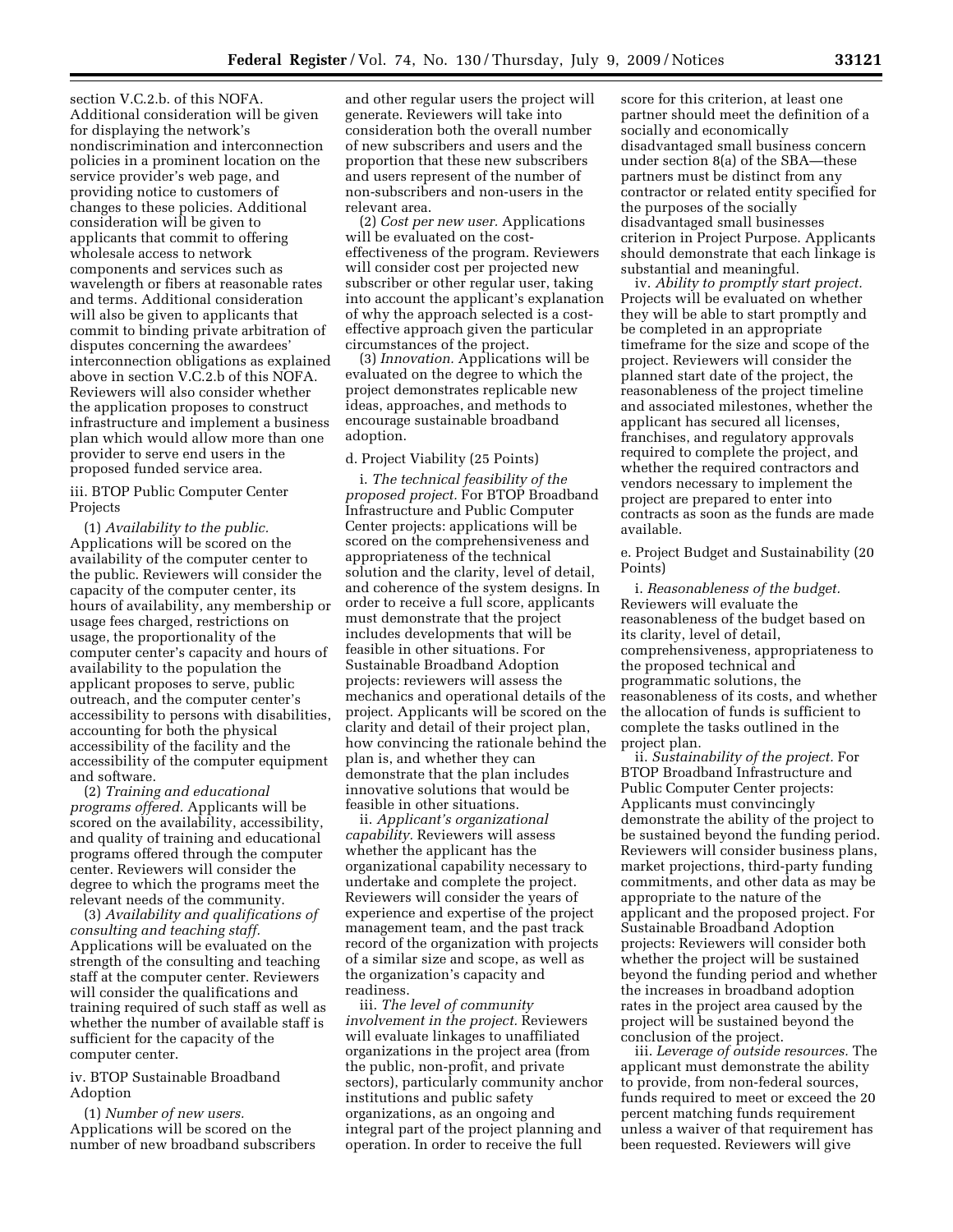additional consideration to proposals that exceed the minimum matching requirement, provide cash matches, or receive matching funds from acceptable federal sources as described in section V.C.4.b of this NOFA. For purposes of this evaluation, applicants that have received a full or partial waiver of the cost-matching requirement will be treated as having provided a 20 percent non-cash match.

#### *B. Notice of Proposed Funded Service Areas*

RUS and NTIA will post a Public Notice of the proposed funded service areas of each Broadband Infrastructure application at *http:// www.broadbandusa.gov* for a 30-day period. The Public Notice will provide existing service providers an opportunity to submit to the agencies information regarding their service offerings. If an existing service provider submits a response outside the timeframe specified in this NOFA, it will not be considered an existing service provider for determining whether the applicant's service area is eligible, but will still be considered with respect to the agencies' other applicable eligibility requirements. The information submitted by an existing service provider will be treated as proprietary and confidential to the extent permitted under applicable law.

If the information submitted by an existing service provider demonstrates that the applicant's proposed funded service area is not unserved, both RUS and NTIA reserve the right to reclassify the application and consider the proposed area as underserved if the application meets the criteria in the underserved definition. If the information submitted by an existing service provider establishes that the applicant's proposed funded service area is not underserved, both RUS and NTIA may reject the application.

#### **VIII. Anticipated Announcement and Award Dates**

#### *A. Announcement Date*

RUS and NTIA intend to announce the awards starting on or about November 7, 2009.

#### *B. RUS Loan and Grant Document Distribution Date*

RUS intends to make grant, loan, and loan/grant combination documents available to successful applicants within 30 days of the award announcement. RUS expects compliance with all documentation requirements from successful applicants, and intends to

schedule the closings within 60 days of award announcement.

#### *C. BTOP Grants*

NTIA intends to make award documents available to successful applicants within 30 days of the award announcement. NTIA expects compliance with all documentation requirements from successful applicants within 60 days of award announcement.

#### **IX. Award Administration Information**

#### *A. Award Notices*

#### 1. BIP

Successful applicants will receive award documents from RUS following award notification. Applicants may view sample documents on BIP at *http://www.broadbandusa.gov.* 

#### 2. BTOP

Applicants will be notified in writing by the DOC's Grants Officer if their applications are selected for an award. If the application is selected for funding, the DOC's Grants Officer will issue the grant award (Form CD–450), which is the authorizing financial assistance award document. By signing the Form CD–450, the awardee agrees to comply with all award provisions. NTIA will provide the Form CD–450 by mail or overnight delivery to the appropriate business office of the recipient's organization. The awardee must sign and return the Form CD–450 without modification within 30 days of receipt.

If an applicant is awarded funding, neither the DOC nor NTIA is under any obligation to provide any additional future funding in connection with that award or to make any future award(s). Amendment or renewal of an award to increase funding or to extend the period of performance is at the discretion of the DOC and of NTIA.

#### *B. Administrative Requirements*

#### 1. BIP

a. *Pre-award Conditions.* No funds will be disbursed under this program until all other sources of funding have been obtained and any other pre-award conditions have been met. Failure to obtain one or more sources of funding committed to in the application or to fulfill any other pre-award condition within 30 days of award announcement will result in withdrawal of the award.

b*. Failure To Comply With Award Requirements.* If an awardee fails to comply with the terms of the award as specified in the award documents, RUS may exercise rights and remedies.

c. *Advance Procedures.* RUS loan and grant advances are made at the request of the awardee according to the

procedures stipulated in the award documents. Loan/grant combination funds are advanced in proportion to the amount of the award made in the form of loans and grants. Remote areas project grant funds are advanced independent of the loan/grant combination funds.

d. *Contracting.* Contracting is to be done at the awardee's discretion, using private contracts or RUS's form contracts, however equal employment opportunity, civil rights, etc. requirements must still be met.

e. *Accounting, Monitoring, and Reporting Requirements.* Awardees must follow RUS's accounting, monitoring, and reporting requirements. These requirements, which are specified in the award documents, include, but are not limited to, the following: i. Awardees must adopt a GAAP

system of accounts acceptable to RUS;

ii. Awardees must submit annual audited financial statements along with a report on compliance and on internal control over financial reporting, and a management letter in accordance with the requirements of 7 CFR 1773. The CPA conducting the annual audit is selected by the awardee and must be approved by RUS as set forth in 7 CFR § 1773.4;

iii. Awardees must submit to RUS the information as specified in section IX.D.2;

iv. Awardees must comply with all reasonable RUS requests to support ongoing monitoring efforts. The awardee shall afford RUS, through its representatives and representatives of the USDA Office of Inspector General reasonable opportunity, at all times during business hours and upon prior notice, to have access to and the right to inspect the broadband system, and any other property encumbered by the mortgage or security agreement, and any or all books, records, accounts, invoices, contracts, leases, payrolls, timesheets, cancelled checks, statements, and other documents, electronic or paper of every kind belonging to or in the possession of the awardee or in any way pertaining to its property or business, including its subsidiaries, if any, and to make copies or extracts therefrom.

f. *Assistance Instruments.* 

i. Terms and conditions of loan/grant combinations are set forth in the nonnegotiable standard loan/grant contract, note, and/or mortgage found at *http:// www.broadbandusa.gov.* 

ii. Terms and conditions of loans are set forth in the non-negotiable standard loan contract, note, and/or mortgage found at *http://www.broadbandusa.gov.* 

iii. Terms of the remote area end-user grant are set forth in a nonnegotiable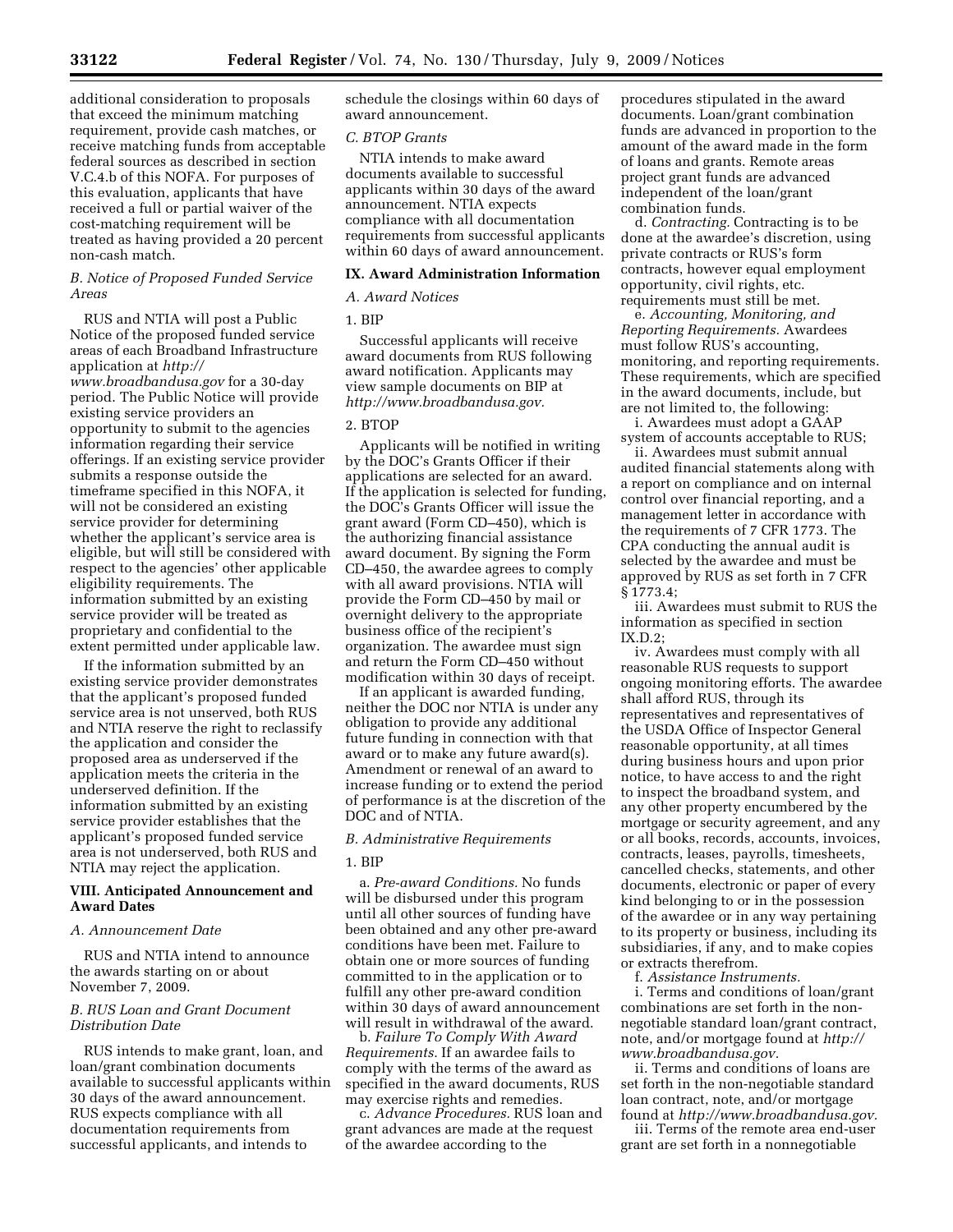grant agreement found at *http:// www.broadbandusa.gov.* 

iv. Loan and grant documents appropriate to the project must be executed prior to any advance of funds.

v. Sample loan documents and grant agreements can be found at *http:// www.broadbandusa.gov.* 

g. *Loan Terms and Conditions.* For loan/grant combinations, applicants must indicate the amount of the award to be requested in the form of a loan, and the amount to be requested in the form of a grant. The grant component must not exceed the loan component. The scoring criteria reward those applicants that reduce the percentage of the funds requested in the form of a grant. Applicants may request a 100 percent loan. The following terms shall apply to the loans, as well as other terms that are specified in the loan documents:

i. *Interest rate.* Loans shall bear interest at a rate equal to the cost of borrowing to the Department of Treasury for obligations of comparable maturity. The applicable interest rate will be set at the time of each advance.

ii. *Repayment period.* Unless the applicant requests a shorter repayment period, broadband loans must be repaid with interest within a period that, rounded to the nearest whole year, is equal to the expected Composite Economic Life of the assets to be financed, as determined by RUS based upon acceptable depreciation rates.

iii. *Amortization period.* Interest begins accruing on the date of each loan advance and interest payments are due monthly. Upon completion of the buildout, or a date certain that is determined at closing, whichever occurs first, monthly principal payments will be established in an amount that amortizes the outstanding balance over the remaining term of the loan.

iv. *Fidelity bonding.* Applicants must agree to obtain a fidelity bond for 15 percent of the loan amount. The fidelity bond must be obtained as a condition of loan closing. RUS may reduce the percentage required if it determines that 15 percent is not commensurate with the risk involved.

v. *Security.* The loan portion of the award must be adequately secured, as determined by RUS.

(1) The loan and loan/grant combination must be secured by the assets purchased with the loan or loan/ grant funds, as well as all other assets of the applicant and any other signer of the loan documents that are available to be pledged to RUS.

(2) RUS must be given an exclusive first lien, in form and substance satisfactory to RUS, on all of the assets

purchased with the loan or loan/grant funds. RUS may share its first lien position with one or more lenders on a *pari passu* basis if security arrangements are acceptable to RUS.

(3) Unless otherwise approved by the RUS, all property purchased with award funds must be owned by the awardee.

(4) In the case of awards that include financing of facilities that do not constitute self-contained operating systems, the applicant shall furnish assurance, satisfactory to RUS, that continuous and efficient service at the broadband funding speed will be rendered.

#### 2. BTOP

Administrative and national policy requirements for BTOP grant funding, *inter alia,* are contained in the *Pre-Award Notification Requirements for Grants and Cooperative Agreements*  (DOC Pre-Award Notification), published in the **Federal Register** on February 11, 2008 (73 FR 7696), as amended. All BTOP applicants are required to comply with all applicable provisions set forth in the DOC Pre-Award Notification.

#### *C. Award Terms and Conditions*

#### 1. Scope

Awardees, including all contractors and subcontractors, are required to comply with the obligations set forth in the Recovery Act and the requirements established herein. Any obligation that applies to the awardee shall extend for the life of the award-funded facilities.

#### 2. Sale or Lease of Project Assets

The sale or lease of any portion of the award-funded broadband facilities during their life is prohibited, except as provided herein. The agencies may approve a sale or lease if it is: a. For adequate consideration; b. the purchaser or lessee agrees to fulfill the terms and conditions relating to the project after such sale or lease; and c. either: i. the sale or lease is set forth in the original application and is part of the applicant's proposal for funds; or ii. the agencies waive this provision for any sale or lease occurring after the tenth year from the date of issuance of the grant, loan or loan/grant award. Awardees are required to notify the agencies in the event of a proposed transfer of awardfunded facilities. Nothing in this section is meant to limit Broadband Infrastructure awardees from leasing facilities to another service provider for the provision of broadband services.

3. For BTOP Only, Access to Records for Audits, Site Visits, Monitoring and Law Enforcement Purposes

The Inspector General of the DOC, or any of his or her duly authorized representatives, and NTIA representatives, or any of their duly authorized representatives, shall have access to and the right to inspect the broadband system and any other property funded by the grant, any and all books, records, accounts, invoices, contracts, leases, payrolls, time sheets, canceled checks, statements, and other documents, papers and records of the parties to a grant, including their subsidiaries, if any, whether written, printed, recorded, produced, or reproduced by any electronic, mechanical, magnetic or other process or medium, in order to make audits, inspections, site visits, excerpts, transcripts, copies, or other examinations as authorized by law. An audit of an award may be conducted at any time.41

#### 4. Broadband Data Collection

All BTOP Broadband Infrastructure awardees that offer Internet access service to the public for a fee must agree to participate in the State Broadband Data and Development Grant Program pursuant to the BDIA and section 6001(l) of the Recovery Act. With respect to BIP awardees, RUS will provide to NTIA data supplied by awardees to support the development of the broadband mapping project conducted pursuant to section 6001(l) of the Recovery Act. This data would include:

a. The availability of broadband service within service area. For wireline-based systems, the form of the broadband (*e.g.,* DSL) and the advertised speeds up and down available within the service area and the number of residents, small businesses, large businesses, and public facilities. For wireless-based systems, the advertised and typical speeds up and down within the wireless' carriers license area, and the spectrum on which it's provided.

b. The residential average revenue per user.

c. The first point of aggregation for last mile connection points (e.g., remote terminals or cable headends).

d. Middle mile interconnection points.

e. A list of community anchor institutions to which service is provided.

<sup>41</sup>Note that section 1515 of the Recovery Act also authorizes the Inspector General to examine records and interview officers and employees of the grantee and other entities regarding the award of funds. *See*  Recovery Act § 1515, 123 Stat. at 289.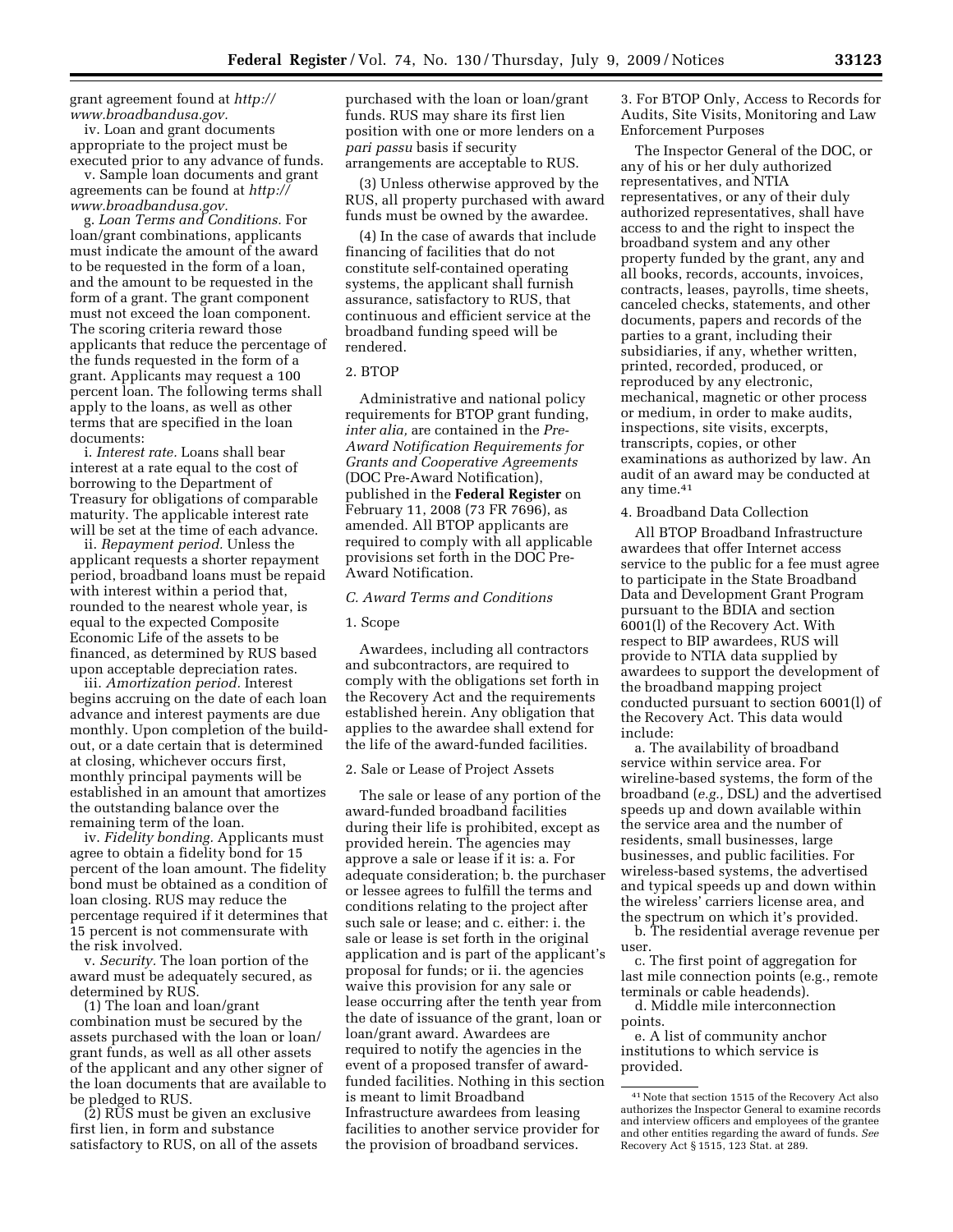#### 5. Certifications

a. The applicant must certify that he or she is authorized to submit the application on behalf of the eligible entity(ies) listed on the application, that the applicant has examined the application, that all of the information in the application, including certifications and forms submitted, all of which are part of the application, are material representations of fact and true and correct to the best of his or her knowledge, that the entity(ies) that is requesting funding pursuant to the application and any subawardees will comply with the terms, conditions, purposes, and federal requirements of the program; that no kickbacks were paid to anyone; and that a false, fictitious, or fradulent statements or claims on this application is grounds for denial or termination of an award, and/ or possible punishment by a fine or imprisonment as provided in 18 U.S.C. 1001 and civil violations of the False Claims Act (31 U.S.C. 3729 *et seq.*);

b. The applicant certifies that the entity(ies) he or she represents have and will comply with all applicable Federal, state, and local laws, rules, regulations, ordinances, codes, orders, and programmatic rules and requirements relating to the project.<sup>42</sup> The applicant acknowledges that failure to do so may result in rejection or deobligation of the award. The applicant acknowledges that failure to comply with all federal and program rules could result in civil or criminal prosecution by the appropriate law enforcement authorities;

c. If requesting BTOP funding, the applicant certifies that the entity(ies) he or she represents has and will comply with all applicable administrative and federal statutory, regulatory, and policy requirements set forth in the DOC Pre-Award Notification; DOC Financial Assistance Standard Terms and Conditions (Mar. 8, 2009); DOC American Recovery and Reinvestment Act Award Terms (Apr. 9, 2009); and any Special Award Terms and Conditions that are included by the Grants Officer in the award.

*D. Reporting Requirements* 

1. General Recovery Act Requirements

a. OMB Reporting Requirements Implementing the Recovery Act

Any grant, loan, or loan/grant combination awarded under this NOFA shall be subject to the applicable statutes and regulations regarding reporting on Recovery Act funds.43 If

Recovery Act funds are combined with other funds to fund or complete projects and activities, Recovery Act funds must be accounted for separately from other funds and reported to RUS or NTIA or any federal Web site established for Recovery Act reporting purposes. Moreover, recipients of funds under this NOFA must also comply with the accounting requirements as established or referred to in this NOFA.

#### b. Required Data Elements

The awardee and each contractor engaged by the awardee must submit the following information to the relevant agency:

i. The total amount of Recovery Act funds received;

ii. The amount of Recovery Act funds received that were expended or obligated to projects or activities;

iii. A detailed list of all projects or activities for which Recovery Act funds were expended or obligated, including: (1) The name of the project or activity; (2) a description of the project or activity; (3) an evaluation of the completion status of the project or activity; (4) an estimate of the number of jobs created and the number of jobs retained by the project or activity; and (5) for infrastructure investments made by state and local governments, the purpose, total cost, and rationale of the agency for funding the infrastructure investment with Recovery Act funds, and name of the person to contact at the agency if there are concerns with the infrastructure investment; and

iv. Detailed information on any subcontracts or subgrants awarded by the awardee to include the data elements required to comply with the Federal Funding Accountability and Transparency Act of 2006 (Pub. L. 109– 282, 120 Stat. 1186 (to be codified at 31 U.S.C. § 6101 note)), allowing aggregate reporting on awards below \$25,000 or to individuals.44

Awardees that must report information according to paragraph (iv) above (re: subcontracts or subgrants) must register with the CCR database (*http://www.ccr.gov/*) or complete other registration requirements as determined by the Director of OMB.

c. Reporting Deadlines

Recovery Act reports are due to the agencies ten days after the quarter in which the award was issued ends and, unless otherwise noted, each quarter thereafter until a final report is made at

the end of three years. The final report should summarize the awardee's quarterly filings and state whether the project's goals have been satisfied. Pursuant to OMB Guidelines, reports should be submitted electronically to *http://www.federalreporting.gov*. If the awardee fails to submit an acceptable quarterly report or audited financial statement within the timeframe designated in the grant or loan award, the agencies may suspend further payments until the awardee complies with the reporting requirements. Additional information regarding reporting requirements will be specified at the time the award is issued.

2. BIP-Specific Reporting Requirements

In addition to the general Recovery Act reporting requirements, BIP awardees shall also report on the information requested below.

a. Awardees must submit to RUS 30 calendar days after the end of each calendar year quarter, balance sheets, income statements, statements of cash flow, rate package summaries, and the number of customers taking broadband service on a per community basis utilizing RUS's Broadband Collection and Analysis System (BCAS). BCAS is an electronic reporting system that is accessed through the Internet.

b. Annually on January 31, starting the first January 31 after completion of the project, awardees must submit to RUS, using the electronic reporting system provided by RUS:

i. Number of households and businesses subscribing to broadband service;

ii. Number of households and businesses subscribing to broadband service that receive improved access; and

iii. Number of educational, library, health care, and public safety providers receiving either new or improved access to broadband service.

c. Awardee shall specifically state in the applicable quarter when they have received 67 percent of the award funds. Reaching this threshold will indicate that the awardee has substantially completed its project.

#### 3. BTOP-Specific Reporting Requirements

In addition to the general Recovery Act reporting requirements, BTOP awardees must also report quarterly on the information requested below.45 The information requested will vary depending on the type of project being funded.

<sup>42</sup> *See* Recovery Act § 6001(e)(4), 123 Stat. at 514. 43*See, e.g.,* 2 CFR pt. 176; OMB, Interim Final Guidance for Federal Financial Assistance, 74 FR

<sup>18449 (</sup>Apr. 23, 2009); Implementing Guidance for Reports on Use of Funds Pursuant to the American Recovery and Reinvestment Act of 2009 (OMB M– 09–21 June 22, 2009).

<sup>44</sup>Recovery Act § 1512(c), 123 Stat. at 287. 45*See id.* § 6001(i)(2), 123 Stat. at 515.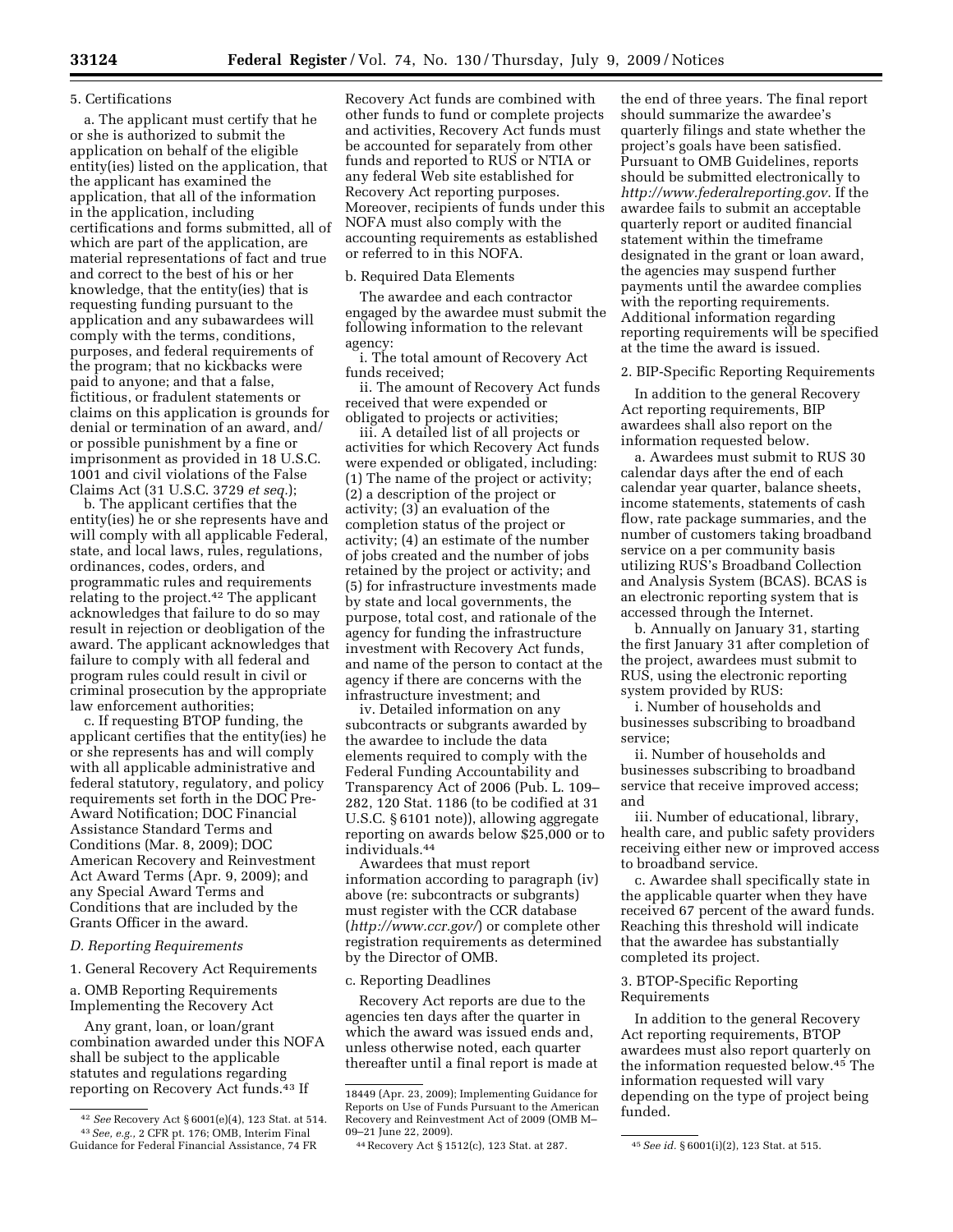a. All BTOP Awardees

All BTOP awardees must report on: i. Their progress in achieving the project goals, objectives, and milestones as set forth in its application;

ii. Expenditure of grant funds and how much of the award remains;

iii. How much non-federal investment is being added to complete the project;

iv. Whether the awardee is on schedule to substantially complete its projects within two years of the award and complete its project within three years of the award;

v. The number and type of entities (as set forth in section 6001(b)(3) and (4) of the Recovery Act) receiving new access to broadband services; and

vi. The number and type of entities (as set forth in section 6001(b)(3) and (4) of the Recovery Act) receiving improved access to broadband services.

Awardees shall specifically state in the applicable quarter when they have met 67 percent of their milestones and received 67 percent of their award funds. Reaching these thresholds will indicate that the awardees have ''substantially completed'' their projects consistent with the Recovery Act.46

b. BTOP Broadband Infrastructure Awardees

Awardees receiving Last Mile or Middle Mile Broadband Infrastructure grants must report, for each specific BTOP project, on the following:

i. The terms of any interconnection agreements entered into during the reporting period;

ii. Traffic exchange relationships (*e.g.,*  peering) and terms;

iii. Broadband equipment purchases; iv. Total and peak utilization of access links;

v. Total and peak utilization on interconnection links to other networks;

vi. Internet protocol address utilization and IPv6 implementation;

vii. Any changes or updates to their network management practices;

viii. Average end-user and middle mile megabit per second increase;

ix. Availability of their broadband offering (including the technology used, location of infrastructure, area served, and the number of households passed);

x. The total number of households and businesses subscribing to broadband service;

xi. The number of households and businesses subscribing to new broadband service;

xii. The number of households and businesses subscribing to broadband service that receive improved access;

xiii. Advertised and averaged broadband speeds; and

xiv. The price of the broadband services.

c. Public Computer Center Awardees

Awardees receiving Public Computer Center grants must report on:

i. The number of work stations available to the public;

ii. The total hours of operation per week that the public computer center is open;

iii. The speed of broadband to the public computer center;

iv. The primary uses of the public computer center;

v. The average number of users per day in the public computer center;

vi. The total hours per week of training provided at the public computer center; and

vii. the number and cost of any broadband equipment deployed.

d. Sustainable Broadband Adoption Awardees

Awardees receiving Sustainable Broadband Adoption grants must report on:

i. The technology being fostered;

ii. Efforts to aggregate demand for each location, including the role of the local community;

iii. The increase in the number of households, businesses, and community anchor institutions subscribing to broadband service;

iv. The number and type of awareness campaigns provided, including the total number individuals reached; and

v. The number and cost of any broadband customer premises equipment or end-user devices deployed.

#### **X. Other Information**

#### *A. Funding Rounds*

Both agencies envision this as the first of three funding rounds. Subsequent rounds will be developed in part based on each agency's experience with this NOFA. While the fundamental nature of subsequent NOFAs is expected to remain similar, some additional targeting is anticipated. Potential applicants are urged to begin planning now in anticipation of future funding availability.

#### *B. Discretionary Awards*

46 *Id.* § 6001(d)(3), 123 Stat. at 513. 47 *Id.* § 1604, 123 Stat. at 303. The government is not obligated to make any award as a result of this announcement, and will fund only projects that are deemed likely to achieve the program's goals and for which funds are available.

#### *C. Third Party Beneficiaries*

The BTOP is a discretionary grant program that is not intended to and does not create any rights enforceable by third party beneficiaries.

#### *D. Limitation on Expenditures*

The Recovery Act imposes an additional limitation on the use of funds expended or obligated from appropriations made pursuant to its provisions. Specifically, for purposes of this NOFA, none of the funds appropriated or otherwise made available under the Recovery Act may be used by any state or local government, or any private entity, for any casino or other gambling establishment, aquarium, zoo, golf course, or swimming pool.47

#### *E. Recovery Act Logo*

All projects that are funded by the Recovery Act shall display signage that features the Primary Emblem throughout the construction phase. The signage should be displayed in a prominent location on site. Some exclusions may apply. The Primary Emblem should not be displayed at a size less than six inches in diameter.

#### *F. Environmental and National Historic Preservation Requirements*

Awarding agencies are required to analyze the potential environmental impacts, as required by the NEPA and the NHPA for applicant projects or proposals seeking Recovery Act funding. All applicants are required to complete the Environmental Questionnaire under the description of program activities and to submit all other required environmental documentation during step two of the application process.

It is the applicant's responsibility to obtain all necessary federal, state, and local governmental permits and approvals necessary for the proposed work to be conducted. Applicants are expected to design their projects so that they minimize the potential for adverse impacts to the environment. Applicants also will be required to cooperate with the granting agencies in identifying feasible measures to reduce or avoid any identified adverse environmental impacts of their proposed projects. The failure to do so may be grounds for not making an award.

Applications will be reviewed to ensure that they contain sufficient information to allow agency staff to conduct a NEPA analysis so that appropriate NEPA documentation can be submitted to the agencies, along with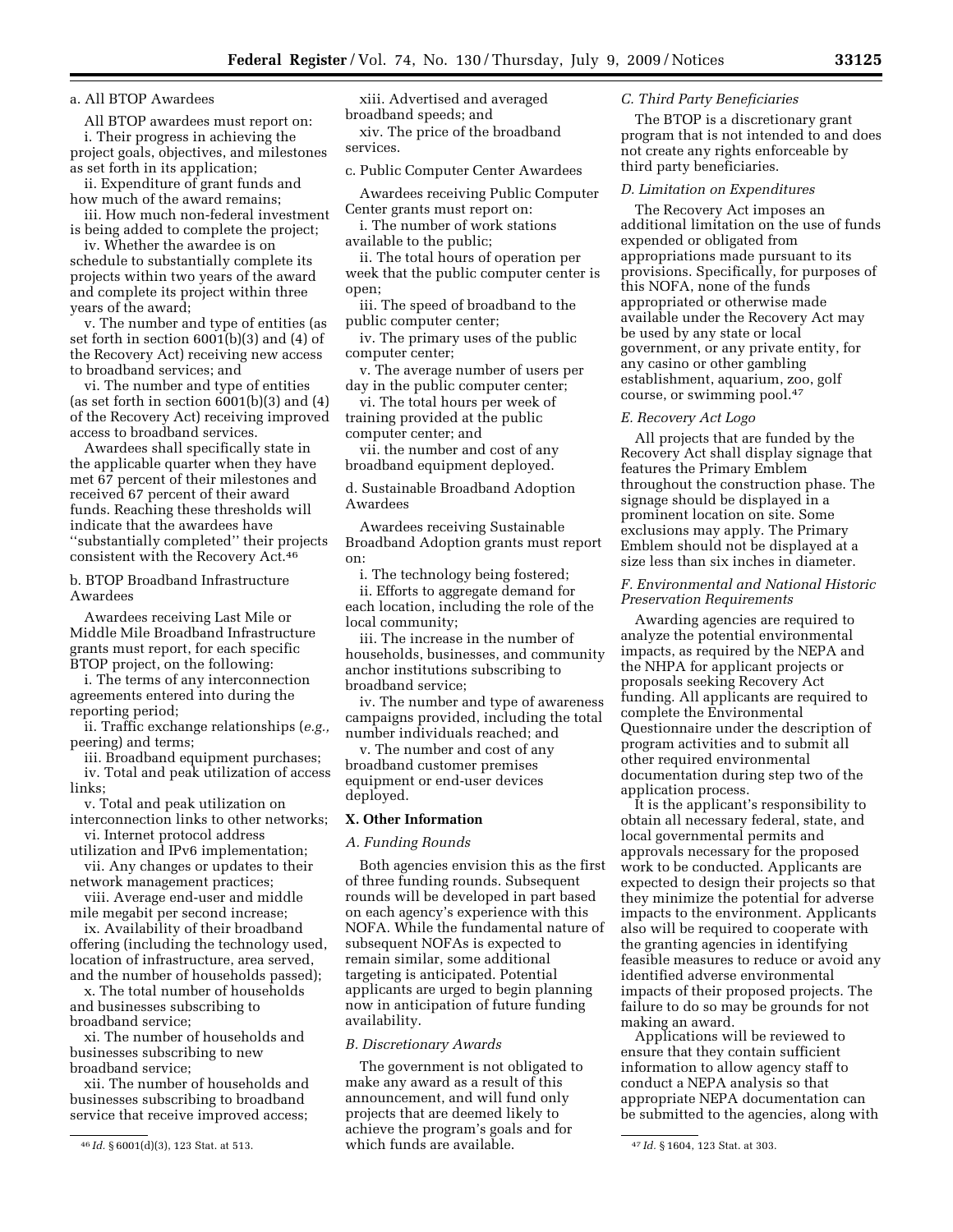the recommendation for funding of the selected applications. Applicants proposing activities that cannot be covered by existing environmental compliance procedures will be informed after the technical review stage whether NEPA compliance and other environmental requirements can otherwise be expeditiously met so that a project can proceed within the timeframes anticipated under the Recovery Act.

If additional information is required after an application is accepted for funding, funds can be withheld by the agencies under a special award condition requiring the awardee to submit additional environmental compliance information sufficient for the agency to make an assessment of any impacts that a project may have on the environment.

#### *G. Davis-Bacon Wage Requirements*

Pursuant to section 1606 of the Recovery Act, any project using Recovery Act funds requires the payment of not less than the prevailing wages for ''all laborers and mechanics employed by contractors and subcontractors on projects funded directly by or assisted in whole or in part by and through the Federal Government.'' 48

#### *H. Financial and Audit Requirements*

To maximize the transparency and accountability of funds authorized under the Recovery Act, all applicants are required to comply with the applicable regulations set forth in OMB's Interim Final Guidance for Federal Financial Assistance.49

Recipients that expend \$500,000 or more of federal funds during their fiscal year are required to submit an organization-wide financial and compliance audit report. The audit must be performed in accordance with the U.S. General Accountability Office, Government Auditing Standards, located at *http://www.gao.gov/govaud/ ybk01.htm,* and OMB Circular A–133, Audits of States, Local Governments, and Non-Profit Organizations, located at *http://www.whitehouse.gov/omb/ circulars/a133/a133.html*. Awardees are responsible for ensuring that subrecipient audit reports are received and for resolving any audit findings.

#### *I. Deobligation*

The RUS and NTIA reserve the right to deobligate awards to recipients under this NOFA that demonstrate an

insufficient level of performance, or wasteful or fraudulent spending, and award these funds competitively to new or existing applicants.

#### *J. Confidentiality of Applicant Information*

Applicants are encouraged to identify and label any confidential and proprietary information contained in their applications. The agencies will protect confidential and proprietary information from public disclosure to the fullest extent authorized by applicable law, including the Freedom of Information Act, as amended (5 U.S.C. 552), the Trade Secrets Act, as amended (18 U.S.C. 1905), and the Economic Espionage Act of 1996 (18 U.S.C. 1831 *et seq.*). Applicants should be aware, however, that the Recovery Act requires substantial transparency. For example, RUS and NTIA are required to make publicly available on the Internet a list of each entity that has applied for a grant, a description of each application, the status of each application, the name of each entity receiving funds, the purpose for which the entity is receiving the funds, each quarterly report, and other information.50

#### *K. Policy on Sectarian Activities*

NTIA encourages applications from faith-based organizations. On December 22, 1995, NTIA issued a *Notice* in the **Federal Register** on its policy with regard to sectarian activities. Under NTIA's policy, while religious activities cannot be the essential thrust of a grant, an application will be eligible for a grant under this program where sectarian activities are only incidental or attenuated to the overall project purpose for which funding is requested. Applicants for whom this policy may be relevant can access it through the **Federal Register** at 60 FR 66491 (Dec. 22, 1995).

#### *L. Disposition of Unsuccessful Applications*

Applications accepted for review for the Fiscal Year 2009 BIP and BTOP programs will be retained for two years, after which they will be destroyed.

#### *M. State Certifications*

With respect to funds made available under the Recovery Act to state or local governments for infrastructure investments, the governor, mayor, or other chief executive, as appropriate, must certify that the infrastructure investment has received the full review and vetting required by law and that the

chief executive accepts responsibility that the infrastructure investment is an appropriate use of taxpayer dollars. This certification must include a description of the investment, the estimated total cost, and the amount of funds to be used, and must be posted on the recipient's Web site and linked to *http://www.recovery.gov*. A state or local agency may not receive infrastructure investment funding from funds made available under the Recovery Act unless this certification is made and posted.51

#### *N. Waiver Authority*

It is the general intent of NTIA not to waive any of the provisions set forth in this NOFA. However, under extraordinary circumstances and when it is in the best interest of the federal government, NTIA, upon its own initiative or when requested, may waive the provisions in this NOFA. Waivers may only be granted for requirements that are discretionary and not mandated by statute or other applicable law. Any request for a waiver must set forth the extraordinary circumstances for the request and be included in the application or sent to the address provided in section VI.E.

#### *O. Compliance With Applicable Laws*

Any recipient of funds under this NOFA shall be required to comply with all applicable federal and state laws, including but not limited to: i. The nondiscrimination and equal employment opportunity requirements of Title VI of the Civil Rights Act of 1964, as amended (42 U.S.C. 2000e *et seq.,* 7 CFR pt. 15); ii. section 504 of the Rehabilitation Act (29 U.S.C. 794 *et seq.*; 7 CFR pt. 15b); iii. The Age Discrimination Act of 1975, as amended (42 U.S.C. 6101 *et seq.*; 45 CFR pt. 90); iv. Executive Order 11375, amending Executive Order 11246, Relating to Equal Employment Opportunity (3 CFR pt. 102). *See* 7 CFR pts. 15 and 15b and 45 CFR pt. 90, RUS Bulletin 1790–1 (''Nondiscrimination among Beneficiaries of RUS Programs''), and RUS Bulletin 20–15:320–15 (''Equal Employment Opportunity in Construction Financed with RUS Loans''). The RUS Bulletins are available at *http:// www.broadbandusa.gov*.; v. The Architectural Barriers Act of 1968, as amended (42 U.S.C. 4151 *et seq.*); vi. The Uniform Federal Accessibility Standards (UFAS) (Appendix A to 41 CFR subpart 101–19.6); and vii. The Council on Environmental Quality Regulations for Implementing the Procedural Provisions of NEPA and

<sup>48</sup> *Id.* § 1606, 123 Stat. at 303.

<sup>49</sup>*See* OMB, Interim Final Guidance for Federal Financial Assistance, 74 FR 18449 (Apr. 23, 2009). 50*See* Recovery Act § 6001(i)(5), 123 Stat. at 515. 51*See id.* §§ 1511, 1526, 123 Stat. at 287, 293.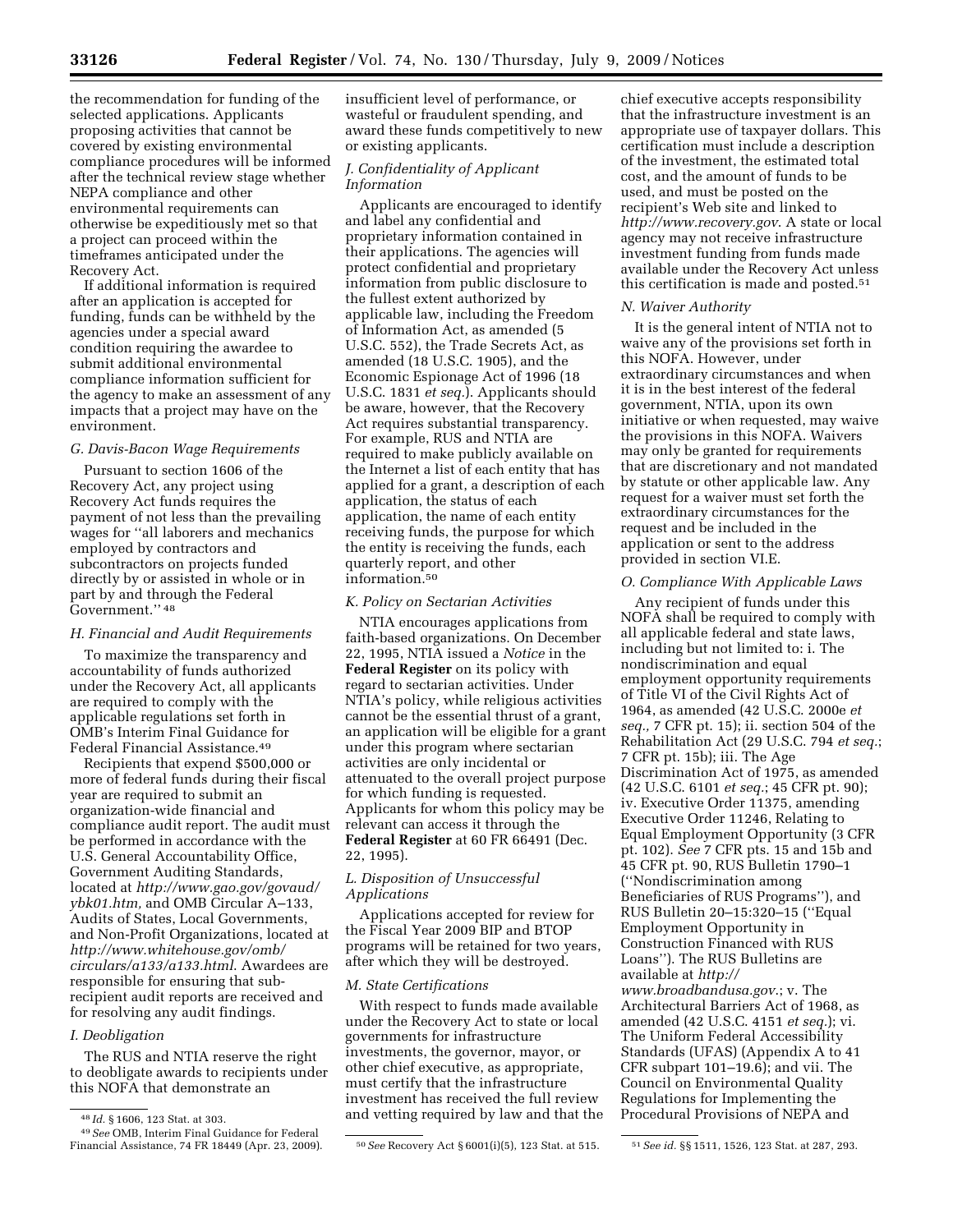certain related federal environmental laws, statutes, regulations, and Executive Orders found in 7 CFR 1794. A more complete list of such requirements can be found in the applicable grant agreement or loan contract.

#### *P. Communications Laws*

Awardees, and in particular, Broadband Infrastructure awardees, will be required to comply with all applicable federal and state communications laws and regulation as applicable, including, for example, the Communications Act of 1934, as amended (47 U.S.C. 151 *et seq.*), the Telecommunications Act of 1996, as amended (Pub. L. 104–104, 110 Stat. 56 (1996), and the Communications Assistance for Law Enforcement Act (47 U.S.C. 1001 *et seq.*) (CALEA). For further information, *see http:// www.fcc.gov*.

#### *Q. Buy American Notice*

#### 1. General Prohibition and Waiver

None of the funds appropriated or otherwise made available by the Recovery Act may be used for the construction, alteration, maintenance, or repair of a public building or public work (as such terms are defined in 2 CFR 176.140) unless all of the iron, steel, and manufacturing goods used in the project are produced in the United States.52 On July 1, 2009, the Department of Agriculture and the Department of Commerce published notices in the **Federal Register** stating that the Secretary of Agriculture and Secretary of Commerce have separately reached conclusions that applying the Buy American provision for the use of certain broadband equipment in public BIP and BTOP projects would be inconsistent with the public interest.

As explained below, to the extent that an applicant wishes to use broadband equipment or goods that are not covered by the Secretaries' waivers, it may seek an additional waiver on a case-by-case basis as part of its application for Recovery Act funds.

#### 2. OMB Buy American Notice Requirement

Pursuant to OMB guidance on the Recovery Act,53 RUS and NTIA are required to provide the following notice:

#### **Section 176.170 Notice of Required Use of American Iron, Steel, and Manufactured Goods (Covered Under International Agreements)—Section 1605 of the American Recovery and Reinvestment Act of 2009**

When requesting applications or proposals for Recovery Act programs or activities that may involve construction, alteration, maintenance, or repair of a public building or public work, and involve iron, steel, and/or manufactured goods covered under international agreements, the agency shall use the notice described in the following paragraphs in the solicitation:

(a) *Definitions. Designated country iron, steel, and/or manufactured goods, foreign iron, steel, and/or manufactured good, manufactured good, public building and public work,* and *steel,* as used in this provision, are defined in 2 CFR 176.160(a).

(b) *Requests for determinations of inapplicability.* A prospective applicant requesting a determination regarding the inapplicability of section 1605 of the American Recovery and Reinvestment Act of 2009 (Pub. L. 111–5) (Recovery Act) should submit the request to the award official in time to allow a determination before submission of applications or proposals. The prospective applicant shall include the information and applicable supporting data required by 2 CFR 176.160(c) and (d) in the request. If an applicant has not requested a determination regarding the inapplicability of section 1605 of the Recovery Act before submitting its application or proposal, or has not received a response to a previous request, the applicant shall include the information and supporting data in the application or proposal.

(c) *Evaluation of project proposals.* If the Federal Government determines that an exception based on unreasonable cost of domestic iron, steel, and/or manufactured goods applies, the Federal Government will evaluate a project requesting exception to the requirements of section 1605 of the Recovery Act by adding to the estimated total cost of the project 25 percent of the project cost if foreign iron, steel, or manufactured goods are used based on unreasonable cost of comparable domestic iron, steel, or manufactured goods.

(d) *Alternate project proposals.*  (1) When a project proposal includes foreign iron, steel, and/or manufactured goods, other than designated country iron, steel, and/or manufactured goods, that are not listed by the Federal Government in this Buy American notice in the request for applications or

proposals, the applicant may submit an alternate proposal based on use of equivalent domestic or designated country iron, steel, and/or manufactured goods.

(2) If an alternate proposal is submitted, the applicant shall submit a separate cost comparison table prepared in accordance with paragraphs 2 CFR 176.160(c) and (d) for the proposal that is based on the use of any foreign iron, steel, and/or manufactured goods for which the Federal Government has not yet determined an exception applies.

(3) If the Federal Government determines that a particular exception requested in accordance with 2 CFR 176.160(b) does not apply, the Federal Government will evaluate only those proposals based on use of the equivalent domestic or designated country iron, steel, and/or manufactured goods, and the applicant shall be required to furnish such domestic or designated country items.

#### *R. Executive Order 12866*

This notice has been determined to be ''economically significant'' under Executive Order 12866. The Recovery Act appropriates \$4.7 billion to NTIA for broadband grants and other purposes. The Recovery Act also appropriates \$2.5 billion to RUS for broadband grants and loans. Awards must be made no later than September 30, 2010. In accordance with Executive Order 12866, an economic analysis was completed outlining the costs and benefits of implementing each of these programs. The complete analyses are available from RUS and NTIA, respectively, upon request.

#### *S. Executive Order 13132*

It has been determined that this notice does not contain policies with federalism implications as that term is defined in Executive Order 13132.

#### *T. Administrative Procedure Act Statement*

This NOFA is being issued without advance rulemaking or public comment. The Administrative Procedure Act of 1946, as amended (5 U.S.C. 553) (APA), has several exemptions to rulemaking requirements. Among them is an exemption for ''good cause'' found at 5 U.S.C. 553(b)(B), which allows effective government action without rulemaking procedures where withholding the action would be ''impracticable, unnecessary, or contrary to the public interest.''

USDA and the DOC have determined, consistent with the APA that making these funds available under this NOFA for broadband development, as

<sup>52</sup> *Id.* § 1605, 123 Stat. at 303.

<sup>53</sup>*See* 2 CFR pt. 176.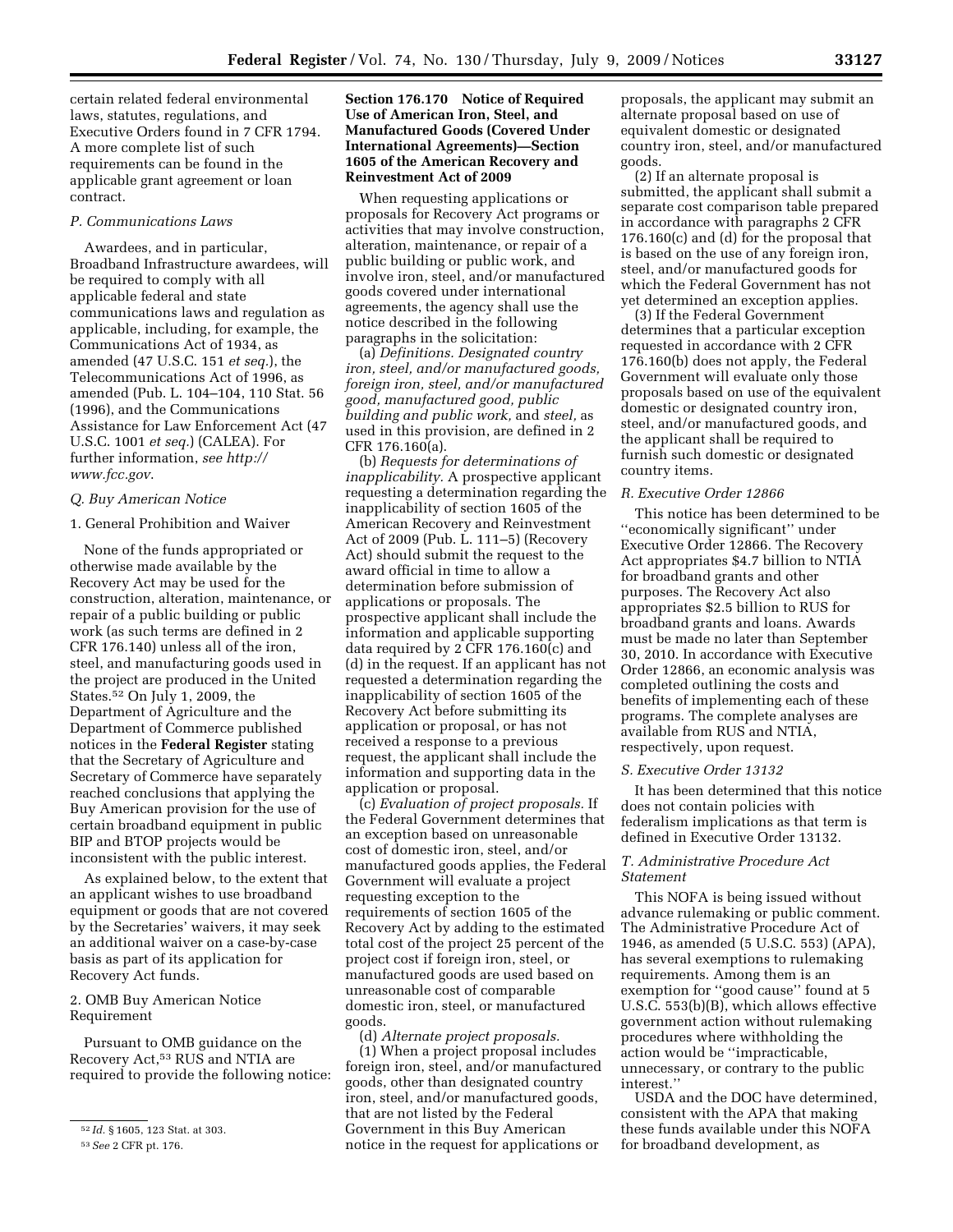mandated by the Recovery Act, is in the public interest. Given the emergency nature of the Recovery Act and the extremely short time period within which all funds must be obligated, withholding this NOFA to provide for public notice and comment would unduly delay the provision of benefits associated with these broadband initiatives and be contrary to the public interest.

For the same reasons, the agencies find good cause under 5 U.S.C. 553(d)(3) to waive the 30-day delay in effectiveness for this action. Because notice and opportunity for comment are not required pursuant to 5 U.S.C. 553(d)(3) or any other law, the analytical requirements of the Regulatory Flexibility Act of 1980, as amended (5 U.S.C. 601 *et seq.*) are inapplicable. Therefore, a regulatory flexibility analysis is not required and has not been prepared.

#### *U. Congressional Review Act*

NTIA has submitted this NOFA to the Congress and the Government Accountability Office under the Congressional Review of Agency Rulemaking Act, 5 U.S.C. 801 *et seq.* It has been determined that this NOFA is a ''major action'' within the meaning of the Act because it will result in an annual effect on the economy of \$100,000,000 or more. This NOFA sets out the administrative procedures for making grants, loans, and loan/grant combinations totaling \$3 billion to implement a nationwide broadband initiative to expand the reach and quality of broadband services in the United States.

With funds made available through the Recovery Act, BIP will provide \$2.5 billion of budget authority for RUS to extend grants, loans, and loan/grant combinations to facilitate broadband deployment in rural areas. At the same time, BTOP will provide \$4.7 billion through NTIA to provide broadband grants throughout the United States for unserved and underserved communities, to increase public computer center capacity, and to encourage sustainable adoption of broadband services. The Recovery Act provides that BTOP awards must be made no later than September 30, 2010. Moreover, projects funded under these programs must be substantially completed no later than two years following the date of issuance of the award. A 60-day delay in implementing this NOFA would hamper RUS and NTIA's missions to expeditiously provide assistance to eligible entities to begin and complete projects within the

statutory requirements of the Recovery Act.

Thus, RUS and NTIA find good cause under 5 U.S.C. 808(2) that prior notice and public procedure are impracticable, unnecessary, and contrary to the public interest. To the extent that RUS and NTIA provided a 60-day delay in effectiveness pursuant to the Congressional Review Act, the agencies would not be able to execute the statutory duties required by the Recovery Act in a timely manner. This finding is consistent with the objectives of the Recovery Act, which specifically provides clear preferences for rapid agency action and quick-start activities designed to spur job creation and economic benefit. Accordingly, this NOFA shall take effect upon publication in the **Federal Register.** 

#### **V. Paperwork Reduction Act**

*1. Reporting and Registration Requirement Under Section 1512 of the Recovery Act* 

a. This award requires the recipient to complete projects or activities which are funded under the Recovery Act and to report on use of Recovery Act funds provided through this award. Information from these reports will be made available to the public.

b. The first report is due no later than ten calendar days after the initial calendar quarter in which the recipient receives the assistance award funded in whole or in part by the Recovery Act, or by October 10, 2009. Thereafter, reports shall be submitted no later than the tenth day after the end of each calendar quarter.

c. Recipients and their first-tier recipients must maintain current registrations in the CCR (*http:// www.ccr.gov*) at all times during which they have active federal awards funded with Recovery Act funds. A DUNS number is one of the requirements for registration in the CCR.

d. The recipient shall report the information described in section 1512(c) using the reporting instructions and data elements that will be provided online at *http:// www.FederalReporting.gov,* unless the information is pre-populated.

#### *2. Agencies' Additional Paperwork Reduction Act Analysis*

Copies of all forms, regulations, and instructions referenced in this NOFA may be obtained from RUS or NTIA. Data furnished by the applicants will be used to determine eligibility for program benefits. Furnishing the data is voluntary; however, the failure to provide data could result in program benefits being withheld or denied.

The collection of information is vital to RUS and NTIA to ensure compliance with the provisions of this Notice and to fulfill the requirements of the Recovery Act. In summary, the collection of information is necessary in order to implement this program.

The following estimates are based on the average over the first three years the program is in place.

*BIP Infrastructure:* 

*Estimate of Burden:* Public reporting burden for this collection of information is estimated to average 116 hours per response.

*Respondents:* Business or other for profits; Not-for-profit institutions; and State, local, and Tribal.

*Estimated Number of Respondents:*  500.

*Estimated Number of Responses per Respondent:* 3.28.

*Estimated Number of Responses:*  1,639.

*Estimated Total Annual Burden (hours) on Respondents:* 189,837.

*BTOP Infrastructure:* 

*Estimate of Burden:* Public reporting burden for this collection of information is estimated to average 117 hours per response.

*Respondents:* 1,500.

*Estimated Number of Respondents:*  1,500.

*Estimated Number of Responses per Respondent:* 2.11.

*Estimated Number of Responses:*  3,164.

*Estimated Total Annual Burden (hours) on Respondents:* 371,187.

*Public Computer Center:* 

*Estimate of Burden:* Public reporting burden for this collection of information is estimated to average 47.6 hours per response.

*Respondents:* 2,500.

*Estimated Number of Respondents:*  2,500.

*Estimated Number of Responses per Respondent:* 1.1.

*Estimated Number of Responses:*  2,750.

*Estimated Total Annual Burden (hours) on Respondents:* 130,750.

*Sustainable Adoption:* 

*Estimate of Burden:* Public reporting burden for this collection of information is estimated to average 23.9 hours per response.

*Respondents:* 2,500.

*Estimated Number of Respondents:*  2,500.

*Estimated Number of Responses per Respondent:* 1.1.

*Estimated Number of Responses:*  2,750.

*Estimated Total Annual Burden (hours) on Respondents:* 65,750.

Copies of this information collection can be obtained from Michele Brooks,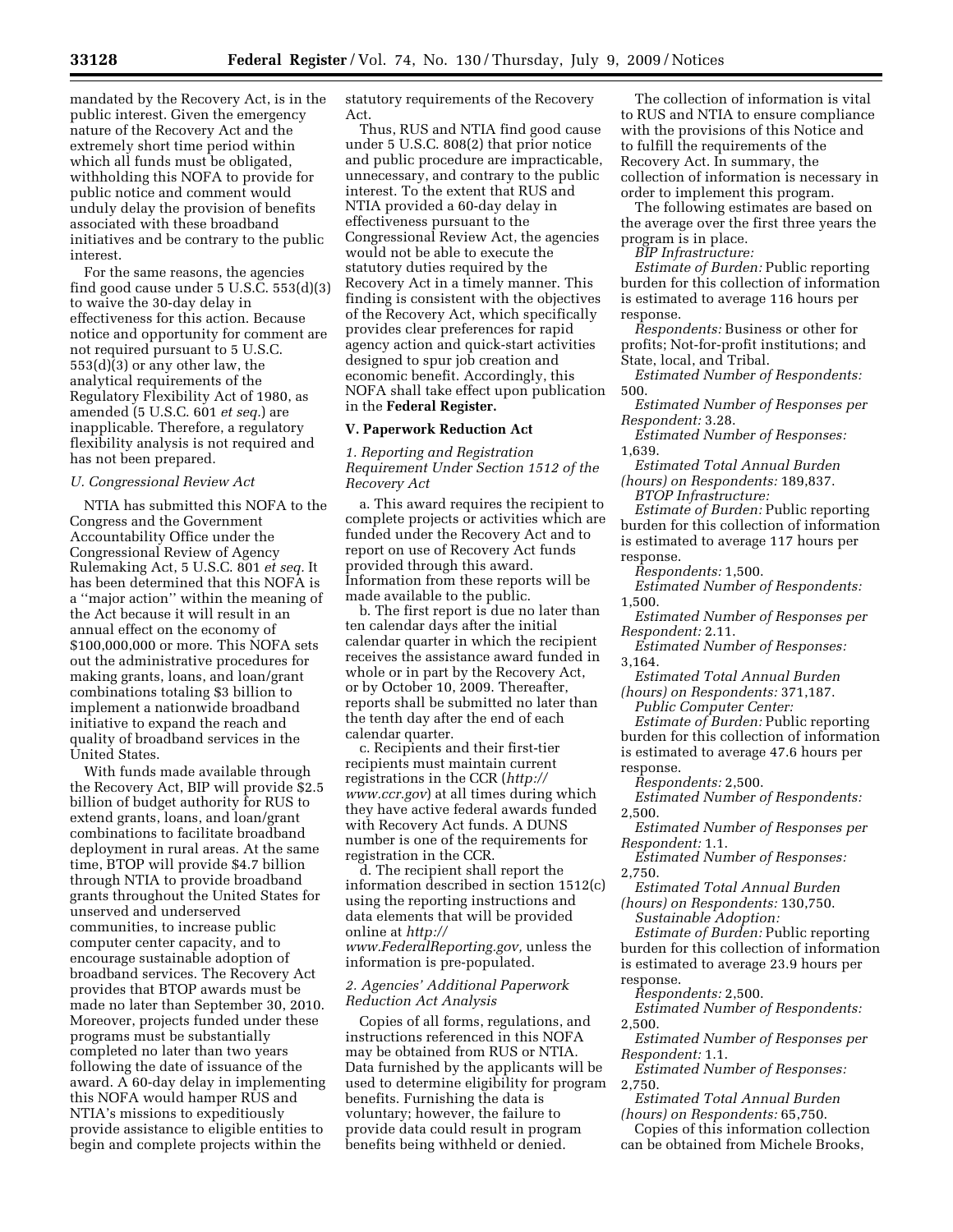Rural Utilities Service, at (202) 690– 1078 and Gwellnar Banks, DOC/OS, at (202) 482–3781.

*Comments.* Comments are invited regarding: (a) Whether the proposed collection of information is necessary for the proper performance of the functions of RUS or NTIA, including whether the information will have practical utility; (b) the accuracy of the agencies' estimate of the burden of the proposed collection of information including the validity of the methodology and assumptions used; (c) ways to enhance the quality, utility and clarity of the information to be collected; and (d) ways to minimize the burden of the collection of information on those who are to respond, including through the use of appropriate automated, electronic, mechanical, or other technological collection techniques or other forms of information technology. Comments for BIP may be sent to Michele Brooks, Rural Utilities Service, USDA, Rural Development, Stop 1530, 1400 Independence Ave., SW., Washington, DC 20250–1530 and for BTOP to Gwellnar Banks, 1401 Constitution Avenue, NW., Washington, DC 20230. All responses to this Notice will be summarized and included in the request for OMB approval. All comments will also become a matter of public record.

The grant application forms for BTOP Infrastructure, Public Computer Centers, and Sustainable Broadband Adoption projects and the subsequent step two filing are being reviewed and will be approved by the Office of Management and Budget under the Paperwork Reduction Act of 1995. OMB control numbers will be assigned and published in separate **Federal Register** notices. Notwithstanding any other provision of law, no person is required to respond to, nor shall any person be subject to a penalty for failure to comply with a collection of information subject to the Paperwork Reduction Act unless that collection displays a currently valid OMB Control Number.

#### *W. Recovery Act*

Additional information about the Recovery Act is available at *http:// www.Recovery.gov*.

#### *X. Authorized Signatories*

Only authorized grant and loan officers can bind the Government to the expenditure of funds.

#### **Appendix to Notice of Funds Availability—Broadband Initiatives Program and Broadband Technology Opportunities Program**

#### *Policy Justification*

Definition of ''Broadband''

BTOP contains five core purposes, all of which relate to deployment of, access to, or support for ''broadband service.'' 1 The Recovery Act does not expressly define the term ''broadband,'' instead it tasks NTIA with defining what constitutes a ''broadband service'' eligible for BTOP support. The Recovery Act expands RUS's existing authority to make loans and provides new authority to make grants to facilitate broadband deployment in rural areas. Thus, the term ''broadband'' figures prominently in both agencies' statutory purposes and requires that RUS and NTIA agree to a common understanding of the term.

Most commenters suggest a minimum transmission speed, ranging from 200 kilobits per second (kbps) 2 to over 100 megabits per second (mbps).3 A substantial contingent encourage NTIA to adopt a minimum speed of 768 kbps downstream, equivalent to the ''Tier 1'' threshold in the current FCC broadband data collection process.4 Many commenters encourage additional consideration for applicants promising speeds greater than the minimum.5 Some commenters prefer that NTIA evaluate speed against the project's overall benefits,6 establish different speeds for rural and urban areas,<sup>7</sup> or establish different speeds for different price points.8 Some wireless providers argue for different speed thresholds for

2*See* Harris Corp. at 8–9 (Apr. 13, 2009); Independent Telephone & Telecommunications Alliance (ITTA) at 4 (Apr. 13, 2009).

4*See, e.g.,* Farmers Mutual Telephone Company (Farmers Mutual) at 12 (Apr. 13, 2009); Motorola, Inc. at 9 (Apr. 13, 2009); Gardonville Cooperative Telephone Association (Gardonville Coop.) at 12 (Apr. 13, 2009); Northern Valley Communications (Northern Valley) at 10 (Apr. 13, 2009); AT&T at 10–11 (Apr. 13, 2009); Progress & Freedom Foundation at 5 (Apr. 10, 2009); Telecommunications Industry Association (TIA) at 13 (Apr. 10, 2009); Free Press at 13 (Apr. 13, 2009) (proposing a reduction in points for ''networks that are highly asymmetric''); WildBlue Communications at 4–5 (Apr. 13, 2009); Harris Corp. at 8–9; Alcatel-Lucent Corp. (Alcatel-Lucent) at 27 (Apr. 13, 2009); Western Telecommunications Alliance at 4–5 (Apr. 10, 2009); Cricket Communications (Cricket) at 8 (Apr. 13, 2009).

5*See, e.g.,* AT&T at 10–11.

6*See, e.g.,* Native American Telecom at 5 (Apr. 13, 2009); Alaska Communications Systems at 10 (Apr. 13, 2009).

7*See, e.g.,* Joe Cremin of Starwire Technologies in webform (Apr. 8, 2009).

8*See, e.g.,* Rural Telecommunications Congress at 9 (Apr. 13, 2009).

wireless and fixed services.9 Other commenters favor a definition of broadband based upon the applications that would be supported.10 A number of commenters favor symmetrical speeds,<sup>11</sup> but many providers claim that asymmetrical technologies are often more cost effective and efficient.12 Several commenters encourage NTIA to consider latency in addition to bandwidth when evaluating proposals.13 Several also encourage NTIA to consider not only current demand, but also the needs of future consumers.14

RUS and NTIA conclude that ''broadband service'' should be defined as the provision of two-way data transmission with advertised speeds of at least 768 kilobits per second (kbps) downstream and 200 kbps upstream to end users, or providing sufficient capacity in a Middle Mile project to support the provision of broadband service to end users.

RUS and NTIA favor this broadband speed threshold because it leverages the FCC's expertise, utilizes an established standard, facilitates the use of many

10*See, e.g.,* Buck Graham of Occam Networks (Graham) in webform (recommending 5 Mbps bidirectional) (Mar. 18, 2009); EvenLink, LLC at 3 (Apr. 13, 2009) (advocating a standard of 5 mbps bi-directional, but suggesting a lower-speed definition for rural areas); William Wells Jr. of True Broadband Networks (Wells) (Mar. 17, 2009) (advocating a standard of 10 mbps bi-directional to ''allow real-time bi-directional transmission of simultaneous voice, video and data services'').

11*See, e.g.,* Link Shadley at 1 (Mar. 20, 2009); Stratum Broadband at 32 (Mar. 31, 2009); Univ. of Nebraska at 6 (Apr. 10, 2009); Graham at webform; Wells at webform; U.S. TelePacific *et al.* at 3–4, 6 (Apr. 13, 2009) (discussing business users' need for symmetrical speeds for video teleconferencing, multiline VOIP, web hosting, and large email files).

12*See, e.g.,* ITTA at 35–36 (arguing that an asymmetrical threshold would be ''consistent with the preferences expressed by consumers and providers alike through their behavior in the market''); WCA at 12 (''requiring symmetrical speeds for all product markets would disserve consumers and would not be technologically neutral''); Starwire at webform; General Communication, Inc. (GCI) at 14–15 (Apr. 13, 2009); NetAccess System Technologies (NetAccess) at 9 (Apr. 10, 2009).

13*See, e.g.,* Regulatory Commission of Alaska at 12 (Apr. 13, 2009); Michael Blair of Blair Technologies at webform; Univ. of Nebraska at 2 (stating that grant selection ''[c]riteria should include speed, price/Mbps, latency, reliability, interoperability, coverage, sustainability, current capacity and growth capacity''); Libbey Scheible of INOSS, Inc. (INOSS) at 6–7, 10 (suggesting a minimum latency of 20 milliseconds) (Apr. 10, 2009); ADTRAN at Appendix 1 (Apr. 13, 2009).

14*See, e.g.,* Montana Independent Telecom Systems at 3 (referring to ''the anticipated requirements for tomorrow's applications and consumers'') (Apr. 13, 2009); Fiber Tower Corp. at 11–12 (Apr. 13, 2009).

<sup>1</sup>*See* Recovery Act § 6001(b), 123 Stat. at 512.

<sup>3</sup>*See* Virginia Internet Service Providers Alliance at 5 (Apr. 10, 2009).

<sup>9</sup>*See, e.g.,* Wireless Communications Association International, Inc. (WCA) at 3 (Apr. 9, 2009); Utopian Wireless Corp. at 3 (Apr. 13, 2009); Alvarion, Inc. at 9 (Apr. 14, 2009).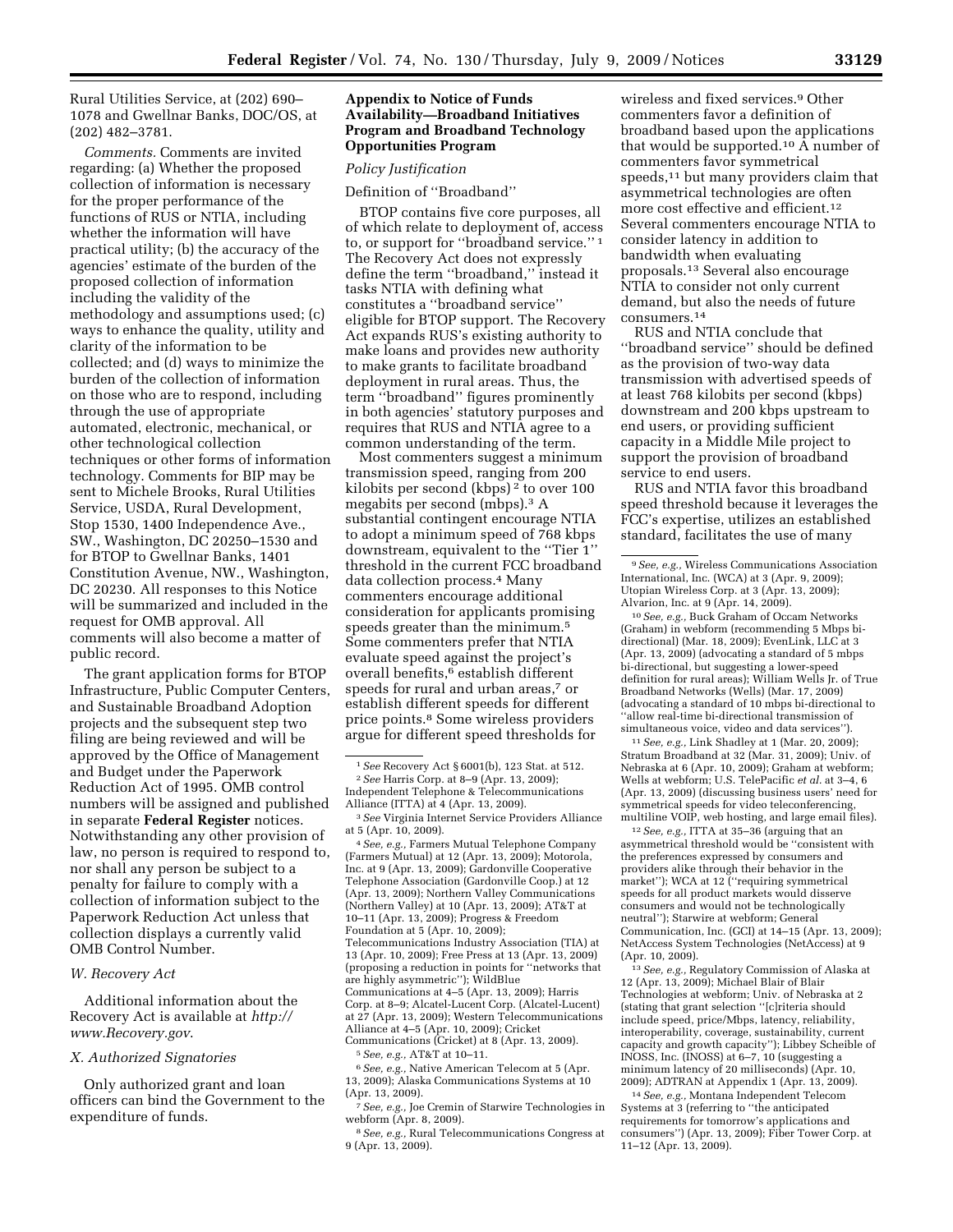currently common broadband applications (*e.g.,* web browsing, VOIP, and one-way video), allows for consideration of cost-effective solutions for difficult-to-serve areas, and is the most technology-neutral option (because it encompasses all major wired and wireless technologies). For these same reasons, RUS and NTIA decline to impose a latency requirement or technology-specific definitions. RUS and NTIA intend to provide additional consideration to applications exceeding the minimum speed threshold or offering superior upgradeability. This approach offers the greatest flexibility for the agencies and simplicity for applicants, while still expressing a preference for higher-capacity projects. An area that has access to service at 768 kbps may still qualify as ''underserved,'' and an area that has only high-latency satellite service will still qualify as ''unserved.''

#### Definition of ''Unserved''

One of the five core purposes of BTOP is ''to provide access to broadband service to consumers residing in unserved areas of the United States.'' 15 The Recovery Act does not expressly define the term ''unserved,'' instead it tasks NTIA with developing a definition that targets specific geographic areas and advances the program's purposes. Grants under RUS's Broadband Initiatives Program (BIP) are to be used to provide funds to applications proposing to exclusively serve remote, 'unserved'' rural areas.

The majority of commenters favor defining ''unserved area'' as a whole area lacking access to a certain quality of Internet service,16 or lacking access to technologies other than dial-up and satellite service.17 Some commenters, however, offer definitions based on a percentage of the population lacking such access.<sup>18</sup> Some suggest that an area

17*See, e.g.,* Alaska Federation of Natives at 8 (Apr. 13, 2009); Michigan Public Service Commission (Michigan PSC) at 19 (Apr. 13, 2009); Communications Workers of America (CWA) at 21– 22 (Apr. 13, 2009); Univ. of Nebraska at 1; NetAccess at 9.

18*See, e.g.,* XO Communications, LLC and Nextlink Wireless, Inc. (XO and Nextlink) at 7 (Apr. 13, 2009) (90% of consumers to be served lack access to a provider of Current Generation Broadband Transmission Service, to be defined separately for wireline/fixed access and mobile wireless); Premium Choice Broadband at 3 (less than 25% availability of 768 kbps); Fiber-to-the-

should be considered unserved if no mobile wireless broadband service is available.19 Finally, still others encourage the adoption of a definition of ''unserved area'' that encompasses communities where broadband infrastructure is available, but where barriers such as affordability effectively prevent residents from receiving broadband service.20

RUS and NTIA conclude that an appropriate definition of ''unserved area'' is a proposed funded service area (*i.e.,* one or more contiguous census blocks, as discussed below) where at least 90 percent of households lack access to facilities-based, terrestrial broadband service, either fixed or mobile, at the minimum broadband transmission speed of 768 kbps downstream and 200 kbps upstream. A household has access to such broadband service if it can readily subscribe to that service upon request.

Defining an unserved area by reference to the definition of broadband that RUS and NTIA adopt will ensure consistency between the needs in areas targeted for infrastructure funding and the improved access that will be provided by infrastructure projects that receive grants. RUS and NTIA believe that a definition requiring that 100 percent of households lack access to broadband service could prove overly restrictive and risk inadvertently excluding populations that should properly fall within the ''unserved'' definition. For example, an area should not be considered served merely because one or two households in that area have access to broadband service. Establishing a 90 percent threshold acknowledges that a *de minimis* level of broadband service may exist in portions of the area, while also seeking to minimize the risk of unintentionally excluding an entire area from funding under the BTOP program.

RUS and NTIA do not include existing satellite service in defining whether a given area is unserved, even though such service may meet the threshold speed level to qualify as broadband service under the definition adopted in this NOFA. Because the general reach of satellite service can extend to the entire country, it is excluded as a factor in the unserved definition to avoid a finding that no area in the United States would be

20*See, e.g.,* City and County of San Francisco (San Francisco) at 25 (Apr. 13, 2009) (''If broadband service is not affordable, it effectively is not available.''); Institute for Local Self-Reliance at 8 (Apr. 13, 2009).

considered unserved. Such a finding would render the term meaningless.

#### Definition of ''Underserved''

Another of BTOP's five core purposes is to ''provide improved access to broadband service to consumers residing in underserved areas of the United States.'' 21 The term ''underserved'' is not a common term in telecommunications, although it is commonly applied in other fields, such as healthcare, education, social services and retail, to denote populations lacking access to critical services. As with the ''unserved'' definition, the Recovery Act does not define ''underserved,'' instead it tasks NTIA with developing a definition that targets specific geographic areas and advances the program's purposes. Under RUS's BIP program, loan and loan/grant combination funds are to be used to provide funding to applications proposing to serve non-remote and ''underserved'' rural areas.

The majority of commenters favor definitions based on one or more of the following factors: availability of broadband service at a certain threshold speed,22 affordability,23 number of broadband service providers,<sup>24</sup> and

23*See, e.g.,* National Association of Telecommunications Officers and Advisors (NATOA) at 34 (''Unaffordable broadband services are unavailable.''); Cricket at 3 (''For millions of Americans \* \* \* both wireline and wireless service options may be available just outside their door, but they nevertheless remain hopelessly out of reach at current prices or terms of service.''); Consortium for School Networking et al. at 6 (Apr. 13, 2009).

24*See, e.g.,* JAB Wireless, Inc. at 2 (Apr. 9, 2009) (''An underserved area should be defined as an area where a resident does not have a choice of at least 2 broadband service providers providing minimum speeds of 3 Meg down.''); segTEL at 7–8 (Apr. 13, 2009); U.S. Telepacific *et al.* at 5.

<sup>15</sup>Recovery Act § 6001(b)(1), 123 Stat. at 512. 16*See, e.g.,* Farmers Mutual at 12 (less than 768 kbps bi-directional peak load); American Fiber Systems at 4 (Apr. 13, 2009) (10 mbps or less from 2 or fewer providers); ATSI Communications, Inc. at 11 (Apr. 13, 2009) (no provider of duplex broadband at more than 256 kpbs in either direction).

Home Council (FTTH Council) at 9 (Apr. 13, 2009) (20% lack access to broadband).

<sup>19</sup>*See, e.g.,* WCA at 10.

<sup>21</sup>Recovery Act § 6001(b)(2), 123 Stat. at 512. 22*See, e.g.,* American Fiber Systems at 4 (defining ''underserved area'' as a ''geographical area where 90% or less of the population currently has access to a service at a speed less than 100 megabits from a single provider''); Gardonville Coop. at 12 (defining ''underserved area'' as an area ''currently only able to receive broadband service at a speed of 768 Kbps to less than 12 Mbps, bi-directional, during peak-hour load''); WCA at 4 (suggesting that a market is underserved if it ''does not have access to mobile wireless broadband capable of delivering at least 3 mbps downlink and 768 kbps uplink speeds''); Nebraska Rural Independent Companies at 9 (Apr. 13, 2009) (defining ''underserved area'' as ''any geographical area \* \* \* where only broadband service with download speeds between 56 Kbps and 768 Kbps exist today''); National Cable & Telecommunications Association (NCTA) at 23 (Apr. 13, 2009) (''An 'underserved area' should be defined as an area where no households have access to at least one provider of Internet access with current generation broadband transmission speeds, *e.g.,* maximum transmission speeds of at least 3 Mbps downstream and 768 kbps upstream. Satellite broadband service, which already is available throughout most of the country, should not be considered in applying this definition.'').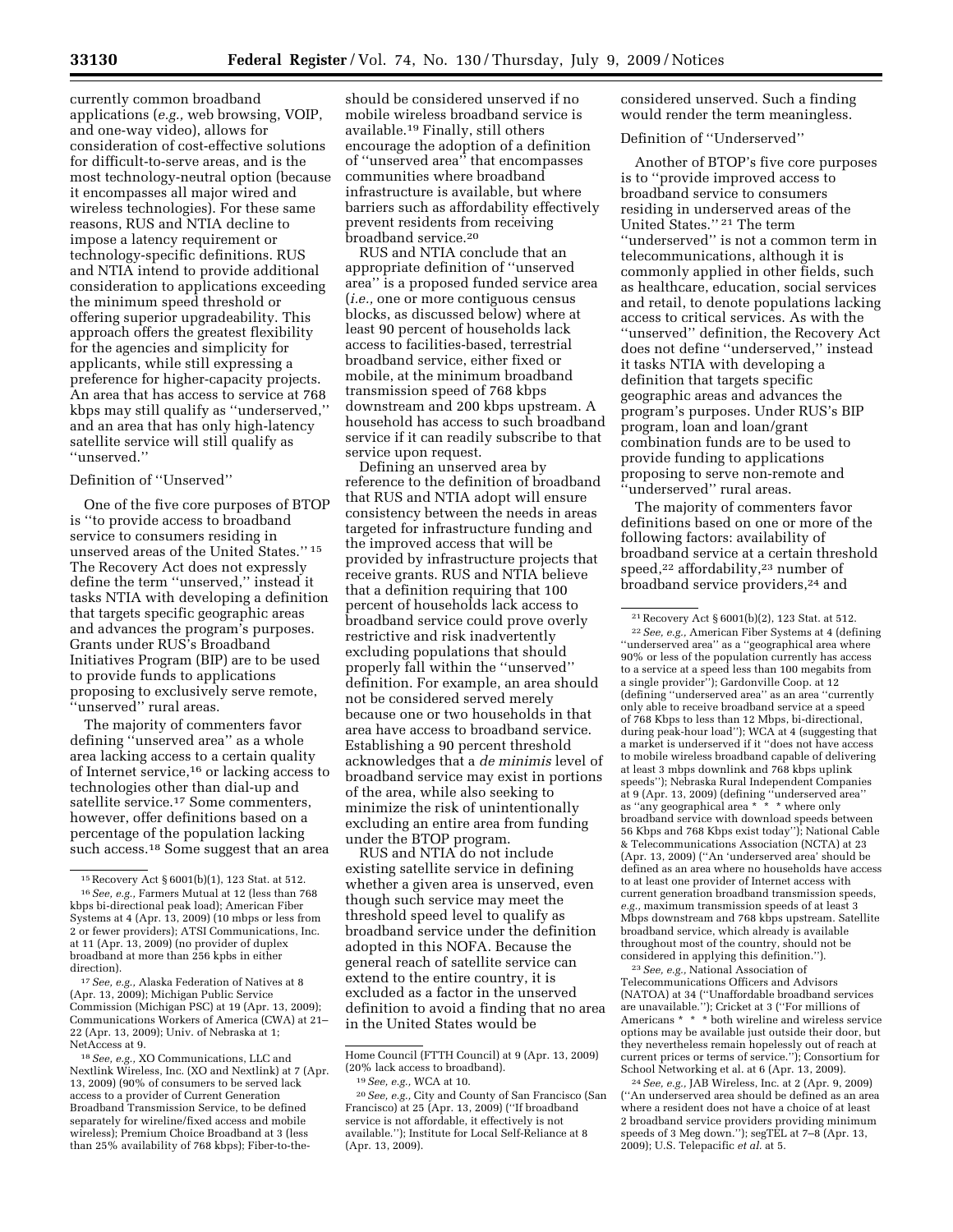subscribership or adoption rates.<sup>25</sup> Some commenters also suggest definitions that would include areas where major community institutions lack sufficient broadband access.26 Several others also encourage the agencies to consider the particular needs of public safety.27 Many commenters propose multi-pronged definitions that include multiple ways an area could qualify as underserved 28 while others argue that the agencies should adopt a presumption that certain types of areas are underserved.29

Several commenters urge the adoption of a separate definition of ''underserved'' for broadband adoption programs, focusing on the characteristics of the population to be served rather than on the characteristics

26*See, e.g.,* FTTH Council at 11 (''Underserved area means \* \* \* a geographic area described by Census Tracts where more than 25% of the Community Anchor Institutions to be served by the project currently lack access to a provider of Advanced Broadband Wireline Service); eCLIC, the Emergency Communications Leadership and Innovation Center at 5 (Apr. 8, 2009) ('' 'Underserved' would be any area lacking a digital hub and/or broadband infrastructure connecting LANs inside the rooms and grounds of schools, libraries, public safety and governmental institutions.''); AT&T at 12.

27*See, e.g.,* Intrado Inc. and Intrado Communications Inc. at 5–6; National Emergency Number Association at 17 (Apr. 13, 2009).

28*See, e.g.,* XO and Nextlink at 8 (''Underserved Area means: (1)(i) a geographic area that is not an unserved area where at least 90% of the customers to be served by the project lack access to more than one provider of Current Generation Broadband Transmission Service (which is to be determined separately for wireline/fixed wireless or mobile wireless providers) or (ii) a geographic area that is not an unserved area where at least 90% of the customers to be served by the project lack access to a provider of Advanced Broadband Transmission Service (which is to be determined separately for wireline/fixed wireless or mobile wireless providers); (2) a geographic area where at least 90% of the Community Anchor Institutions to be served by the project lack access to a provider of wireline/ fixed wireless Advanced Broadband Transmission Service; or (3) any census tract which is located in (i) an empowerment zone or enterprise community designated under section 1391, (ii) the District of Columbia Enterprise Zone established under section 1400, (iii) a renewal community designated under section 1400E, or (iv) a low-income community designated under section 45D.'').

29*See, e.g.,* Matthew R. Rantanen, Director of Technology, Southern California Tribal Chairmen's Association in webform (Apr. 13, 2009) (tribal lands); Pulse Broadband LLC at 4–5 (Apr. 13, 2009) (rural areas); Broadpoint, Inc. at 4 (Apr. 13, 2009) (the Gulf of Mexico).

of a geographic area.30 Many commenters draw attention to types of users they believe should be considered underserved.31

RUS and NTIA conclude that the extent to which a proposed funded service area is underserved will be evaluated using several criteria that are grouped to reflect the two distinct components of the Broadband Infrastructure category of eligible projects—Last Mile and Middle Mile (as defined in this NOFA)—and take account of both advertised broadband speeds and availability of broadband service. Specifically, a proposed funded service area (*i.e.,* one or more contiguous census blocks) may qualify as underserved for Last Mile projects if at least one of the following factors is met, though the presumption will be that more than one factor is present: i) no more than 50 percent of the households in the proposed funded service area have access to facilitiesbased, terrestrial broadband service at greater than the minimum broadband transmission speed of 768 kbps downstream and 200 kbps upstream; ii) no fixed or mobile broadband service provider advertises broadband transmission speeds of at least three megabits per second (''mbps'') downstream in the proposed funded service area; or iii) the rate of broadband subscribership for the proposed funded service area is 40 percent of households or less. A proposed funded service area may qualify as underserved for Middle Mile projects if one interconnection point terminates in a proposed funded service area that qualifies as unserved or underserved for Last Mile projects.

31*See, e.g.,* City of Milwaukee in web form (Apr. 13, 2009) (citing ''computer literacy, internet literacy, ethnic and language diversity''); Carl and Ruth Shapiro Family National Center for Accessible Media at WGBH (NCAM) and Inclusive Technologies at 5–6 (Apr. 13, 2009) (''People with disabilities MUST be included in the definition of the underserved and unserved population and inclusion of their needs should be explicitly stated in all RFPs issued by NTIA.''); Covad Communications Co. at 4 (Apr. 10, 2009) (urging NTIA to deem all small businesses underserved); NCTA at 23 (''[B]efore funding construction in underserved areas, NTIA and RUS should provide funding for programs that assist underserved populations (low-income, seniors) to acquire and make use of broadband service.'').

RUS and NTIA recognize that in some areas of the country, particularly in rural areas, many of the underserved criteria for Last Mile projects will apply. The underserved definition includes a broadband speed criterion to recognize that a proposed funded service area can have the minimum level of broadband service available (defined as 768 kbps downstream and 200 kbps upstream), but still be considered ''underserved.'' NTIA and RUS do not want to exclude proposals to improve the broadband speeds available in a proposed funded service area simply because the threshold broadband speed is already available.

RUS and NTIA decline to define ''underserved'' according to particular pricing plans, median income, or demographic characteristics because the adopted definition uses the criteria of low levels of broadband subscribership as a proxy for these factors. Studies suggest a strong, direct correlation between income levels and broadband subscribership; thus, lower broadband subscribership rates will tend to reflect lower income households. Low broadband subscribership rates also tend to be seen among seniors, minorities, and other vulnerable or disadvantaged population groups.

NTIA will use the definition of ''underserved'' only for purposes of evaluating Broadband Infrastructure proposals under BTOP. For Public Computer Center and Sustainable Broadband Adoption proposals, NTIA will evaluate the characteristics of the population to be served, rather than the Internet services available, in the geographic areas where the programs are located. Service to vulnerable (rather than ''underserved'') populations will be a critical factor in evaluating such proposals. NTIA, therefore, interprets comments advocating inclusion of certain categories of users as ''underserved'' for the purposes of such programs as arguments for recognition of these categories as ''vulnerable populations." 32

#### *Utilizing Census Blocks To Define Proposed Funded Service Areas*

The geographic area used to assess the degree of broadband coverage is a key element in defining the terms ''unserved'' and ''underserved'' found in the BTOP provisions discussed in the preceding sections. Additionally, the Recovery Act allows RUS to fund a

<sup>25</sup>*See, e.g.,* Wisconsin Department of Commerce at 2 (Apr. 8, 2009) (''An 'underserved area' should be defined as an applicant area in which at least 50% of households do not subscribe to a cable or DSL broadband service provider, regardless of whether or not broadband service is available, or an applicant area in which at least 50% of households have access to no more than one broadband internet service provider.''); New Jersey Division of Rate Counsel at 2 (Apr. 8, 2009); One Economy Corporation at 4 (Apr. 13, 2009); Association of Public Television Stations at 9 (Apr. 13, 2009); San Francisco at 23–24.

<sup>30</sup>*See, e.g.,* ZeroDivide at 13 (Apr. 13, 2009) (citing ''barriers to adoption including, race, ethnicity, language, physical capacity, economic conditions, and geography'' and ''low-income population as determined by state or federal guidelines, such as residents of low-income housing, area with a high rate of participation in free and reduced price lunch/breakfast program"); Michigan PSC at 19. But see, e.g., Free Press at 6 (''Using the income of an area as the basis for an 'underserved' definition is common in markets such as health care but is perhaps less fitting for infrastructure-based services such as broadband.'').

<sup>32</sup>*See, e.g.,* Barling Bay, LLC and Caption Colorado at 13–14 (Apr. 13, 2009) (arguing for recognition of deaf and hard of hearing students and rural students in poor school districts as unserved or underserved for purposes of broadband adoption programs).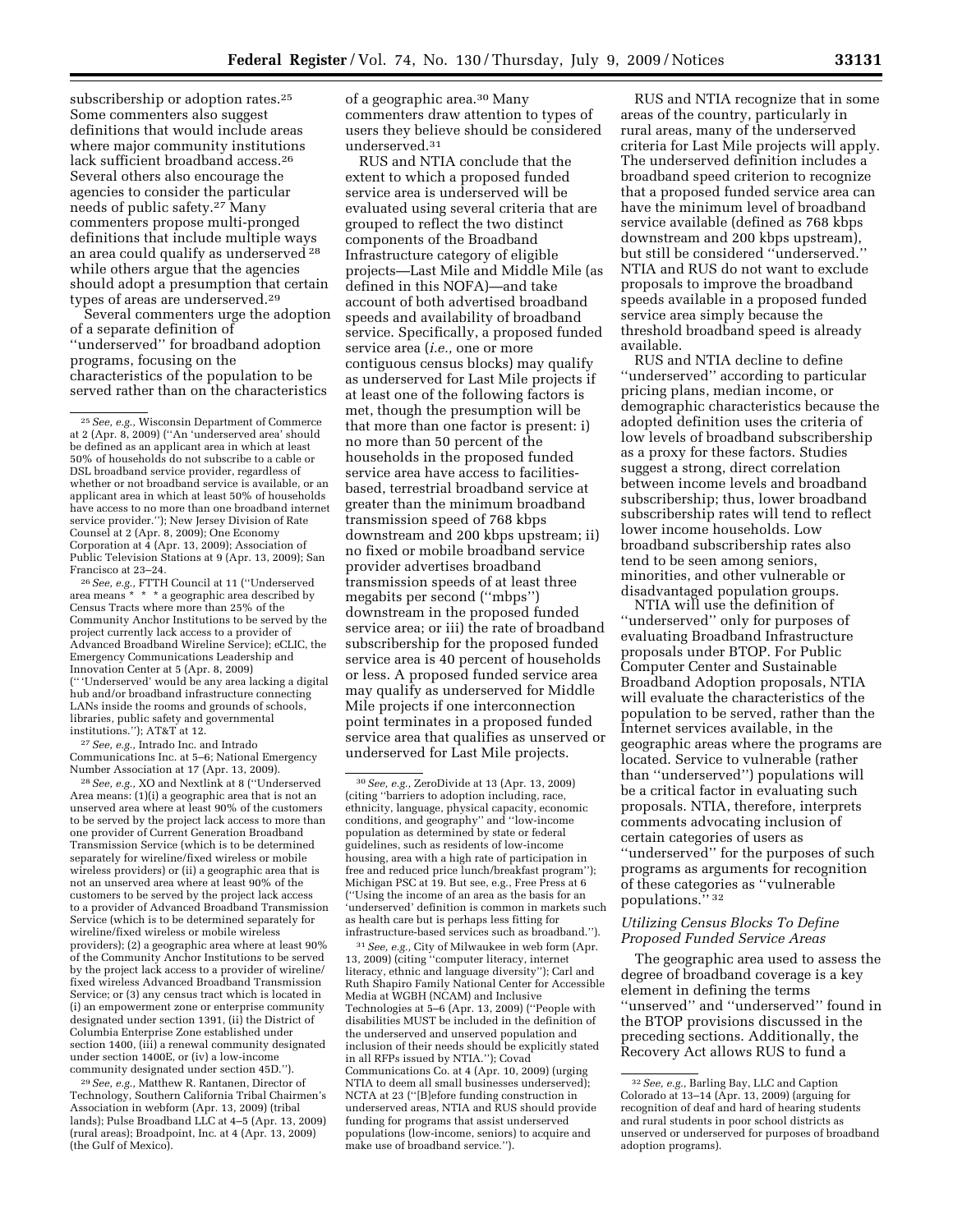broadband project with Recovery Act funds only if ''at least 75 percent of the area to be served [is] in a rural area without sufficient access to high speed broadband service to facilitate rural economic development, as determined by the Secretary of Agriculture.'' 33 As a result, RUS must also define the relevant ''area'' to which it would apply the criteria for sufficiency of access to broadband service.

Most commenters suggest defining ''area'' according to governmentrecognized boundaries. For example, multiple commenters suggest the use of census tracts,34 pointing out that the FCC already collects service data at the census tract level 35 and that census tracts are relatively small.36 Rural Cellular Association also points out that government-defined boundaries are technologically neutral because they do not correspond to the existing service areas for any particular technology.37 Multiple commenters also state a preference for census blocks, or the smallest geographic designation possible, so that proposals for service to all truly underserved geographic locations qualify for BTOP funding.<sup>38</sup>

In contrast, some commenters encourage the agencies to allow applicants to define their own service areas to be evaluated against the criteria established for ''unserved'' or ''underserved'' areas.39 Many of these commenters express concern that requiring pre-defined geographic units to qualify as ''unserved'' or ''underserved'' areas will exclude regions within those geographic units that actually lack access to broadband service.40

37Rural Cellular Association at 42.

38*See, e.g.,* Wireless Internet Service Providers Association (WISPA) at 8 (Apr. 10, 2009) (supporting census blocks as the basic geographical unit and stating, ''No 'unserved' or 'underserved' community should be disqualified because it is too small.''); Frontier Communications at 12 (Apr. 13, 2009) (''An 'area' should be determined at as small a geographic level as possible. Using entire census communities or census blocks will disadvantage many unserved areas that are adjacent to served areas.''). *See also* Smith Bagley, Inc. at 3–4 (Apr. 13, 2009) (suggesting that NTIA require applicants to submit a spreadsheet of census blocks with estimates of unserved and underserved households and businesses).

39*See, e.g.,* ITTA at 2–3 (''Each applicant should be able to define its proposed service area, including aggregating both adjacent and noncontiguous clusters of unserved homes.''); Embarq at 18 (Apr. 13, 2009); CWA at 22.

40*See, e.g.,* Windstream Communications, Inc., (Windstream) at 28 (Apr. 14, 2009) (''Pockets of

RUS and NTIA conclude that applicants should be allowed to define their own proposed funded service areas, which are composed of one or more contiguous census blocks. RUS and NTIA believe that employing census blocks, a standardized, technologically neutral geographic unit, will facilitate the comparison of data from applicants proposing to serve overlapping regions and will facilitate compliance with the statutory prohibition against providing BTOP and BIP funding for the same project in the same area.<sup>41</sup> RUS and NTIA have attempted to accommodate commenters' concerns about the inadvertent exclusion of areas in need of broadband service by adopting a very granular definition of proposed funded service area and defining ''unserved'' and ''underserved,'' and ''without sufficient access to high speed broadband service to facilitate rural economic development'' in terms of the percentages of a proposed funded service area meeting the definitional criteria.

An applicant must identify the census block(s) selected for the project and provide documentation supporting the applicant's determination that the proposed funded service area is either unserved or underserved. There is a presumption that the applicant will provide service to the entire territory of each census block included in the proposed funded service area, unless the applicant files a waiver and provides a reasoned explanation as to why providing coverage for the entire census block is infeasible. Applicants may be permitted to serve less than the entire census block under certain conditions. For example, an applicant might seek a waiver if the census block exceeds 100 square miles or more or is larger than the applicant's authorized operating territory, *e.g.,* it splits a rural incumbent local exchange carrier's (ILEC) study area or exceeds the boundaries of a wireless carrier's licensed territory.

#### *Interconnection and Non-Discrimination Requirements*

The Recovery Act requires NTIA to establish ''non-discrimination and network interconnection obligations that shall be contractual conditions of grants \* \* \* including, at a minimum, adherence to the principles contained in the [FCC's] broadband policy

statement.'' 42 The Recovery Act does not require RUS to impose these obligations on its grantees or borrowers.

Major incumbent service providers, rural carriers, and their trade associations urge that the interconnection and non-discrimination obligations be limited to the FCC Internet Policy Statement.43 These operators emphasize that imposing new requirements in the BTOP process would cause uncertainty and deter applicants from applying for grants. Major equipment manufacturers share this view.44 Cellular operators and CTIA assert that wireless networks need the ability to prioritize traffic due to limited capacity.45 Content owners argue that non-discrimination obligations should not preclude copyright enforcement.46 On the other side, public interest groups 47 and potential new entrants 48 advocate additional obligations, generally some combination of interconnection language from Title II of the Communications Act and nondiscrimination requirements precluding degradation or inferior treatment of applications, content, and services. Many states 49 and most of the cities filing comments 50 urge the inclusion of some open access or non-discrimination obligations.

RUS and NTIA require applicants to commit to five obligations. These requirements, discussed in more depth below, are subject to the needs of law enforcement and reasonable network management practices.

(1) *Adhere to the principles contained in the FCC's Broadband Policy Statement (FCC 05–151 adopted Aug. 5, 2005).* 

(2) *Not favor any lawful Internet applications or content over others.* 

This requirement ensures neutral traffic routing. Without a nondiscrimination condition, network

44*See, e.g.,* Motorola at 13–15; Cisco at 9 (Apr. 13, 2009).

46*See, e.g.,* MPAA, RIAA *et al.* at 3 (Apr. 13, 2009).

47*See, e.g.,* Free Press at 18; Open Internet Coalition at 2 (Mar. 10, 2009); Center for Democracy & Technology at 3–5 (Apr. 13, 2009); EDUCAUSE at 4–5 (Apr. 13, 2009).

48*See* Clearwire Corp. at 14–15 (Apr. 10, 2009); Earthlink and NewEdge at 4–5 (Apr. 13, 2009).

49*See, e.g.,* Michigan PSC at 8; State of Arizona at 11 (Apr. 13, 2009).

50*See, e.g.,* City of Palo Alto at 19–20 (Apr. 13, 2009).

51Recovery Act § 6001(j), 123 Stat. at 515.

<sup>33</sup>Recovery Act div. A, tit. I, 123 Stat. at 118.

<sup>34</sup>*See, e.g.,* FTTH Council at 10–11.

<sup>35</sup>*See, e.g.,* American Cable Association at 6 (Apr. 14, 2009); Rural Cellular Association at 42 (Apr. 13, 2009); XO and Nextlink at 6, n. 14.

<sup>36</sup>*See, e.g.,* American Cable Association at 6; Rural Cellular Association at 42.

unserved and underserved customers are unlikely to fall neatly within existing, arbitrary geographic units, such as ZIP codes or census blocks.'').

<sup>41</sup>*See* Recovery Act div. A, tit. I, 123 Stat. at 119.

This requirement is specified in the Recovery Act.51

<sup>42</sup>Recovery Act § 6001(j), 123 Stat. at 512. 43*See, e.g.,* Verizon at 13 (Apr. 13, 2009); AT&T at 14–16; OPASTCO at 11–12 (Apr. 13, 2009); National Exchange Carrier Assoc. (NECA) at 6 (Apr. 13, 2009).

<sup>45</sup>*See, e.g.,* CTIA at 8 (Apr. 13, 2009).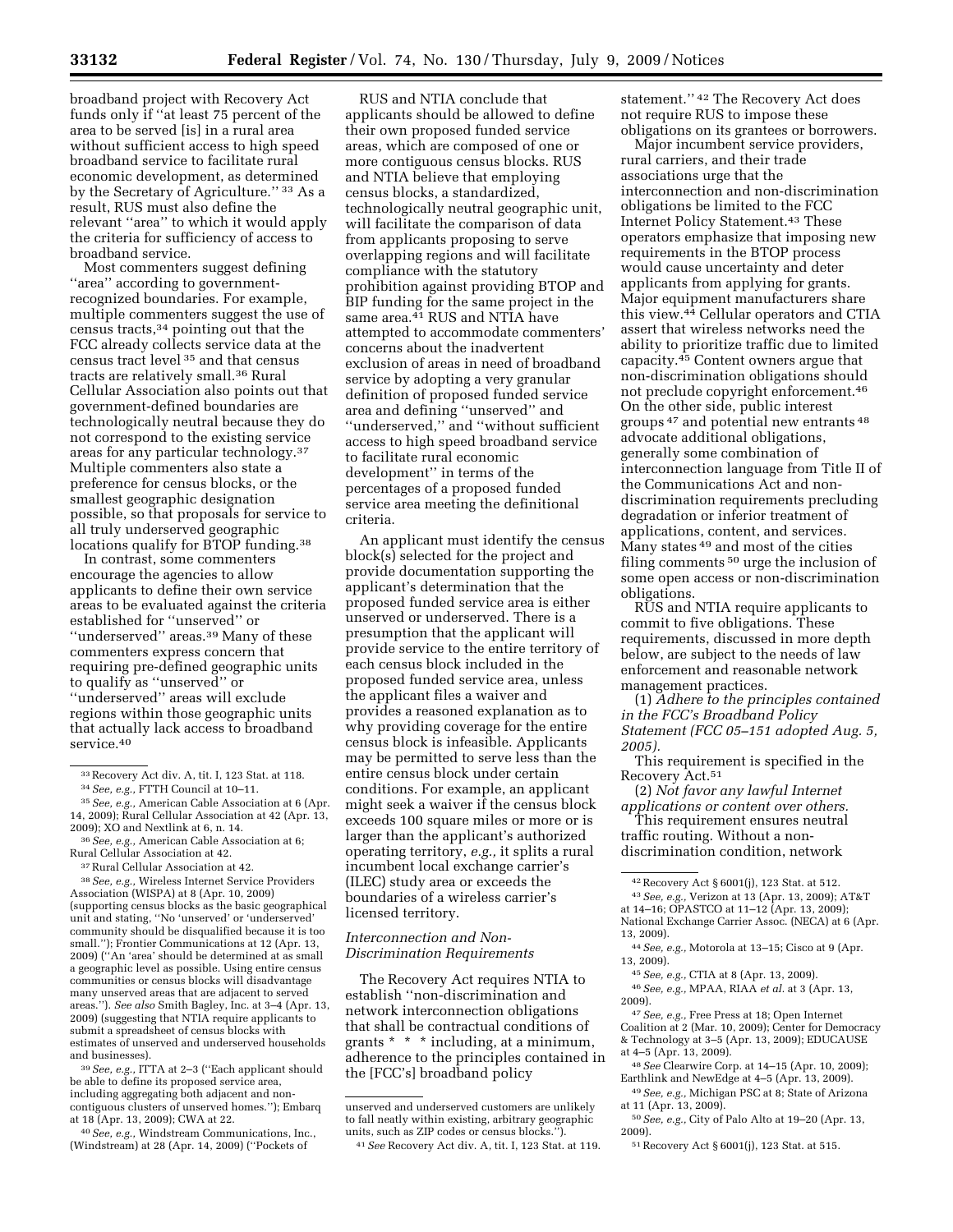operators could give preferential treatment to affiliated services, or charge some application and content providers for ''fast lanes'' that would put others at a competitive disadvantage. The standard used here is a more general version of the one the FCC imposed in the AT&T/BellSouth merger conditions, which specified no differential treatment of packets based on source, destination, or ownership.52 Awardees may employ generally accepted technical measures to provide acceptable service levels to all customers, such as caching and application-neutral bandwidth allocation, as well as measures to address spam, denial of service attacks, illegal content, and other harmful activities. They also may comply with applicable statutes such as the Communications Assistance to Law Enforcement Act (CALEA).53

Furthermore, this requirement applies only to Internet applications and content, that is, those that traverse the public Internet. Awardees may offer managed services such as telemedicine, public safety communications, and distance learning, which use private connections or virtual private networks, rather than the public Internet. This approach ensures that awardees do not distort the Internet's neutral environment for applications and content, while giving them the flexibility to design their networks in a technically efficient manner and the ability to provide services that may require enhanced quality of service or separate connections for privacy and security reasons.

(3) *Display network management policies in a prominent location on the service provider's Web page and provide notice to customers of changes to these policies (awardees must describe any business practices or technical mechanisms they employ, other than standard best efforts Internet delivery, to allocate capacity; differentiate among applications, providers, or sources; limit usage; and manage or block access to illegal or harmful content).* 

This public notice requirement is intended to provide full disclosure of these network management practices to users and potential users to enable them to make informed decisions regarding how their usage may be impacted by current policies and any modifications that are subsequently made.

(4) *Connect to the public Internet directly or indirectly, such that the project is not an entirely private closed network.* 

An entirely private closed network would make the interconnection and non-discrimination obligations moot, since the project would not offer access to Internet applications and content.

(5) *Offer interconnection, where technically feasible, on reasonable rates and terms to be negotiated with requesting parties. This includes both the ability to connect to the public Internet and physical interconnection for the exchange of traffic.* 

The Recovery Act mandates conditions for ''network interconnection,'' 54 which the FCC Policy Statement and nondiscrimination conditions alone do not address. Moreover, an interconnection condition promotes competition in enduser service provision, consistent with the Recovery Act's directives. Specifically, the fourth prong of the FCC Policy Statement states that users are entitled to a choice of service providers.55 The Recovery Act incorporates this element by reference, because it requires applicants to meet the Policy Statement's principles as a minimum condition. The Recovery Act also requires RUS to give priority to projects offering a choice of end-user service providers,56 which is only possible if funded projects offer interconnection. As a general policy matter, interconnection allows synergies where others can benefit from subsidized infrastructure. Wholesale service may also generate additional revenue for recipients, and increase capital efficiency by maximizing utilization of network capacity. Where not inconsistent with other Recovery Act goals, RUS and NTIA will seek the greatest possible expansion of broadband from its investment.

An awardee may satisfy the requirement for interconnection by negotiating in good faith with all bona fide requesting parties that wish to connect to the public Internet using the awardee's network or to exchange traffic. Interconnection must take place where technically feasible and without exceeding current or anticipated capacity limitations. The awardee and requesting party may negotiate terms such as business arrangements, capacity

limits, financial terms, and technical conditions for interconnection. If the awardee and requesting party cannot reach agreement, they may voluntarily seek an interpretation by the FCC of any FCC rules implicated in the dispute. If an agreement cannot be reached within 90 days, the party requesting interconnection may *notify* RUS or NTIA in writing of the failure to reach satisfactory terms with the awardee. The 90-day limit is to encourage the parties to resolve differences through negotiation.

This approach encourages interconnection without requiring micromanagement of private negotiations. Appropriate interconnection terms will vary depending on the type of project, the technologies involved, the type of provider requesting interconnection, and the dynamics of the local market. There is no need to enforce uniform terms or pricing standards, so long as parties negotiate in good faith to reach mutually-beneficial business agreements. A more formal interconnection regime would require enforcement resources beyond the scope of BTOP.

Entities that successfully reach an agreement to interconnect with a system funded under BIP may not use that interconnection agreement to provide services that duplicate services provided by projects funded by outstanding telecommunications loans made under the Rural Electrification Act. Further, interconnection may not result in a BIP-funded facility being used for ineligible purposes under the Recovery Act. These limitations are needed to comply with pre-existing loan agreements and Recovery Act language for RUS, but do not apply to BTOP.

With respect to non-discrimination, those who believe an awardee has failed to meet the non-discrimination obligations should first seek action at the FCC of any FCC rules implicated in the dispute. If the FCC chooses to take no action, those seeking recourse may notify RUS and NTIA in writing about the alleged failure to adhere to commitments of the award.

Overall, these five requirements ensure that public funds will support the public goal of open networks. The standards chosen echo established FCC rules, but avoid detailed regulation and allow for flexibility when network management requires differential treatment or exclusivity. The standards chosen are technologically neutral and appropriate for the widest possible range of applications, because the definition of reasonable network management may differ based on the

<sup>52</sup>*See* In the Matter of AT&T Inc. and BellSouth Corporation, WC Docket No. 06–74, *Memorandum Opinion and Order,* FCC 06–189, App. F at 154 (Mar. 26, 2007), *http://hraunfoss.fcc.gov/ edocs*\_*public/attachmatch/FCC-06-189A1.pdf.* 

<sup>53</sup>*See* 47 U.S.C. 1001 *et seq.* 

<sup>54</sup>Recovery Act § 6001(j), 123 Stat. at 512.

<sup>55</sup> Internet Policy Statement, FCC 05–15, adopted Aug. 5, 2005.

<sup>56</sup>Recovery Act div. A, tit. I, 123 Stat. at 118. This language does not appear in the BTOP section of the Recovery Act, but is consistent with the network interconnection and non-discrimination obligations specified there.